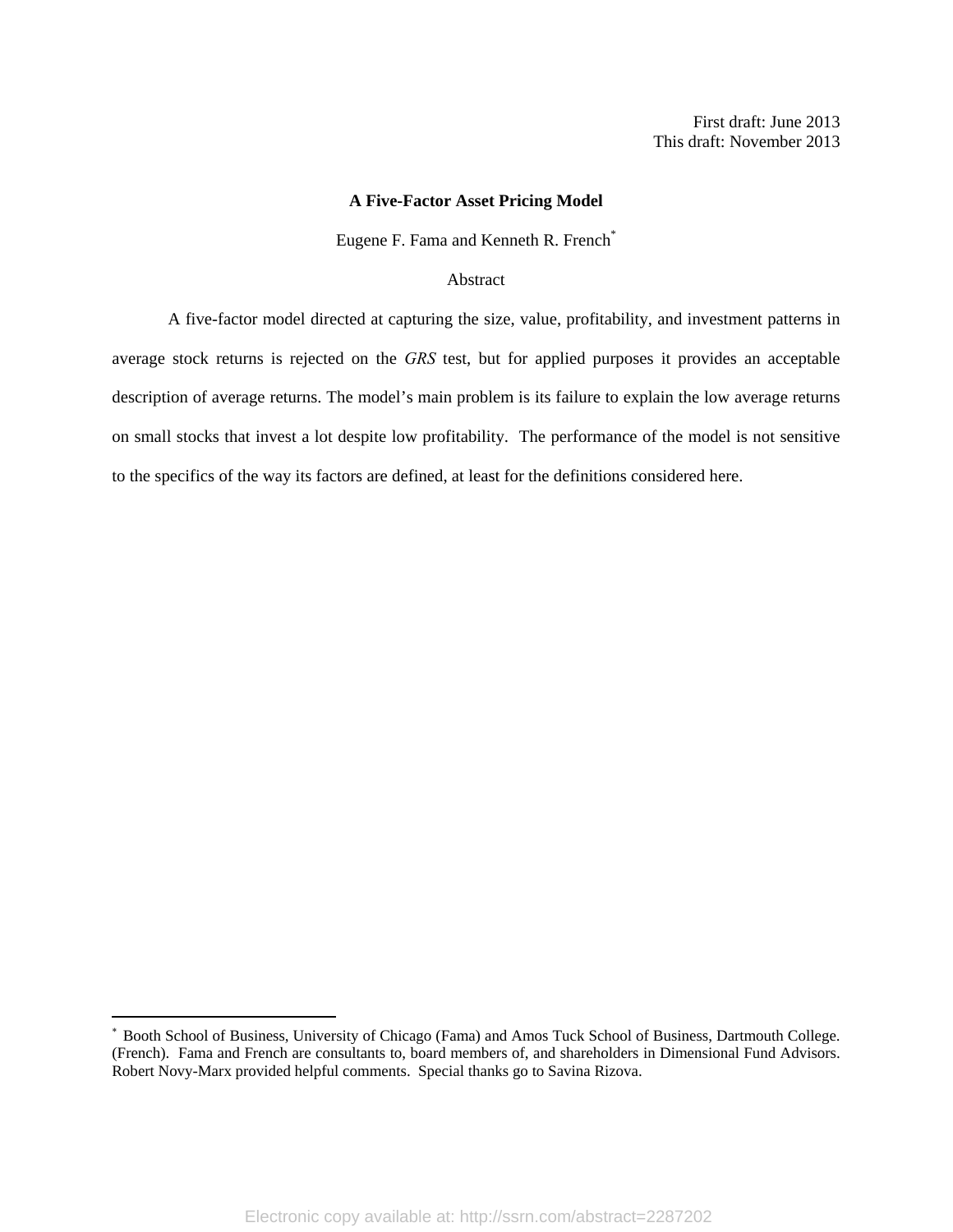There is much evidence that average stock returns are related to the book-to-market equity ratio, *B/M*. There is also evidence that profitability and investment add to the description of average returns provided by *B/M*. The logic for why these variables are related to average returns can be explained via the dividend discount model. The model says that the market value of a share of stock is the present value of expected dividends per share,

(1) 
$$
m_{t} = \sum_{\tau=1}^{\infty} \mathbb{E}(d_{t+\tau})/(1+r)^{\tau}.
$$

In this equation  $m_t$  is the share price at time *t*,  $E(d_{t+\tau})$  is the expected dividend per share in period *t+τ*, and *r* is (approximately) the long-term average expected stock return or, more precisely, the internal rate of return on expected dividends.

Equation  $(1)$  says that if at time *t* the stocks of two firms have the same expected dividends but different prices, the stock with a lower price has a higher expected return. If pricing is rational, the future dividends of the stock with the lower price must have higher risk. The predictions drawn from (3), here and below, center on the price,  $m_t$ , however, and the predictions are the same whether the price is rational or irrational.

With a bit of manipulation, we can extract the implications of equation (1) for the relations between expected return, and expected profitability, expected investment, and *B/M*. Miller and Modigliani (1961) show that that the time *t* total market value of the firm's stock implied by (1) is,

(2) 
$$
M_{t} = \sum_{\tau=1}^{\infty} E(Y_{t+\tau} - dB_{t+\tau})/(1+r)^{\tau}.
$$

In this equation  $Y_{t+\tau}$ , is total equity earnings for period  $t+\tau$  and  $dB_{t+\tau} = B_{t+\tau} - B_{t+\tau}$ , is the change in total book equity. Dividing by time *t* book equity gives,

(3) 
$$
\frac{M_t}{B_t} = \frac{\sum_{\tau=1}^{\infty} E(Y_{t+\tau} - dB_{t+\tau})/(1+r)^{\tau}}{B_t}.
$$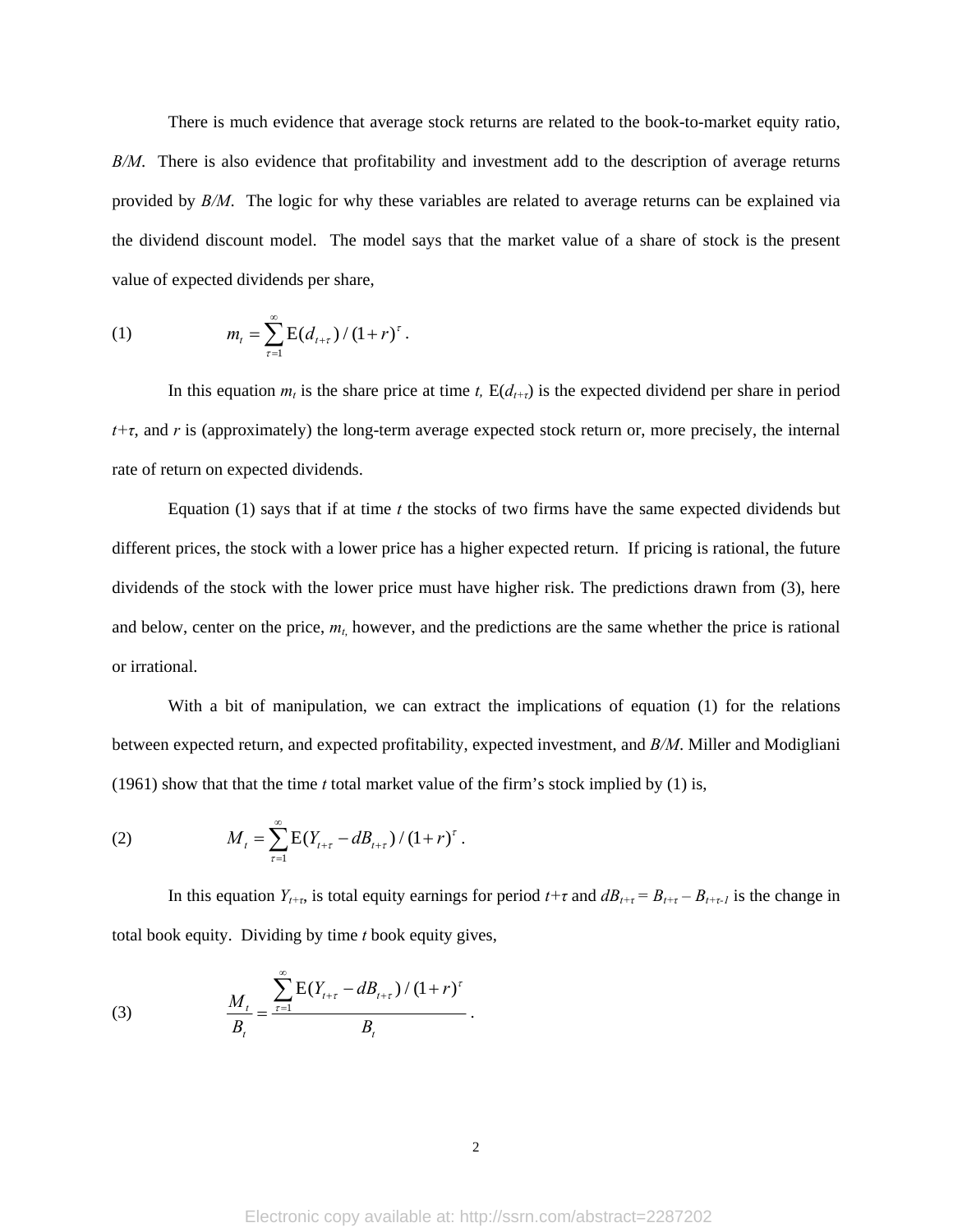Equation (3) makes three statements about expected stock returns. First, fix everything in equation (3) except the current value of the stock,  $M<sub>t</sub>$ , and the expected stock return, *r*. Then a lower value of  $M_t$ , or equivalently a higher book-to-market equity ratio,  $B_t/M_t$ , implies a higher expected return. Next, fix  $M_t$  and the values of everything else in equation (3) except expected future earnings and the expected stock return. The equation then tells us that higher expected future earnings imply a higher expected return. Finally, for fixed values of  $B_t$ ,  $M_t$ , and expected earnings, higher expected growth in book equity – investment – implies a lower expected return.

The research challenge posed by (3) has been to identify empirical proxies for expected future earnings and expected investments. A recent paper by Novy-Marx (2012) identifies a proxy for expected profitability that is strongly related to average return. Aharoni, Grundy, and Zeng (2013) document a weaker but statistically reliable relation between investment and average return.

These new results and the motivation provided by (3) lead us to examine an augmented version of the three-factor model of Fama and French (FF 1993) that adds profitability and investment factors to the market, size, and *B/M* factors of the FF model. This paper examines the performance of the five-factor model and different versions of its factors.

A warning is in order. The five-factor model can leave lots of the cross-section of expected stock returns unexplained. For example, the expected stock return (the discount rate *r*) is a constant in (3), but the risks of net cash flows (earnings minus investment) can have a term structure that differs across firms and produces a term structure of expected returns that differs across stocks. As a result, stocks with the same values of all variables in (3) can have different expected returns one period ahead. Moreover, the measures of profitability and investment we use are simple proxies for the infinite sums of discounted expected earnings and investment. The inclusion of a size factor, which is not suggested by (3), in our five-factor model is an admission that (3) is an incomplete model of next period's expected return and that our empirical measures are imperfect.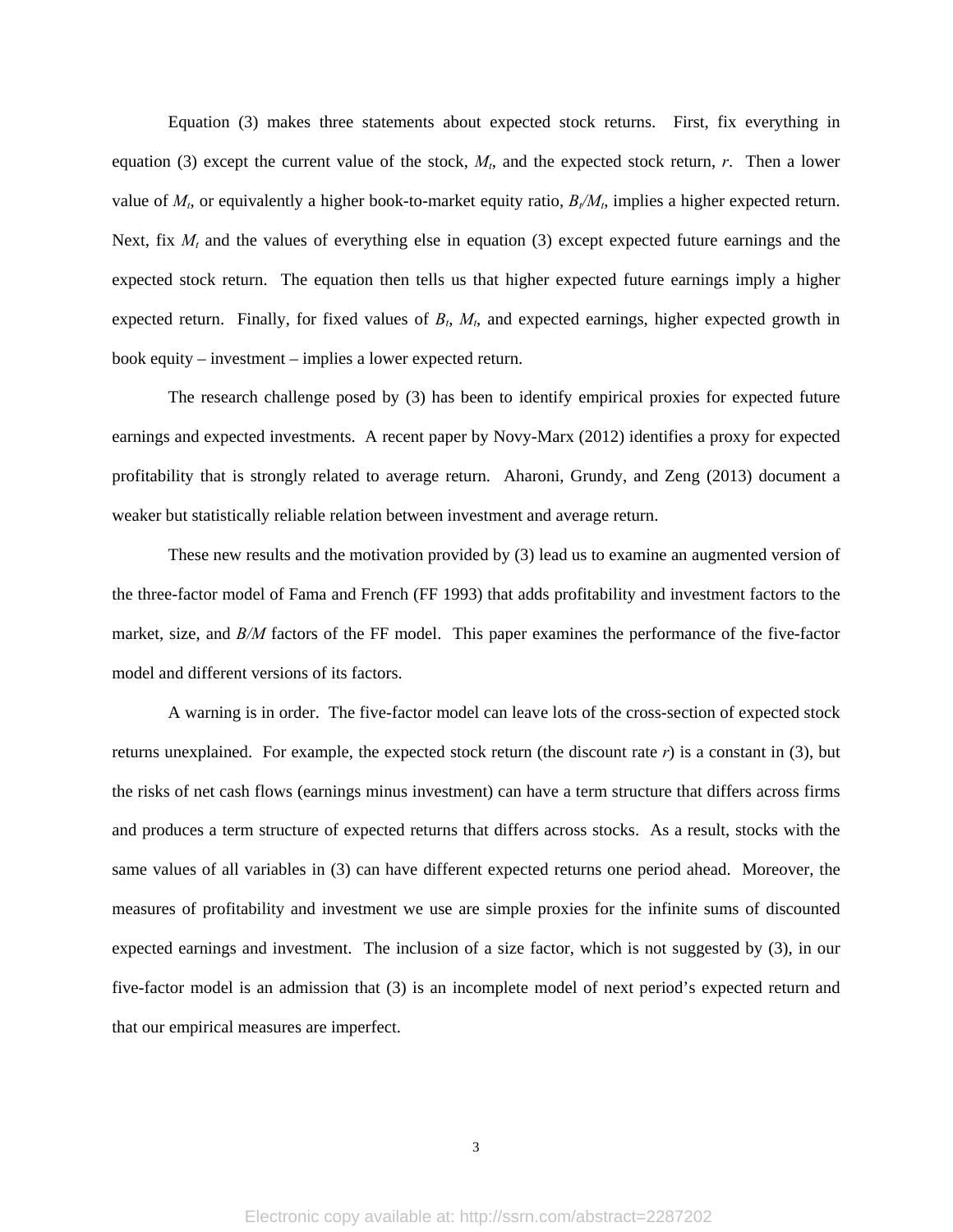#### **I. Empirical Asset Pricing Models**

The FF three-factor model is an empirical asset pricing model. Standard asset pricing models work forward, from assumptions about investor tastes and portfolio opportunities to predictions about how risk should be measured and the relation between risk and expected return. Empirical asset pricing models work backward. They take as given the patterns in average returns, and propose models to capture them. The FF three-factor model is designed to capture the relation between average return and *Size* (market capitalization, price times shares outstanding) and the relation between average return and price ratios like the book-to-market ratio, which were the two well-known patterns in average returns at the time of our 1993 paper. The model's regression equation is,

(4) 
$$
R_{it} - R_{Ft} = a_i + b_i(R_{Mt} - R_{Ft}) + s_iSMB_t + h_iHML_t + e_{it}.
$$

In this equation  $R_{it}$  is the return on security or portfolio *i* for period *t*,  $R_{Ft}$  is the riskfree return,  $R_{Mt}$ is the return on the value-weight (VW) market portfolio,  $SMB_t$  is the return on a diversified portfolio of small stocks minus the return on a diversified portfolio of big stocks,  $HML<sub>t</sub>$  is the difference between the returns on diversified portfolios of high and low  $B/M$  stocks, and  $e_{it}$  is a zero-mean residual. The threefactor model says that the sensitivities  $b_i$ ,  $s_i$ , and  $h_i$  to the portfolio returns in (4) capture all variation in expected returns, so the expected value of the intercept *ai* is zero for all securities and portfolios *i*.

The valuation model summarized in equation (3) suggests that (4) is an incomplete model for expected return because its three factors probably do not capture the relations between expected return and expected profitability and investment. Put differently, equation (3) shows that *B/M* is a noisy proxy for expected return because the market value of the stock also reflects forecasts of profitability and investment. Thus, to better isolate the information in stock prices about expected returns, we add profitability and investment factors to the three-factor model,

(5) 
$$
R_{it} - R_{Ft} = a_i + b_i(R_{Mt} - R_{Ft}) + s_iSMB_t + h_iHML_t + r_iRMW_t + c_iCMA_t + e_{it}.
$$

In this equation  $RMW_t$  is the difference between the returns on diversified portfolios of stocks with robust and weak profitability, and  $CMA_t$  is the difference between the returns on diversified portfolios of low and high investment stocks, which we call conservative and aggressive. If the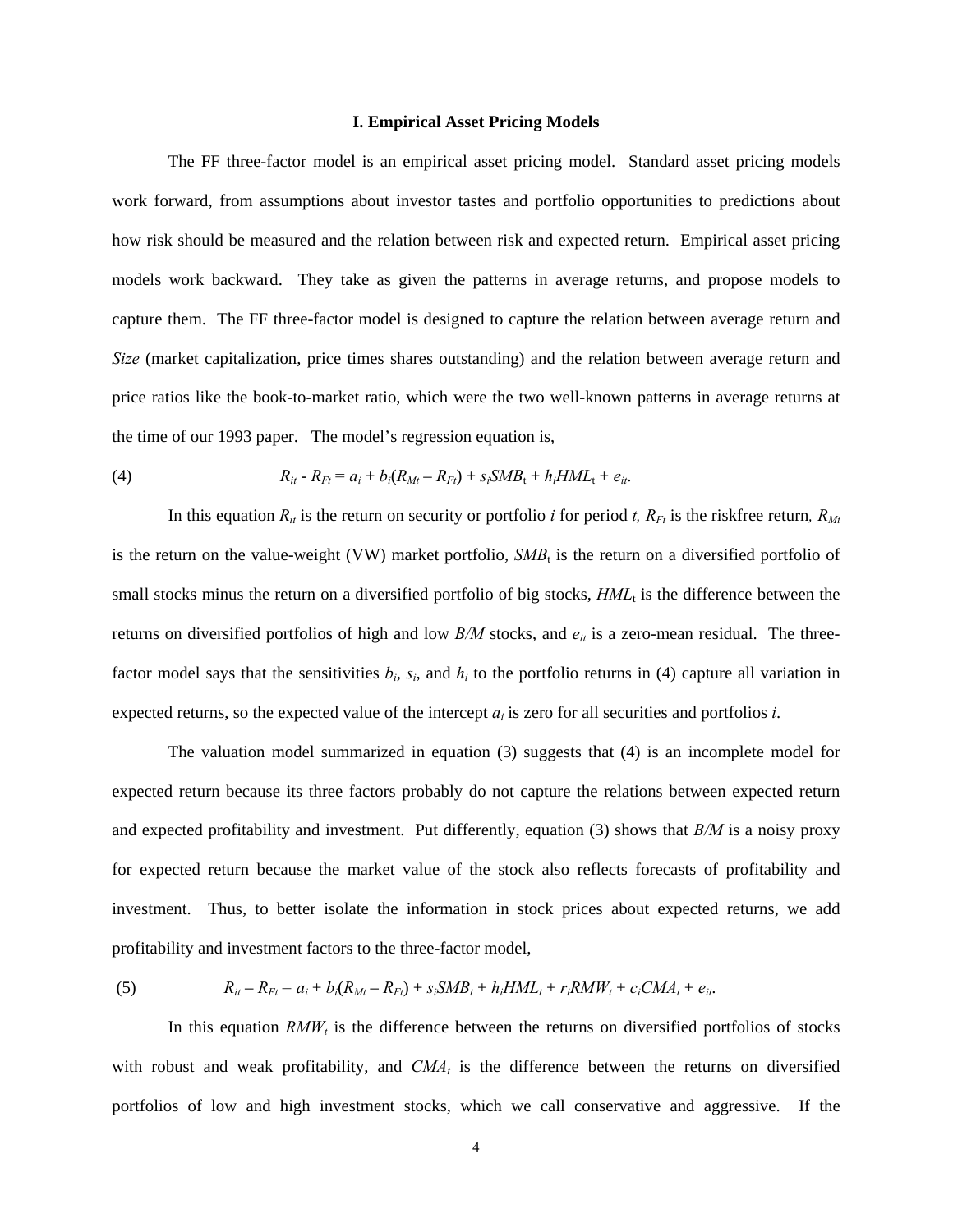sensitivities to the five factors,  $b_i$ ,  $s_i$ ,  $h_i$ ,  $r_i$ , and  $c_i$  capture all variation in expected returns, the expected value of the intercept  $a_i$  is zero for all portfolios *i*.

We suggest two ways to interpret the zero-intercept hypothesis. Leaning on Huberman and Kandel (1987), the first proposes that the mean-variance-efficient tangency portfolio, which prices all assets, combines the riskfree asset, the market portfolio, *SMB*, *HML*, *RMW*, and *CMA*. The more ambitious interpretation proposes (5) as a regression equation for a version of Merton's (1973) model in which up to four unspecified state variables lead to risk premiums that are not captured by the market factor. In this view, *Size*, *B/M*, *OP*, and *Inv* are not themselves state variables, and *SMB*, *HML*, *RMW*, and *CMA* are not state variable mimicking portfolios. Instead, in the spirit of Fama (1996), the factors are just diversified portfolios that provide different combinations of exposures to the unknown state variables. And, along with the market portfolio and the riskfree asset, the factor portfolios span the relevant multifactor efficient set. In this scenario, the role of the valuation model (3) is to suggest factors with risk premiums that allow us to capture the expected return effects of state variables without naming them.

## **II. The Playing Field**

Our empirical tests examine whether the five-factor model and models that include subsets of its factors are able to explain returns on portfolios formed to produce large spreads in *Size*, *B/M*, profitability, and investment. We also look at whether performance is sensitive to the way factors are constructed.

The first step is to examine the *Size*, *B/M*, profitability, and investment patterns in average returns we seek to explain. Panel A of Table 1 shows average excess returns (returns in excess of the one-month U.S. Treasury bill rate) for 25 value weight (VW) portfolios from independent sorts of stocks into five *Size* groups and five *B/M* groups. (We call them 5x5 *Size*-*B/M* sorts.) The *Size* and *B/M* quintile breakpoints use only NYSE stocks, but the sample is all NYSE, Amex, and NASDAQ stocks on both CRSP and Compustat with the data for *Size* and *B/M* and share codes 10 or 11. The period is July 1963 to December 2012. Fama and French (1993) use these portfolios to evaluate the three-factor model, and the patterns in average returns in Table 1 are like those in the earlier paper, with 21 years of new data.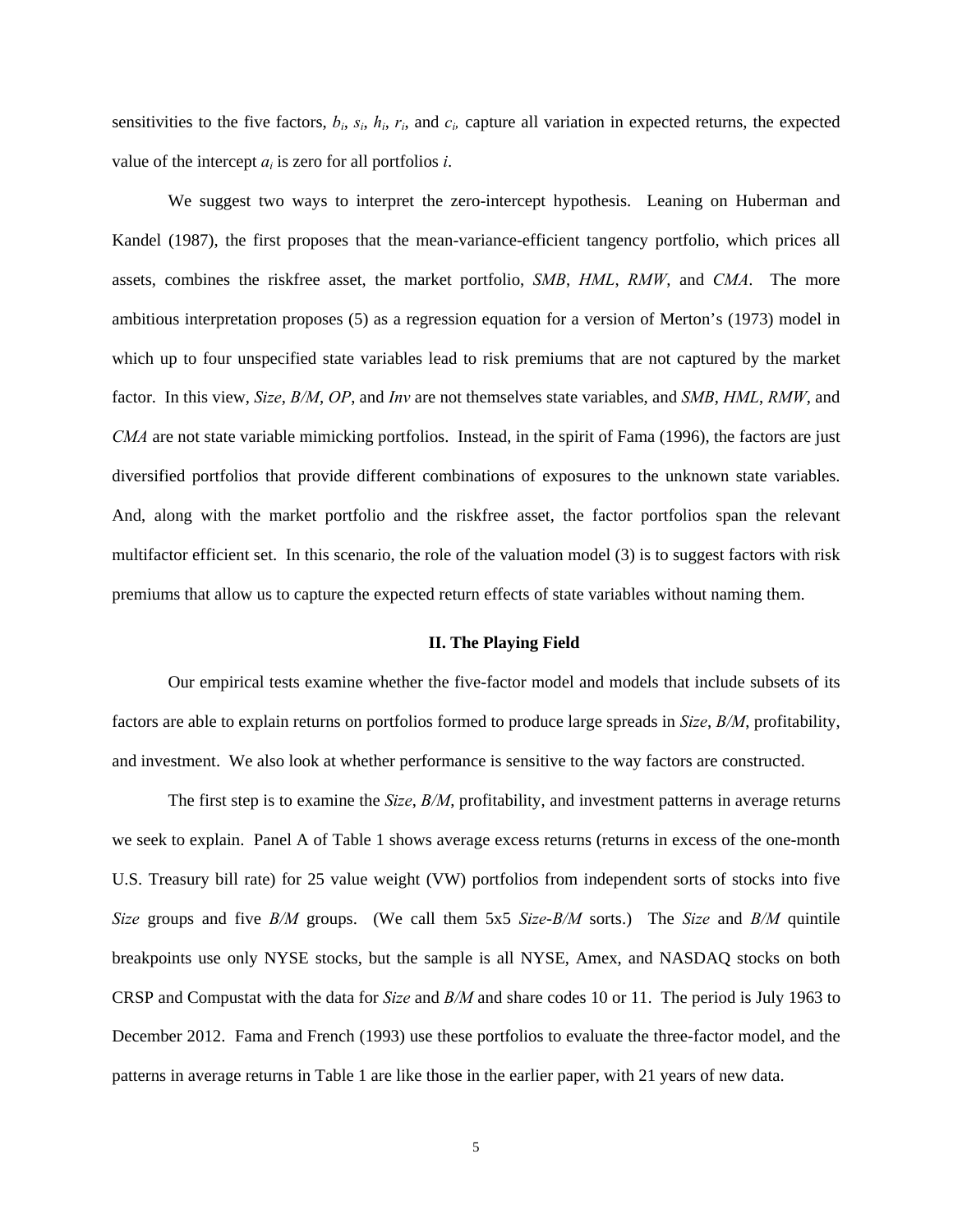In each *B/M* column of Panel A of Table 1, average return typically falls from small stocks to big stocks – the size effect. The first column (extreme growth stocks) is the only exception, and the glaring outlier is the low average return of the smallest (microcap) extreme growth stocks. For the other four portfolios in the lowest *B/M* column, there is no obvious relation between *Size* and average return.

The relation between average return and *B/M*, called the value effect, shows up more consistently in Table 1. In every *Size* row, average return increases with *B/M*. As is well-known, the value effect is stronger among small stocks. For example, for the microcaps stocks in the first row, average excess return rises from 0.19% per month for the lowest *B/M* portfolio (extreme growth stocks) to 1.11% per month for the highest *B/M* portfolio (extreme value stocks), a spread of 0.92%. In contrast, the average spread for the biggest stocks (megacaps) is only 0.16%.

 Panel B of Table 1 shows average excess returns for 25 VW portfolios from independent sorts of stocks into *Size* and profitability quintiles. The details of these 5x5 sorts are the same as in Panel A, but the second sort is on profitability rather than *B/M*. For portfolios formed in June of year *t,* profitability (measured with accounting data for the fiscal year ending in *t-*1) is annual revenues minus cost of goods sold, interest expense, and selling, general, and administrative expenses, all divided by book equity at the end of fiscal year *t*-1. We call this variable operating profitability, *OP*, but it is operating profitability minus interest expense. As in all our sorts, the *OP* breakpoints use only NYSE firms.

The patterns in the average returns of the 25 *Size*-*OP* portfolios in Table 1 are like those observed for the *Size*-*B/M* portfolios. Holding operating profitability roughly constant, average return typically falls as *Size* increases. The decline in average return with increasing *Size* is monotonic in the three middle quintiles of *OP*, but for the extreme low and high *OP* quintiles, the action with respect to *Size* is almost entirely due to lower average returns for megacaps.

The profitability effect identified by Novy-Marx (2012) is evident in Panel B of Table 1. For every *Size* quintile, extreme high operating profitability is associated with higher average return than extreme low *OP*. In each of the first four *Size* quintiles, the middle three portfolios have similar average returns, and the profitability effect is a low average return for the lowest *OP* quintile and a high average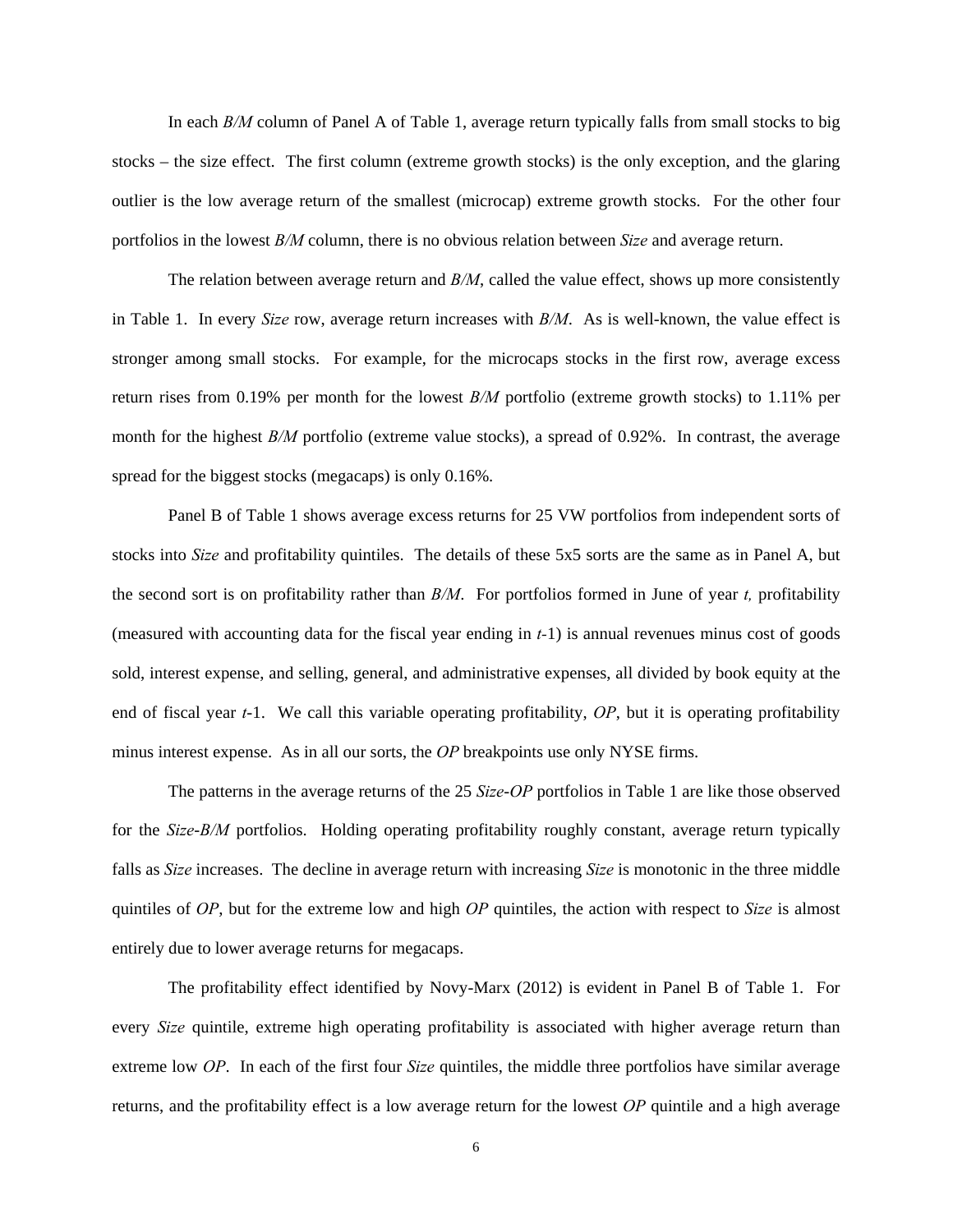return for the highest *OP* quintile. In the largest *Size* quintile (megacaps), average return increases more smoothly from the lowest to the highest *OP* quintile.

Panel C of Table 1 shows average excess returns for 25 *Size*-*Inv* portfolios again formed in the same way as the 25 *Size*-*B/M* portfolios, but where the second variable is investment (*Inv*). For portfolios formed in June of year *t*, *Inv* is the growth of total assets for the fiscal year ending in *t*-1 divided by total assets at the end of *t*-1. In the valuation equation (3), the investment variable is the expected growth of book equity, not assets. We have replicated all tests using the growth of book equity, with results similar to those obtained with the growth of assets. The main difference is that sorts on asset growth produce slightly larger spreads in average returns. (See also Aharoni, Grundy, and Zeng 2013.) Perhaps the lagged growth of assets is a better proxy for the infinite sum of expected future growth in book equity in (3) than the lagged growth in book equity. The choice is in any case innocuous for all that follows.

In every *Size* quintile the average return on the portfolio in the lowest investment quintile is much higher than the return on the portfolio in the highest *Inv* quintile, but in the smallest four *Size* quintiles this is mostly due to low average returns on the portfolios in the highest *Inv* quintile. There is a size effect in the lowest four quintiles of *Inv*; that is, portfolios of small stocks have higher average returns than big stocks. In the highest *Inv* quintile, however, there is no size effect, and the microcap portfolio in the highest *Inv* group has the lowest average excess return in the matrix, 0.29% per month. The five-factor regressions will show that the stocks in this portfolio are like the microcaps in the lowest *B/M* quintile of Panel A of Table 1, specifically, their returns behave like the stock returns of firms that invest a lot despite low profitability. The low average returns of these portfolios are lethal for the five-factor model.

Equation (3) predicts that controlling for profitability and investment, *B/M* is positively related to average return, and there are similar conditional predictions for the relations between average return and profitability or investment. The valuation model does not predict that *B/M*, *OP*, and *Inv* effects show up in average returns without the appropriate controls. Moreover, Fama and French (1995) show that the three variables are correlated. High *B/M* value stocks tend to have low profitability and investment, whereas low *B/M* growth stocks tend to be profitable and invest aggressively. Because the characteristics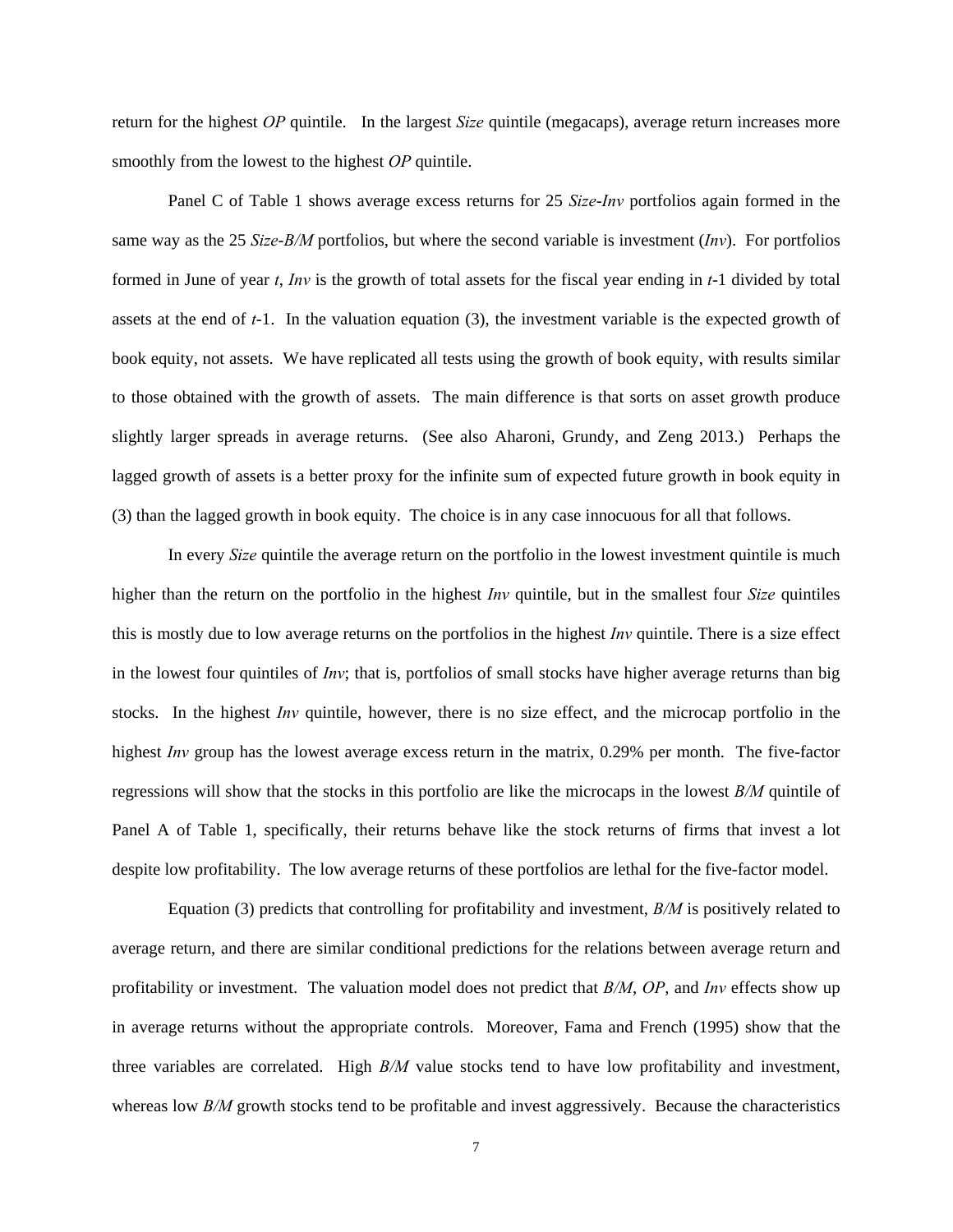are correlated, the *Size*-*B/M*, *Size*-*OP*, and *Size*-*Inv* portfolios in Table 1 do not isolate separate value, profitability, and investment effects in average returns.

To disentangle the characteristics, we would like to sort jointly on *Size*, *B/M*, *OP*, and *Inv*. Even 3x3x3x3 sorts, however, produce 81 poorly diversified portfolios that have low power in tests of asset pricing models. We compromise with sorts on *Size* and pairs of the other three variables. We form two *Size* groups (small and big), using the median market cap for NYSE stocks as the breakpoint, and we use NYSE quartiles to form four groups for each of the other two sort variables. Even though we have only 2x4x4 = 32 portfolios for each combination of variables, correlations between the characteristics cause an uneven allocation of stocks. For example, *B/M* and *OP* are negatively correlated, especially among big stocks, so portfolios of stocks with high *B/M* and high *OP* can be poorly diversified. In fact, when we sort stocks independently on *Size*, *B/M*, and *OP*, the portfolio of big stocks in the highest quartiles of *B/M* and *OP* is often empty before July 1974. To spread the stocks more evenly, we condition the *B/M*, *OP*, and *Inv* sorts on *Size*, with separate NYSE breakpoints for small and big stocks.

Panel A of Table 2 shows average excess returns for the 32 *Size*-*B/M*-*OP* portfolios. For small and big stocks, there is a clear value effect in every profitability quartile. Holding operating profitability roughly constant, average return increases with *B/M*. Both *Size* groups also show a clear profitability effect in every *B/M* quartile. Holding *B/M* roughly constant, average return typically increases strongly with *OP*. Note the extreme low average excess return, -0.04% per month, on the portfolio of small stocks in the lowest *B/M* and *OP* quartiles. The five-factor regressions will again suggest that the stocks in this portfolio tend to share the low-profitability-high-investment combination that, at least for small stocks, is associated with low average returns left unexplained by the five-factor model.

The average excess returns for the *Size*-*B/M*-*Inv* portfolios of small stocks, in Panel B of Table 2, also show a strong value effect. Average return increases with *B/M* in every *Inv* quartile. The pattern is weaker for big stocks. In every *Inv* quartile the highest *B/M* portfolio of big stocks has a higher average return than the lowest *B/M* portfolio, but the increase in average return is not always smooth or strong. For small and big stocks, the lowest *Inv* portfolio in every *B/M* quartile has a higher average return than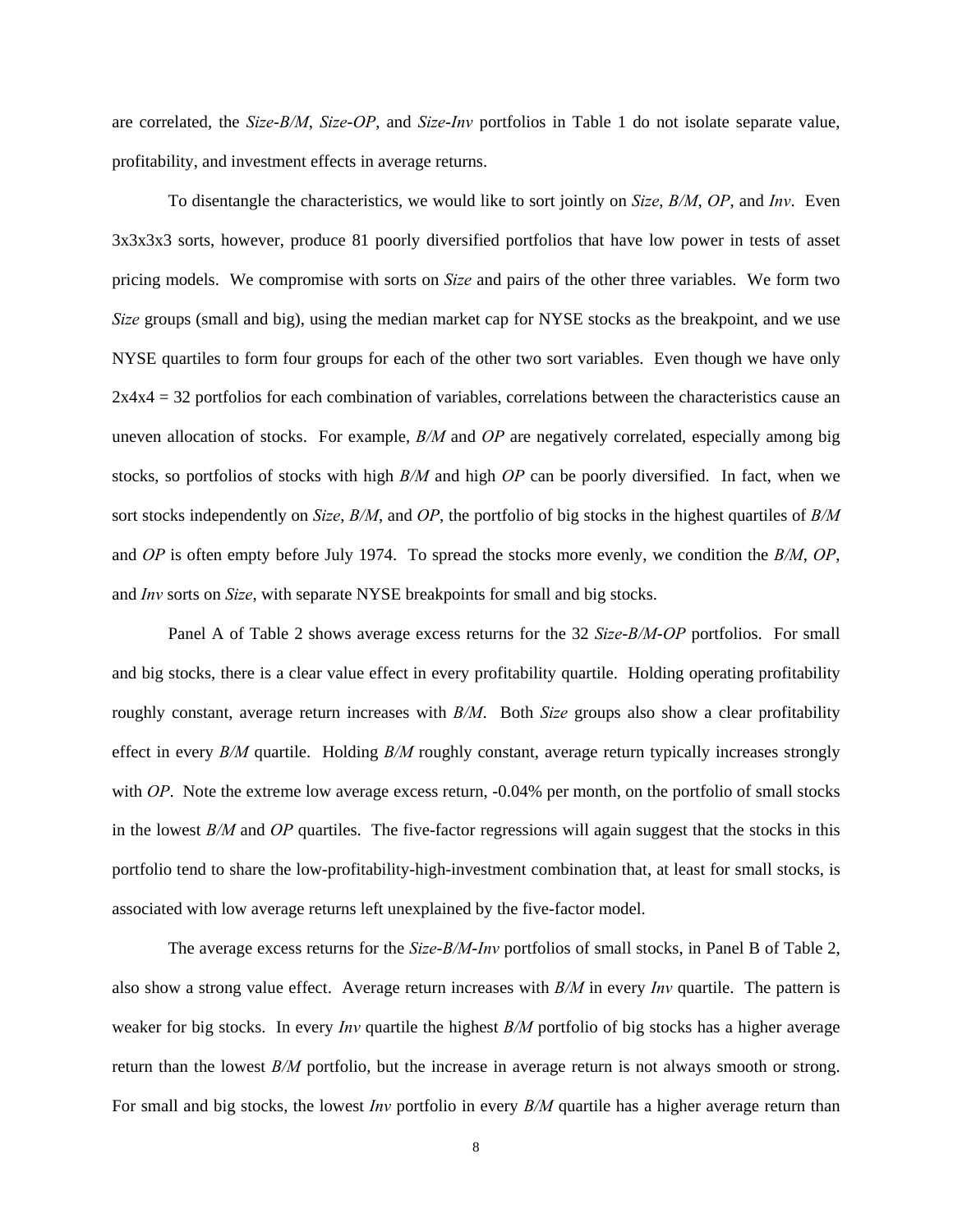the highest *Inv* portfolio, but for big stocks, the differences between the average returns of low and high *Inv* quartiles are modest for the lowest and highest *B/M* quartiles.

The 32 *Size*-*OP*-*Inv* portfolios in Panel C of Table 2 show rather strong profitability and investment patterns in average excess returns for small stocks. Among big stocks, the negative relation between *Inv* and average return is fairly strong in the lowest three profitability quartiles, but it is weak in the highest *OP* quartile. Among big stocks, the profitability effect is only clear in two of the four quartiles of *Inv*. Of special note is the low average excess return, -0.15% per month, for small stocks in the lowest *OP* and the highest *Inv* quartiles. In this case, we don't need five-factor slopes to infer that the small stocks in this portfolio invest a lot despite low profitability – the lethal combination noted earlier.

The portfolios in Tables 1 and 2 do not cleanly disentangle the value, profitability, and investment effects in average returns predicted by the valuation model (3), but we shall see that they expose variation in average returns sufficient to provide strong challenges in asset pricing tests.

## **III. Factor Definitions**

We use three sets of factors to capture the patterns in average returns in Tables 1 and 2. The three approaches are described formally and in detail in Table 3. Here we provide a brief summary.

The first approach augments the three factors of Fama and French (1993) with profitability and investment factors that are defined like the value factor of that model. The *Size* and value factors use independent sorts of stocks into two *Size* groups and three *B/M* groups (independent 2x3 sorts). The *Size* breakpoint is the NYSE median market cap, and the *B/M* breakpoints are the 30<sup>th</sup> and 70<sup>th</sup> percentiles of  $B/M$  for NYSE stocks. The intersections of the sorts produce six VW portfolios. The *Size* factor, *SMB<sub>BM</sub>*, is the average of the three small stock portfolio returns minus the average of the three big stock portfolio returns. The value factor *HML* is the average of the two high *B/M* portfolio returns minus the average of the two low *B/M* portfolio returns. Equivalently, it is the average of small and big value factors constructed with portfolios of only small stocks and portfolios of only big stocks.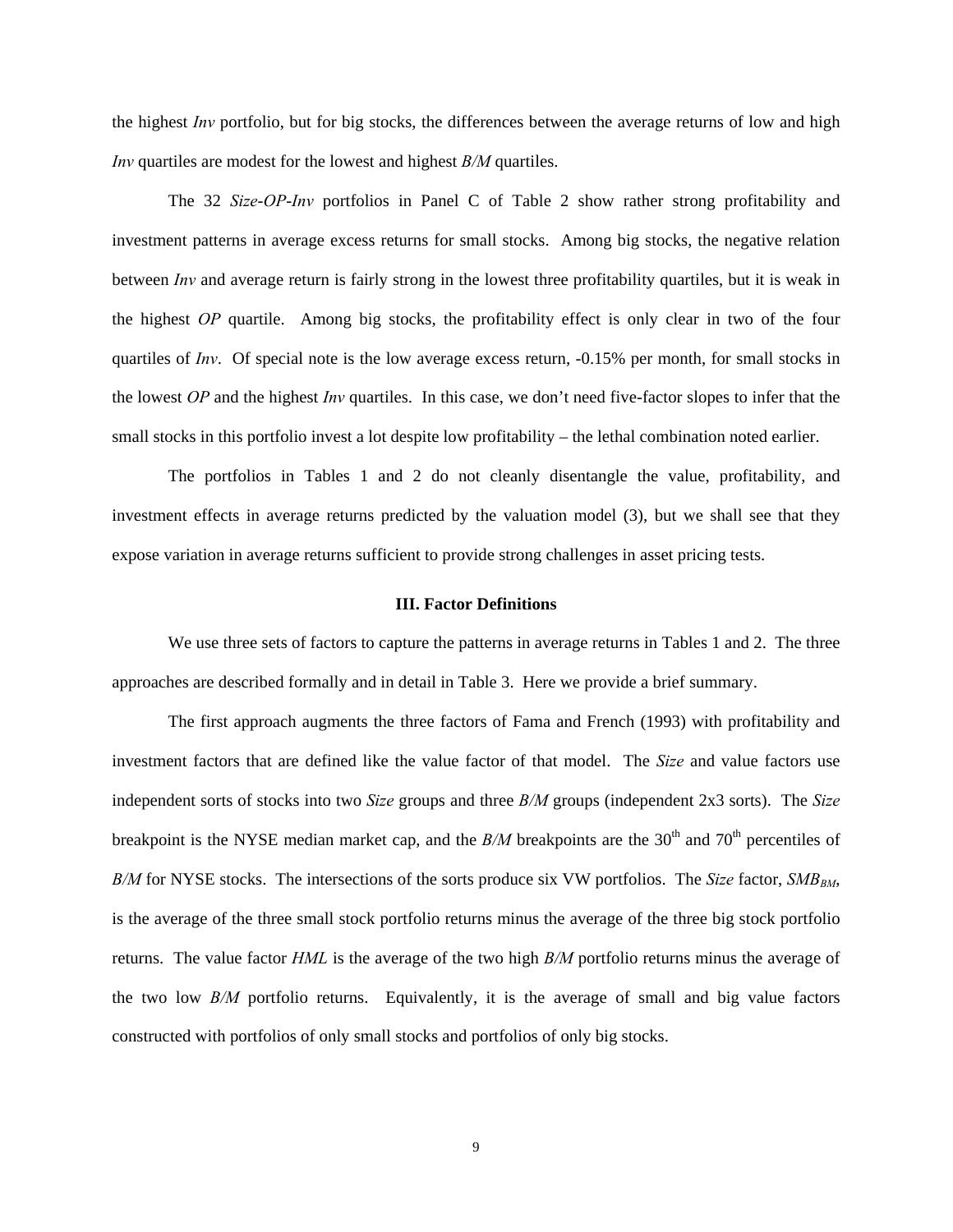The profitability and investment factors of the 2x3 sorts, *RMW* and *CMA*, are constructed in the same way as *HML* except the second sort is either on operating profitability (robust minus weak) or investment (conservative minus aggressive). Like *HML*, *RMW* and *CMA* can be interpreted as averages of profitability and investment factors for small and big stocks.

The 2x3 sorts used to construct *RMW* and *CMA* produce two additional *Size* factors, *SMB<sub>OP</sub>* and *SMB<sub>Inv</sub>*. The *Size* factor *SMB* from the three 2x3 sorts is defined as the average of *SMB<sub>B/M</sub>*, *SMB<sub>OP</sub>*, and *SMB<sub>Inv</sub>*. Equivalently, *SMB* is the average of the returns on the nine small stock portfolios of the three 2x3 sorts minus the average of the returns on the nine big stock portfolios.

Since *HML*, *RMW*, and *CMA* from the 2x3 sorts weight small and big stock portfolio returns equally, they are roughly neutral with respect to size. Since *HML* is constructed without controls for *OP* and *Inv*, however, it is not neutral with respect to operating profitability and investment. Similar comments apply to *RMW* and *CMA*. This means that with these factors, the regression slopes in the fivefactor model together capture variation in returns related to *B/M*, *OP*, and *Inv*, but the separate regression slopes for *HML*, *RMW*, and *CMA* do not isolate exposures to the value, profitability, and investment effects in returns. This can make the slopes difficult to interpret. This problem is also inherent in the three-factor model of Fama and French (1993). Since *B/M*, *OP*, and *Inv* are correlated, the *HML* slope in that model is again an unknown mix of exposures to value, profitability, and investment.

When we developed the three-factor model, we did not consider alternative definitions of *SMB* and *HML*. The choice of a 2x3 sort on *Size* and *B/M* is, however, arbitrary. To test the sensitivity of asset pricing results to this choice, we construct versions of *SMB*, *HML*, *RMW*, and *CMA* in the same way as in the 2x3 sorts, but with 2x2 sorts on *Size* and *B/M*, *OP*, and *Inv*, using NYSE medians as breakpoints for all variables (details in Table 3).

The final candidate factors use four sorts to control jointly for *Size*, *B/M*, *OP*, and *Inv*. We sort stocks independently into two *Size* groups, two *B/M* groups, two *OP* groups, and two *Inv* groups using NYSE medians as breakpoints. The intersections of the groups are 16 VW portfolios. The *Size* factor *SMB* is the average of the returns on the eight small stock portfolios minus the average of the returns on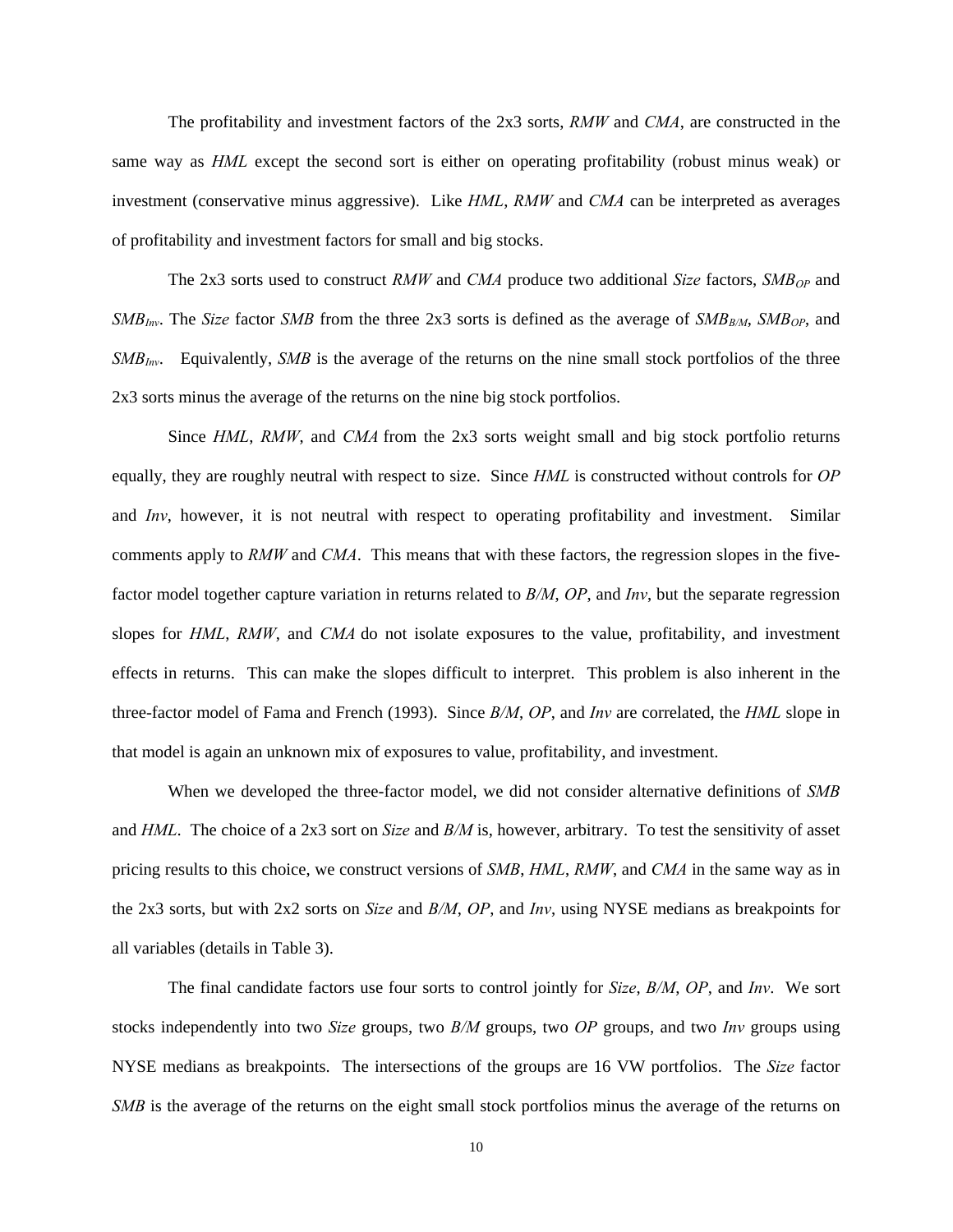the eight big stock portfolios. The value factor *HML* is the average return on the eight high *B/M* portfolios minus the average return on the eight low *B/M* portfolios. The profitability factor, *RMW*, and the investment factor, *CMA*, are also differences between average returns on eight portfolios (robust minus weak *OP* or conservative minus aggressive *Inv*). Though not detailed in Table 3, we can, as usual, also interpret the value, profitability, and investment factors as averages of small and big stock factors.

 In the 2x2x2x2 sorts, *SMB* equal weights high and low *B/M*, robust and weak *OP*, and conservative and aggressive *Inv* portfolio returns. Thus, the *Size* factor is roughly neutral with respect to value, profitability, and investment. Likewise, *HML* is roughly neutral with respect to *Size*, *OP*, and *Inv*, and similar comments apply to *RMW* and *CMA*. We shall see, however, that neutrality with respect to characteristics does not imply low correlation between factor returns.

 Since each of the 2x2x2x2 factors is constructed with controls for the other three, they are our best shot at isolating exposures to the different dimensions of returns. But best shot does not mean perfect. Lagged growth rates of profitability and investment are noisy proxies for the infinite sums of expected future values in the valuation model (3). Since *B/M*, expected profitability, and expected investment are surely correlated, it is likely that even with  $2x2x2x2$  sorts, sensitivities to the resulting factors capture unknown mixes of value, profitability, and investment effects in returns. The results to come suggest, however, that the mixing is stronger in the factors from 2x2 and 2x3 sorts than in the factors from the 2x2x2x2 sorts.

 Finally, it is important to note that noisy proxies for the infinite sums of expected future values in the valuation equation (3) are not necessarily a problem in time-series tests of asset pricing models like (5). If the factor portfolios in (5) are well-diversified (multifactor minimum variance) and capture different combinations of exposures to underlying state variables, they can work well in time-series tests, despite the noise in the sort variables used to construct them.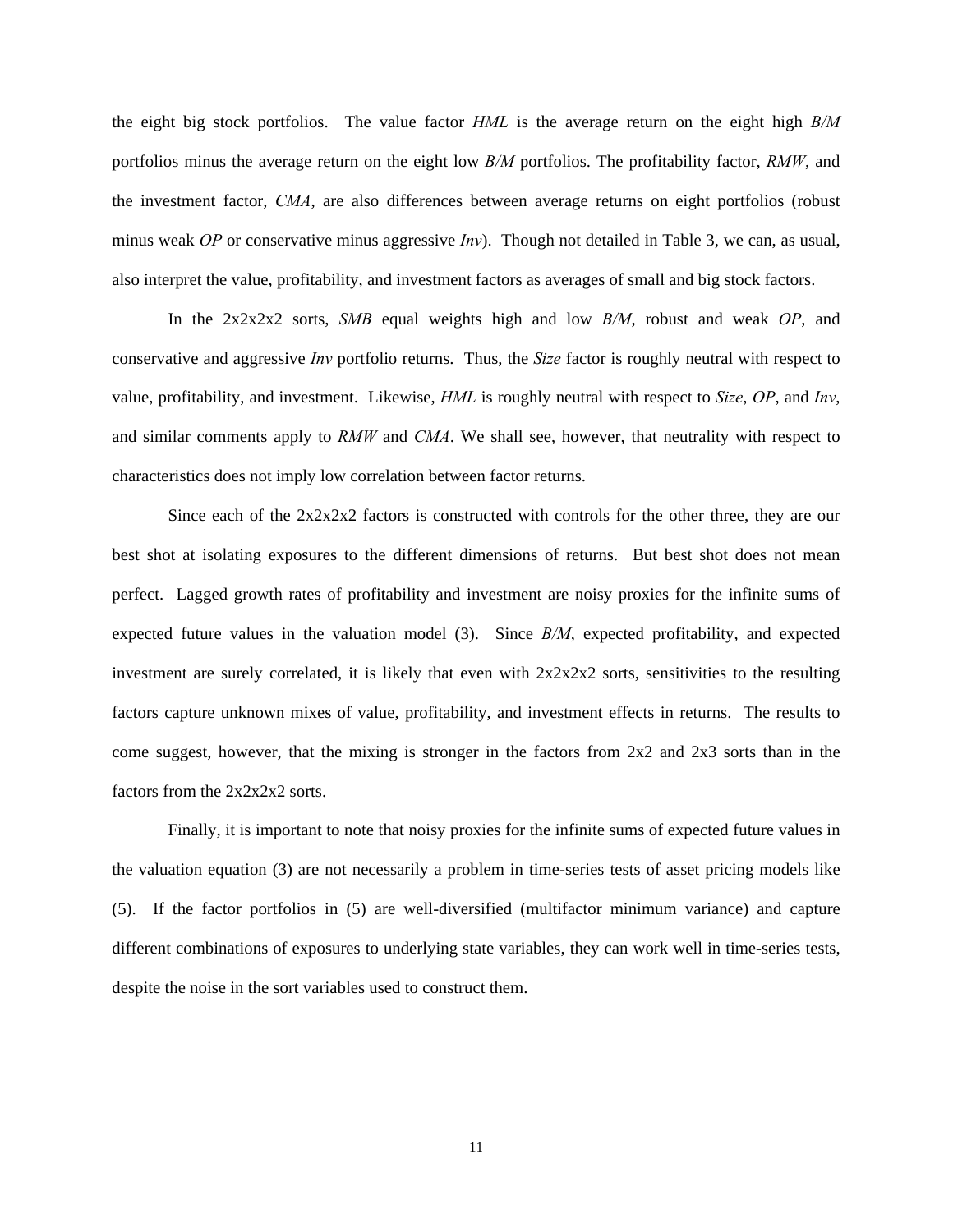#### **IV. Summary Statistics for Factor Returns**

 Table 4 shows summary statistics for the different versions of the factors. Summary statistics for returns on the portfolios used to construct the factors are in Appendix Table A1.

 Average *SMB* returns are 0.29% per month for all three versions of the factors (Panel A of Table 4). The standard deviations of *SMB* are similar, 2.93% to 3.15%, and the correlations of the different versions of *SMB* are 0.98 and 1.00 (Panel B of Table 4). All this is not surprising since the *Size* breakpoint for *SMB* is always the NYSE median market cap, and the three versions of *SMB* use all stocks. The average *SMB* returns are more than 2.2 standard errors from zero.

 The summary statistics for *HML*, *RMW*, and *CMA* depend more on how they are constructed. The results from the 2x3 and 2x2 sorts are easiest to compare. The standard deviations of the three factors are lower when only two *B/M*, *OP*, or *Inv* groups are used, due to better diversification. In the 2x2 sorts, *HML*, *RMW*, and *CMA* include all stocks, but in the 2x3 sorts, the stocks in the middle 40% of *B/M*, *OP*, and *Inv* are dropped. The 2x3 sorts focus more on the extremes of the two variables, and so produce larger average *HML*, *RMW*, and *CMA* returns. For example, the average *HML* return is 0.38% per month in the 2x3 *Size*-*B/M* sorts, versus 0.29% in the 2x2 sorts. Similar differences are observed in average *RMW* and *CMA* returns. The *t-*statistics (and thus the Sharpe ratios) for average *HML*, *RMW,* and *CMA* returns are, however, similar for the 2x3 and 2x2 sorts. The correlations between the factors of the two sorts (Panel B of Table 4) are also high, 0.97 (*HML*), 0.96 (*RMW*), and 0.95 (*CMA*).

 Each factor from the 2x2 and 2x3 sorts controls for *Size* and one other variable. The factors from the 2x2x2x2 sorts control for all four variables and so produce cleaner evidence on the value, profitability, and investment premiums in expected returns. Joint controls have little effect on *HML*. The correlations of the 2x2x2x2 version of *HML* with the 2x2 and 2x3 versions are high, 0.94 and 0.96. The 2x2 and 2x2x2x2 versions of *HML*, which split stocks on the NYSE median *B/M*, have almost identical means and standard deviations, and both means are more than 3.2 standard errors from zero (Panel A of Table 4).

The correlations of *RMW* and *CMA* from the 2x2x2x2 sorts with the corresponding 2x3 and 2x2 factors are lower,  $0.80$  to  $0.87$ , and joint controls produce an interesting result  $-$  a boost to the profitability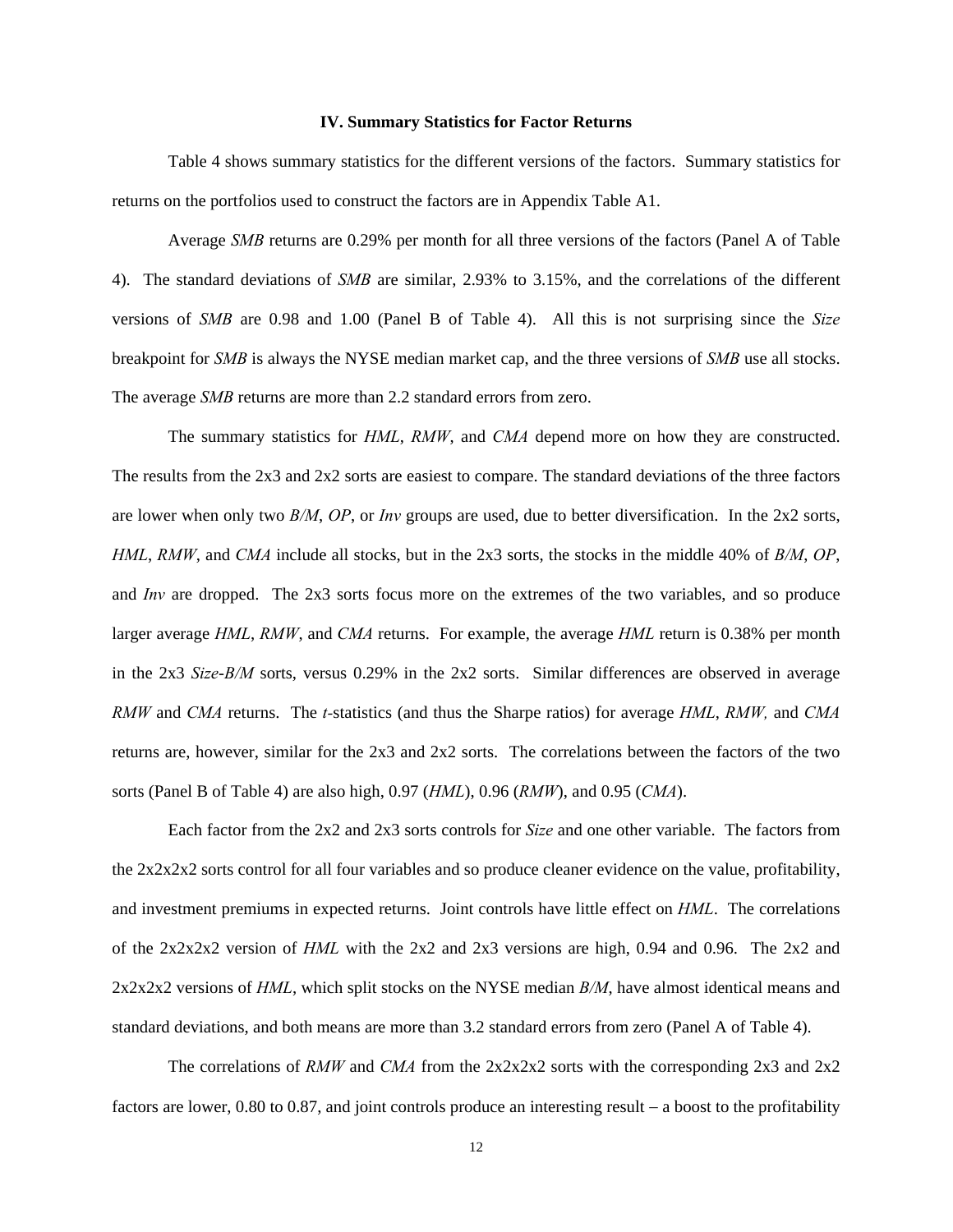premium at the expense of the investment premium. The 2x2x2x2 and 2x2 versions of *RMW* have the same standard deviation, 1.53% per month, but the  $2x2x2x2$  *RMW* has a larger mean, 0.26% ( $t = 4.10$ ) versus 0.17% (*t* = 2.77). The standard deviation of *CMA* drops from 1.49 for the 2x2 version to 1.18 with four-variable controls, and the mean falls from  $0.22$  ( $t = 3.65$ ) to  $0.15\%$  ( $t = 3.08$ ). Thus, with joint controls, there is reliable evidence of an investment premium in expected returns, but the average value is about half the size of the other 2x2x2x2 factor premiums.

The value, profitability, and investment factors are averages of small and big stock factors. Here again, joint controls produce interesting changes in the premiums for small and big stocks (Panel A of Table 4). The factors from the 2x3 and 2x2 sorts confirm earlier evidence that the value premium is larger for small stocks (e.g., Fama and French 1993, 2012). For example, in the 2x3 *Size-B/M* sorts the average *HML<sub>S</sub>* return is 0.55% per month ( $t = 4.10$ ), versus 0.21% ( $t = 1.67$ ) for *HML<sub>B</sub>*. The evidence of a value premium in big stock returns is stronger if we control for profitability and investment. The average value of  $HML_B$  in the 2x2 and 2x3 sorts is less than 1.7 standard errors from zero, but more than 2.3 standard errors from zero in the 2x2x2x2 sorts. Controls for profitability and investment also reduce the spread between the value premiums for small and big stocks. The average difference between  $HML<sub>S</sub>$ and  $HML_B$  falls from 0.25 ( $t = 3.11$ ) in the 2x2 sorts to 0.15 ( $t = 1.84$ ) in the 2x2x2x2 sorts.

For all methods of factor construction, there seem to be expected profitability and investment premiums for small stocks; the average values of *RMW<sub>S</sub>* and *CMA<sub>S</sub>* are at least 2.65 standard errors from zero. The average profitability premium is larger for small stocks than for big stocks, but the evidence that the expected premium is larger is weak. For the three definitions of *RMW*, the average difference between *RMW<sub>S</sub>* and *RMW<sub>B</sub>* is less than 1.3 standard errors from zero. The average value of *RMW<sub>B</sub>* is 1.94 standard errors from zero in the 2x3 and 2x2 sorts, but with the boost to the premium provided by joint controls, the *t*-statistic rises to 3.47 in the  $2x2x2x2$  sorts, and the average difference between *RMW<sub>S</sub>* and  $RMW_B$  is only 0.84 standard errors from zero.

In contrast, there is strong evidence that the expected investment premium is larger for small stocks. The average value of *CMA<sub>S</sub>* is 4.61 to 5.43 standard errors from zero, but the average value of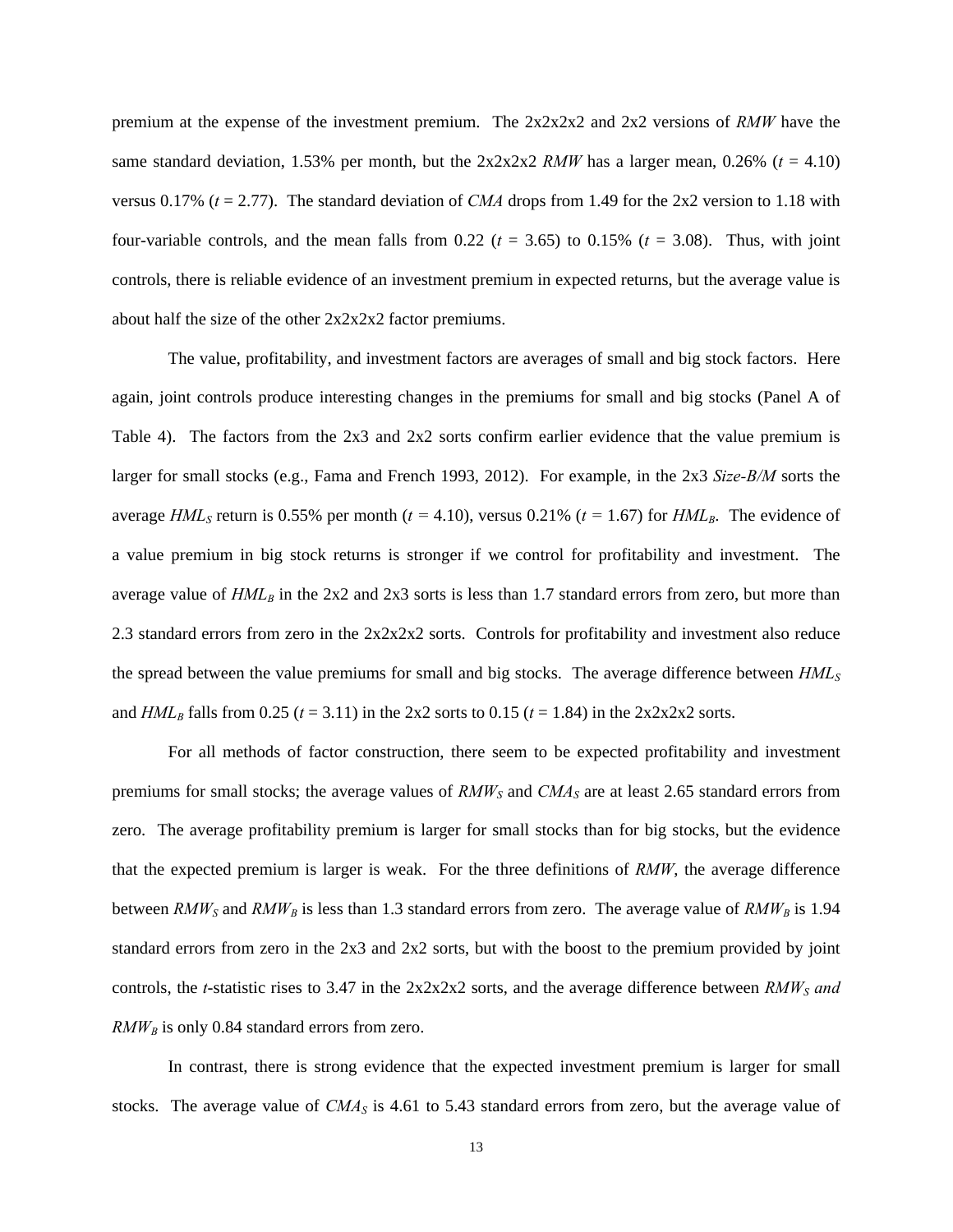$CMA<sub>B</sub>$  is only 0.98 to 2.00 standard errors from zero and more than 2.2 standard errors below the average value of *CMAS*. In the 2x2x2x2 sorts that jointly control for *Size*, *B/M*, *OP*, and *Inv*, the average value of  $CMA_B$  is 0.06% per month ( $t = 0.98$ ) and almost all the average value of *CMA* is from small stocks.

 Panel C of Table 4 shows the correlation matrix for each set of factors. With 594 monthly observations, the standard error of the correlations is 0.04. Most of the estimates are more than three standard errors from zero, but the magnitudes are almost always less than 0.45. The value, profitability, and investment factors are negatively correlated with both the market and the size factor. Since small stocks tend to have higher betas than big stocks, it makes sense that *SMB* is positively correlated with the excess market return. Given the positive correlation between profitability and investment, it is perhaps surprising that the correlation between the profitability and investment factors is low, -0.19 to 0.15.

The correlations of the value factor with the profitability and investment factors merit comment. When *HML* and *CMA* are from separate 2x2 or 2x3 sorts, the correlation between the factors is about 0.70. This is perhaps not surprising given that high *B/M* value firms tend to be low investment firms. In the 2x2x2x2 sorts the correlation falls about in half, to 0.37, which also is not surprising since the factors from these sorts attempt to control for the effects of other factors.

The correlations between *HML* and *RMW* are surprising. When the two factors are from separate *Size*-*B/M* and *Size*-*OP* sorts, the correlation is close to zero, -0.04 for the 2x2 sorts and 0.08 for the 2x3 sorts. When the sorts jointly control for *Size*, *B/M*, *OP*, and *Inv*, the correlation between *HML* and *RMW* jumps to 0.63. There is a simple explanation. Among the 16 portfolios used to construct the  $2x2x2x2$ factors, the two with by far the highest return variances (small stocks with low *B/M*, weak *OP*, and low or high *Inv*) are held short in *HML* and *RMW*. Similarly, the portfolio of big stocks with the highest return variance is held long in the two factors, and the big stock portfolio with the second highest return variance is in the short end of both factors. The high correlation between *HML* and *RMW* is thus somewhat artificial, and it is a troubling feature of the factors constructed with joint controls.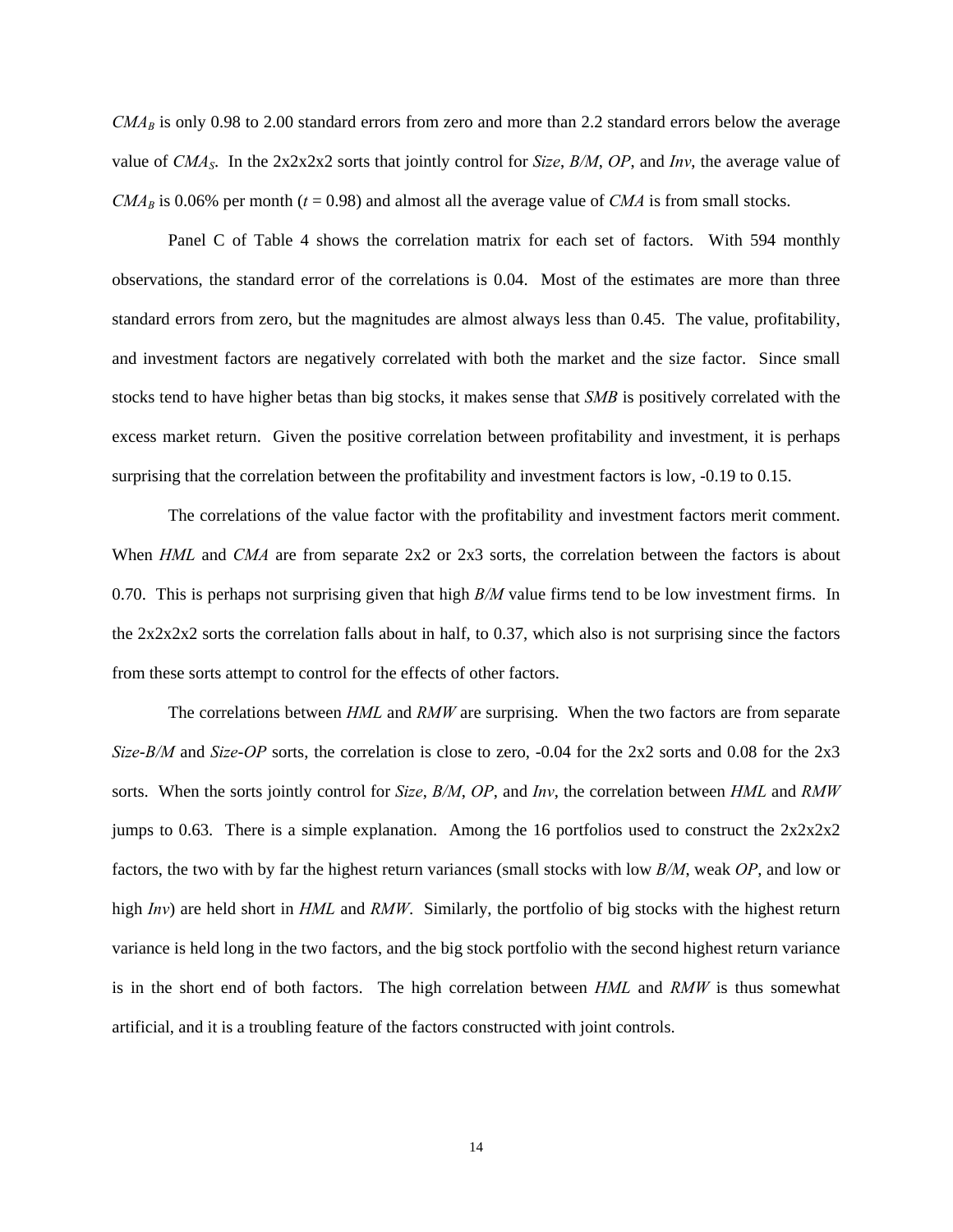#### **V. Model Performance Summary**

 We turn now to our primary task, testing how well the three sets of factors explain the average excess returns on the portfolios of Tables 1 and 2. We consider seven asset pricing models: (i) three three-factor models that combine  $R_M - R_F$  and *SMB* with *HML*, *RMW*, or *CMA*; (ii) three four-factor models that combine  $R_M - R_F$ , *SMB*, and pairs of *HML*, *RMW*, and *CMA*; and (iv) the five-factor model.

With seven models, six sets of LHS portfolios, and three sets of RHS factors, it makes sense to restrict our attention to models that fare relatively well in the tests. Thus, we show three-factor results only for the 5x5 sorts on *Size* and *B/M*, *OP*, or *Inv* and only for the model in which the third factor – *HML*, *RMW*, or *CMA* – is aimed at the second LHS sort variable. We show results for the five-factor model and the three four-factor models for all sets of LHS portfolios.

If an asset pricing model completely captures expected returns, the intercept is indistinguishable from zero in a regression of an asset's excess returns on the model's factor returns. Table 5 shows the *GRS* statistic of Gibbons, Ross, and Shanken (1989), which tests this hypothesis for combinations of LHS portfolios and factors, along with the probability, or *p*-value, of getting a *GRS* statistic larger than the one observed if the true intercepts are all zero. A *p*-value near 0.0 says the model is almost surely an incomplete story for expected returns. Table 5 also shows the average absolute value of the 25 or 32 intercepts produced by each model, the average of the regression  $R<sup>2</sup>$ , and the average standard error of the intercepts.

The *GRS* test comfortably rejects all models considered for all LHS portfolios and RHS factors. Except for the 25 *Size*-*OP* portfolios, the *p*-values for the *GRS* test are all 0.01 or less and many round to 0.000. The models fare better in the tests on the 25 *Size*-*OP* portfolios, but the *p*-values are nevertheless less than 0.04.

 The *GRS* test compares the Sharpe ratios for the portfolio of the RHS portfolios that has the highest Sharpe ratio and the portfolio of the LHS and RHS portfolios that has the highest Sharpe ratio. The hypothesis that the RHS portfolios alone capture all variation in expected returns is rejected if adding the LHS assets produces a statistically reliable increase in the maximum Sharpe ratio. In solving for the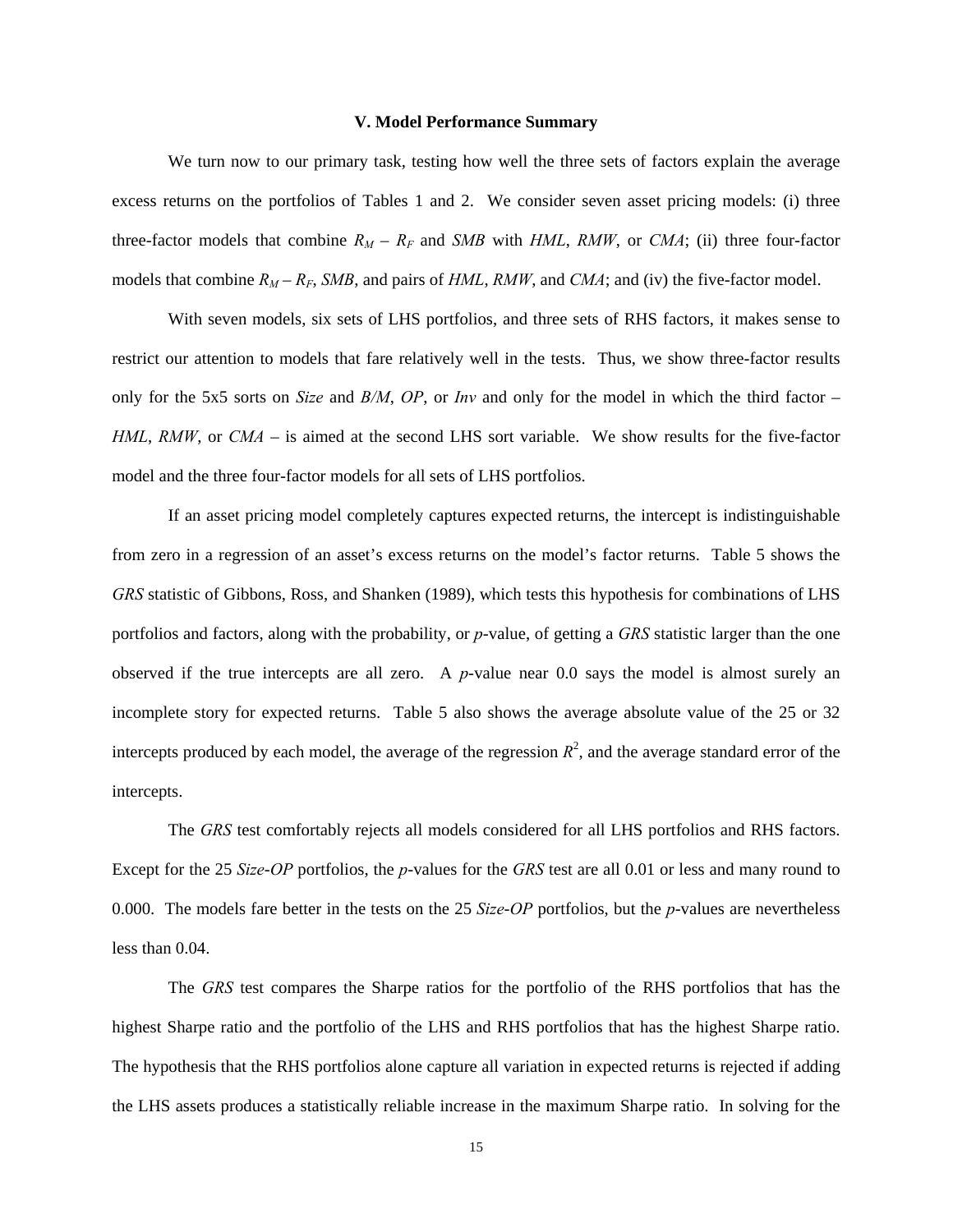maximum Sharpe ratios, no constraints on shortselling are imposed, and the weights on individual LHS and RHS portfolios are often wildly positive and negative (see Fama and French 2013). This is appropriate for tests of asset pricing models because we want to ferret out model problems in an unconstrained way. For investors, however, rejection on the *GRS* test may be irrelevant if due to small deviations of average returns from model predictions.

 More important, asset pricing models are simplified propositions about expected returns that are rejected in tests with power. We are less interested in whether competing models are rejected than in their relative performance, which we judge using *GRS* statistics, average absolute intercepts, and for more detail, the full matrix of intercepts, which shows how pricing errors relate to characteristics of the LHS portfolios. We want to identify the model that is the best (but imperfect) story for average returns on portfolios formed in different ways.

Fama and French (1993) find that the *GRS* test rejects their three-factor model when confronted with the 25 *Size*-*B/M* portfolio returns it was designed to explain. Two decades of out of sample data reinforce this conclusion. Although it is rejected, the model's average absolute intercept for the *Size*-*B/M* portfolios rounds to 0.10 for all three definitions of *SMB* and *HML* (Table 5 Panel A), which suggests that the model provides a passable description of patterns in average returns related to *Size* and *B/M*. In the tests on the *Size*-*B/M* portfolios, adding the profitability factor, *RMW*, to the three-factor model produces slightly lower *GRS* statistics and average absolute intercepts for all versions of the factors. Later we examine the intercepts in detail to judge where the three-factor model fails to capture average returns on the 25 *Size*-*B/M* portfolios and to assess the gains from adding the profitability factor to the model.

The tests on the 25 *Size*-*B/M* portfolios illustrate two results common to the tests for other LHS portfolios. First, the factors from the 2x3, 2x2, and 2x2x2x2 sorts produce much the same results in the tests of a given model. Second, and more interesting, the four-factor model that excludes *HML* captures average returns as well as any other four-factor model considered, even when *B/M* is one of the LHS sort variables. Moreover, the five-factor model, which adds *HML*, absorbs slightly more LHS portfolio return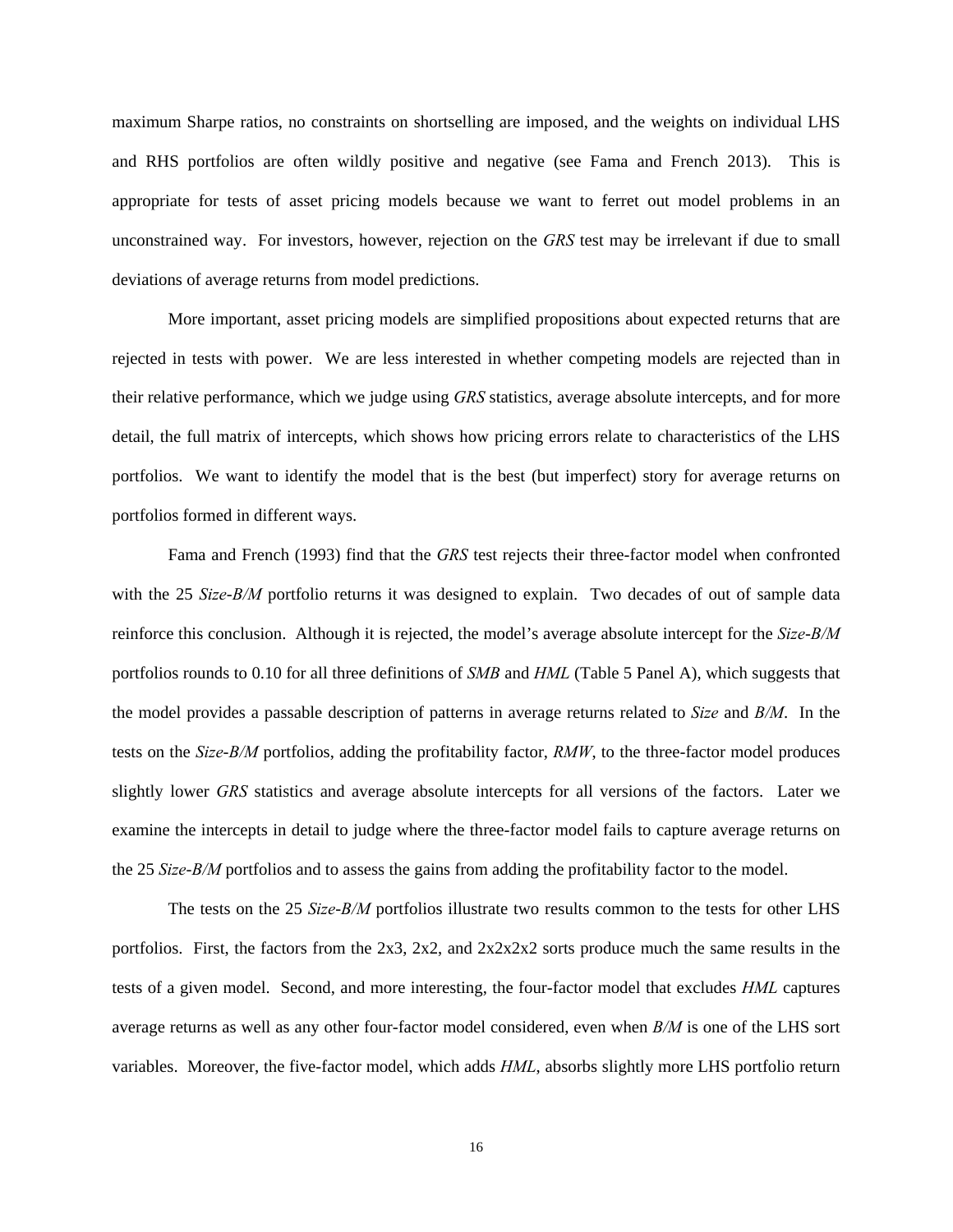variance (average  $R^2$  goes up), but it produces much the same *GRS* statistics and average absolute intercepts as the four-factor model that does not include *HML*. We explore this result later.

The three-factor model that substitutes the profitability factor *RMW* for *HML* does well explaining average returns on the 25 portfolios formed from sorts on *Size* and *OP* (Panel B of Table 5). Adding other factors to the model has little effect on the *GRS* statistic and does not consistently improve the average absolute intercept. In contrast, in the tests on the 25 *Size*-*Inv* portfolios, the four-factor model that adds the profitability factor *RMW* to the three-factor model that includes the investment factor *CMA* produces noticeable improvements in the *GRS* statistic and the average absolute intercept.

The *GRS* test rejects every model as a complete description of expected returns on the 25 *Size*-*OP* portfolios (Table 5, Panel B), but the rejections are weaker and the average absolute intercepts are smaller than those produced by the 25 *Size*-*B/M* or *Size*-*Inv* portfolios. For example, in the tests of the five-factor model on the 25 *Size*-*B/M* portfolios, the *GRS* statistics for the three definitions of the factors are around 2.84, and the average absolute intercepts are between 0.090% and 0.097%. In the tests of the five-factor model on the 25 *Size*-*OP* portfolios, the *GRS* statistics are lower, 1.84 or less, and the average absolute intercepts are 0.067% to 0.074%. Later we examine why the *Size-B/M* and *Size*-*Inv* portfolios pose bigger challenges to asset pricing models than the *Size*-*OP* portfolios.

Turning to the three sets of 32 portfolios formed using 2x4x4 sorts, on average our models absorb a smaller fraction of the return variance for these LHS portfolios than for the portfolios from 5x5 sorts. The average  $R^2$  in the five-factor regressions is 0.91 to 0.93 for the 5x5 sorts, versus 0.85 to 0.89 for the 2x4x4 sorts (Table 5). Average  $R^2$  is lower with three sort variables because correlation between variables limits the diversification of some LHS portfolios. For example, the negative correlation between *B/M* and *OP* means there are often few big stocks in the top quartiles of *B/M* and *OP* (highly profitable extreme value stocks). Lower average  $R^2$  reduces the power of the *GRS* test, but the *p*-values in the tests on the 2x4x4 portfolios are all less than 0.01 or less. In the tests of the five-factor model and the four-factor model that drops *HML*, the average absolute intercepts tend to be about two basis points higher for the 2x2x4 portfolios than for the 5x5 portfolios. Slightly higher average absolute intercepts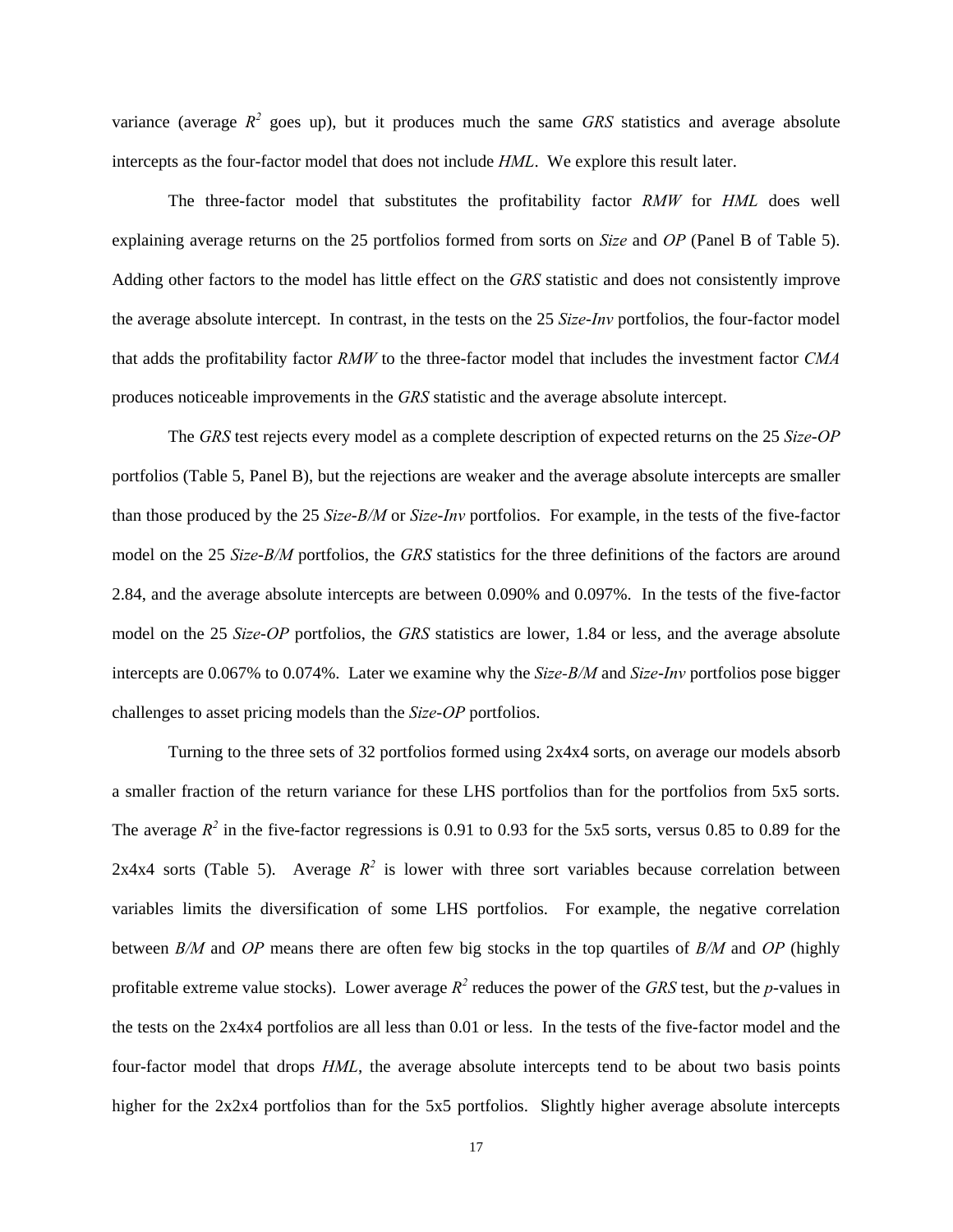(due to less precise estimates) are another manifestation of slightly lower average  $R^2$  in the tests on the 2x4x4 portfolios. Despite strong rejections on the *GRS* test, however, small average absolute intercepts suggest that the five-factor model and the four-factor model that drops *HML* do rather well in the tests on the portfolios from the 2x4x4 sorts. Again, the three methods of factor construction produce similar results.

#### **VI.** *HML***: A Redundant Factor**

We noted earlier that the five-factor model never improves the description of average returns from the four-factor model that drops *HML*. The explanation is interesting. The average *HML* return is captured by the exposures of *HML* to other factors. Thus, in the five-factor model, *HML* is redundant for explaining average returns.

The evidence is in Table 6, which shows regressions of each of the five factors on the other four. In the  $R_M - R_F$  regressions, the intercepts (average returns unexplained by exposures to *SMB*, *HML*, *RMW*, and *CMA*) are around 0.75% per month, with *t*-statistics greater than 4.5. In the regressions to explain *SMB*, *RMW*, and *CMA*, the intercepts are more than three standard errors from zero. In the *HML* regressions, however, the intercepts are  $-0.03\%$  ( $t = -0.40$ ) for the 2x3 factors, 0.00% ( $t = 0.07$ ) for the 2x2 factors, and  $0.02\%$  ( $t = 0.24$ ) for the  $2x2x2x2$  factors.

In the spirit of Huberman and Kandel (1987), the evidence suggests that including *HML* does not improve the mean-variance-efficient tangency portfolio produced by combining the riskfree asset, the market portfolio, *SMB*, *RMW*, and *CMA*. Or, from the perspective of Merton (1973), perhaps the four factors are related to three rather than four unknown state variables that are the source of special risk premiums.

The five-factor model doesn't improve the description of average returns of the four-factor model that drops *HML*, but the five-factor model may be a better choice in applications. For example, though captured by exposures to other factors, there is a large value premium in average returns that is often targeted by money managers. Thus, in evaluating how investment performance relates to known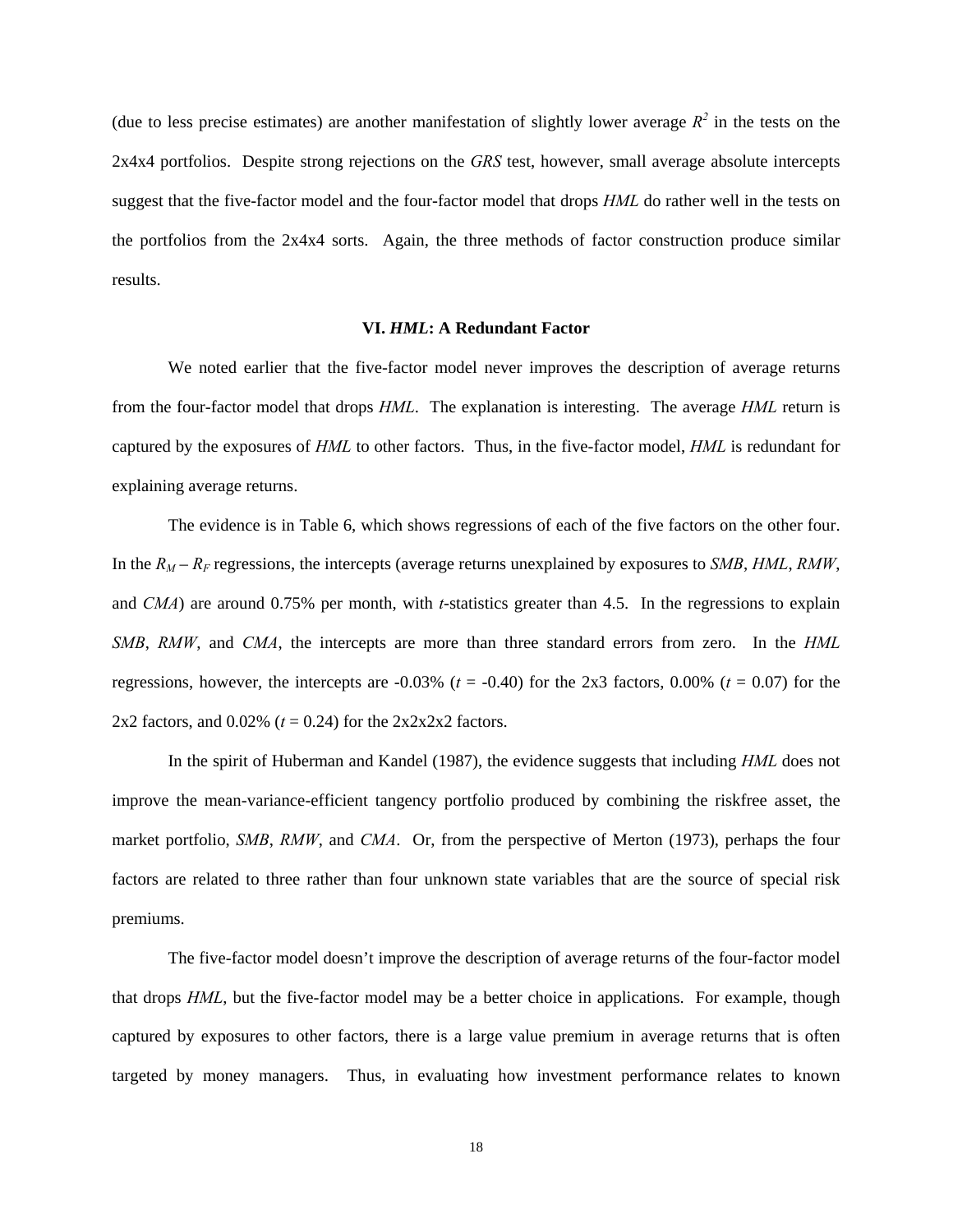premiums, we probably want to know the tilts of LHS portfolios toward the *Size*, *B/M*, *OP*, and *Inv* factors. And for explaining average returns, nothing is lost in using a redundant factor.

Finally, the slopes in the Table 6 regressions often seem counterintuitive. For example, in the *HML* regressions, the large average *HML* return is mostly absorbed by the slopes for *RMW* and *CMA*. The *CMA* slopes are strongly positive, which is in line with the fact that high *B/M* value firms tend to do little investment. But the *RMW* slopes are also strongly positive, which says that controlling for investment, value stocks behave like stocks with robust profitability, even though unconditionally value stocks tend to be less profitable. There are other interesting examples of differences between the signs of the multivariate regression slopes in Table 6 and bivariate correlations.

## **VII. Regression Details**

For more perspective on model performance we examine details of the regression results, specifically, intercepts and pertinent slopes. To keep the presentation manageable, we show only a limited set of results for factors from the 2x3 sorts, the original approach to factor formation of Fama and French (1993), and we do not show results for the 2x2 factors since they are similar to those for the 2x3 factors. We always show regression slopes, however, for factors from the 2x2x2x2 *Size*-*B/M*-*OP*-*Inv* sorts since we shall see that they are easier to interpret than slopes for factors from the 2x3 sorts. Finally, results for the 32 LHS portfolios formed on *Size*, *B/M*, and either *OP* or *Inv* are relegated to the Appendix.

The discussion of regression details is long, and a summary is helpful. Despite rejection on the *GRS* test, the five-factor model performs well: unexplained average returns for individual portfolios are almost all close to zero. The major exception, by far, is a portfolio that shows up in most sorts. The stocks in the offending portfolio are small and they have strong positive exposure to *RMW* and strong negative exposure to *CMA*, suggestive of firms that invest a lot despite low profitability. In each sort that produces such a portfolio, its five-factor intercept is so negative that, using Bonferroni's inequality, we can easily reject the model for the entire set of 25 or 32 LHS portfolios. Adding to the puzzle, big stocks that invest a lot despite low profitability pose no problem for the five-factor model.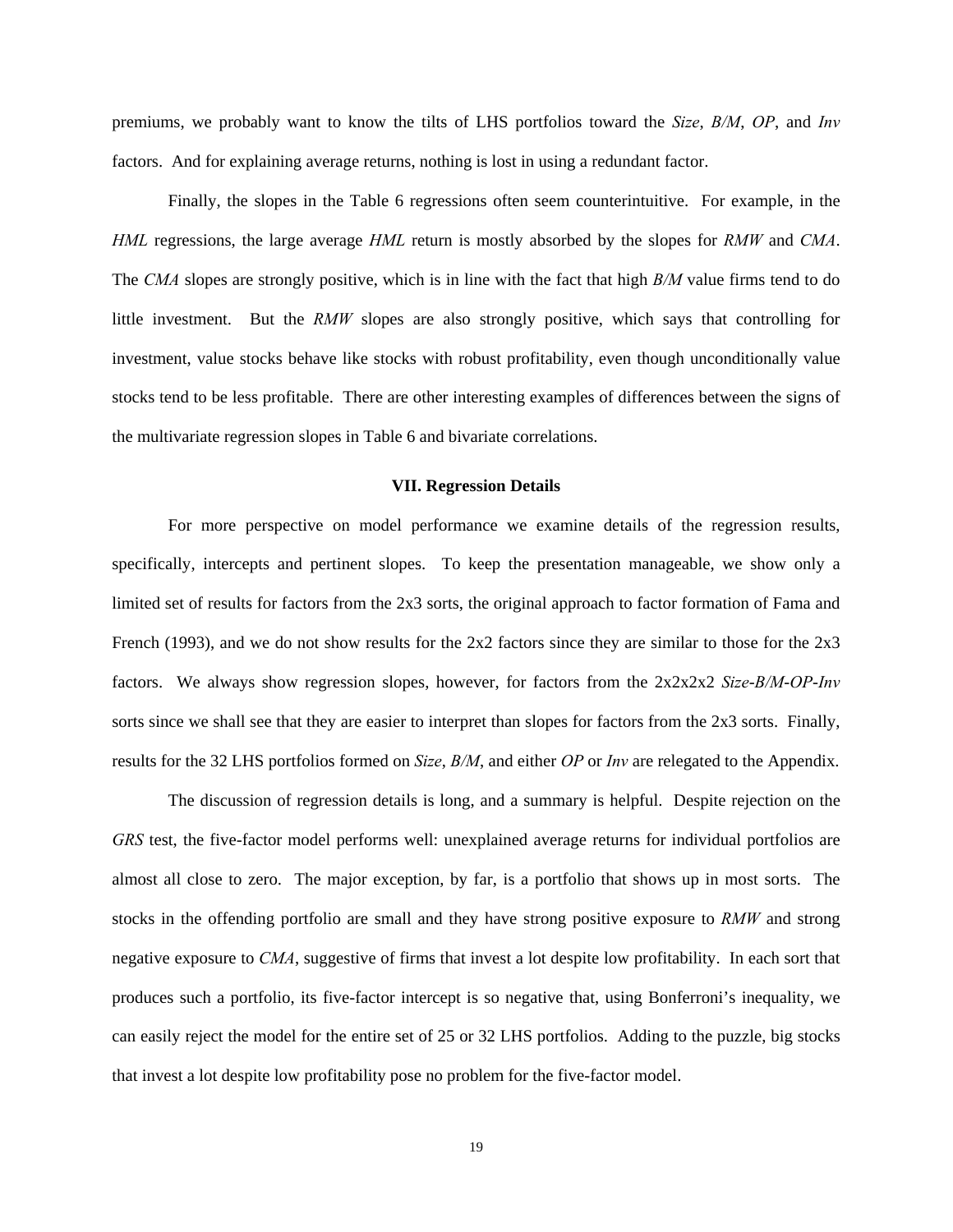## **A.** *Size***-***B/M* **Portfolios**

 In the Table 5 tests on the 25 *Size*-*B/M* portfolios, adding a profitability factor to the original three-factor model that includes  $R_M-R_F$ , *SMB*, and *HML* improves the *GRS* statistic and the average absolute intercept, but the gains are modest. The largest improvement in the average absolute intercept is 0.007% per month (less than a basis point, for the  $2x2x2x2$  factors). Examining the sources of the gains nevertheless provides insights into some well-known problems of the three-factor model.

Panel A of Table 7 reports intercepts from the regressions for the 25 *Size*-*B/M* portfolios using factors from the 2x3 sorts. As in Fama and French (1993, 2012), extreme growth stocks (left column of the intercept matrix) are the big problem for the three-factor model. The portfolios of small extreme growth stocks produce negative three-factor intercepts and the portfolios of large extreme growth stocks produce positive intercepts. Microcap extreme growth stocks (upper left corner of the intercept matrix) are a huge problem. Bonferroni's inequality says that, by itself, the three-factor intercept for this portfolio, -0.50% per month (*t =* -5.21), is sufficient to reject the three-factor model as a description of expected returns on the 25 *Size*-*B/M* portfolios.

 Adding the profitability factor *RMW* reduces these problems. The intercept for the microcap extreme growth portfolio rises to -0.34 (*t =* -3.83) in the four-factor model, and the intercepts for three of the other four extreme growth portfolios also shrink toward zero. But the pattern in the extreme growth intercepts – negative for small stocks and positive for large – survives. The intercepts from the five-factor model are similar to those of the four-factor model, despite the addition of *CMA*. Skipping the details, we see the same behavior in the three-, four-, and five-factor intercepts when we use the  $2x2x2x2$  factors.

 Panel B of Table 7 shows the five-factor slopes for *HML*, *RMW¸* and *CMA* when we use the 2x3 and 2x2x2x2 versions of the factors to explain returns on the 25 *Size*-*B/M* portfolios. The market and *SMB* slopes are not shown. The market slopes are always close to 1.0, and the *SMB* slopes are always strongly positive for small stocks and slightly negative for big stocks. The market and *SMB* slopes are similar for different models, so they cannot account for changes in the intercepts observed when factors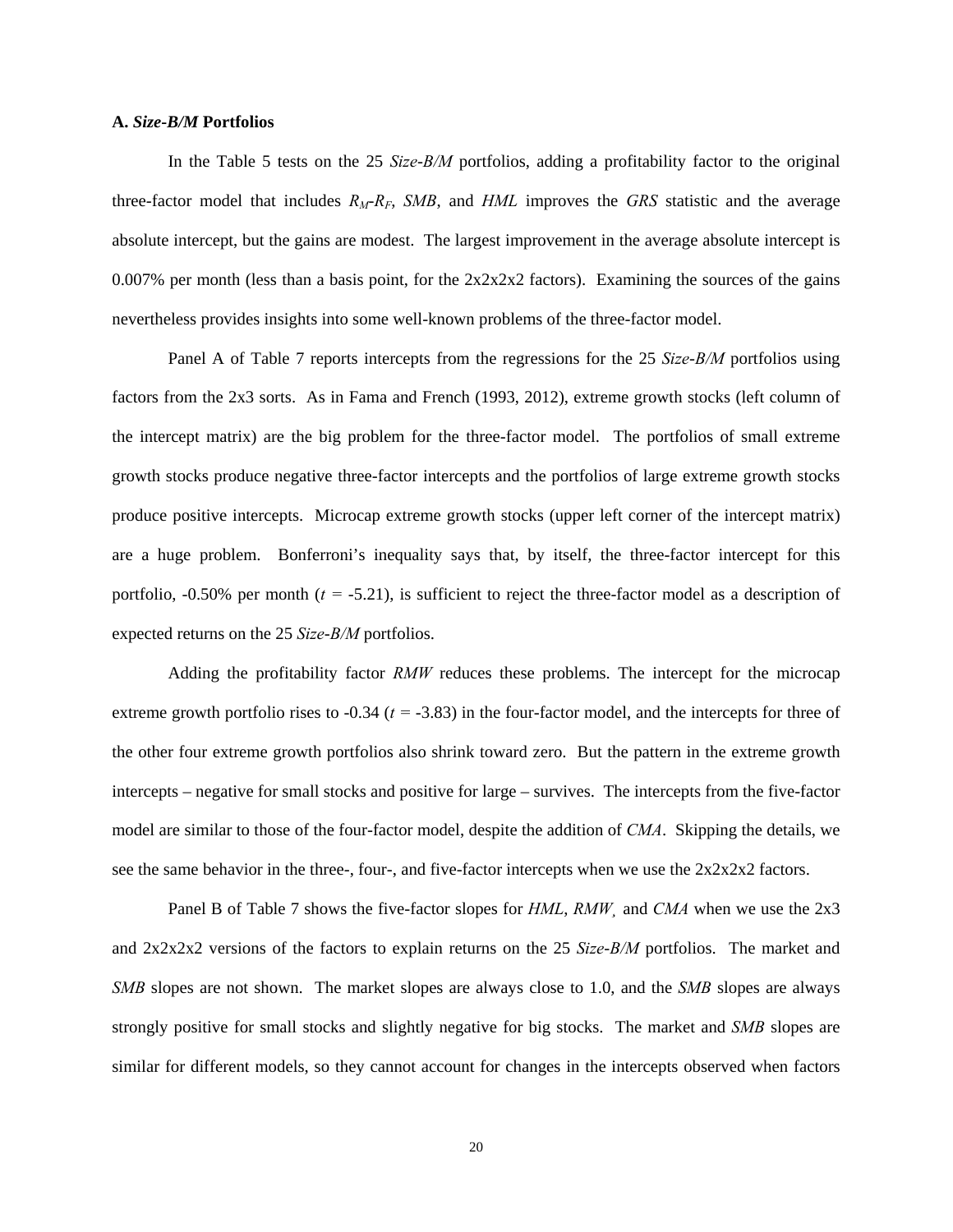are added. To save space, here and later, we concentrate on *HML*, *RMW*, and *CMA* slopes, which are more important for interpreting the intercepts.

 Some of the slopes for the 2x3 factors in Table 7 line up with our expectations, but others do not. The *HML* slopes have a familiar pattern – strongly negative slopes for low *B/M* growth stocks and strongly positive slopes for high *B/M* value stocks. In general, however, the *RMW* and *CMA* slopes for factors from the 2x3 sorts do not confirm the evidence in Fama and French (1995) that high *B/M* value stocks tend to be less profitable and grow more slowly than low *B/M* growth stocks. There is only one negative *RMW* slope – suggesting weak profitability – among the ten portfolios in the two highest *B/M* quintiles. The *CMA* slopes are slightly negative – suggesting high investment – for the portfolios in the lowest *B/M* quintile (extreme growth stocks), but the slopes are also negative for three of five portfolios in the highest *B/M* quintile (extreme value stocks).

There is an explanation for these results. With 2x3 sorts, value, profitability, and investment effects are smeared in *HML*, *RMW*, and *CMA* because, for example, the sorts on *Size* and *B/M* that produce *HML* do not control for profitability and investment. The factors from the  $2x2x2x2$  sorts jointly control for *Size*, *B/M*, *OP*, and *Inv*, and the slopes for these factors, also in Panel B of Table 7, are more consistent with our priors. The *CMA* slopes increase from strongly negative for extreme growth portfolios to strongly positive for extreme value portfolios. As expected given the weak profitability of value stocks, the *RMW* slopes produced by the  $2x2x2x2$  factors are negative for the ten portfolios in the two highest *B/M* quintiles. The *RMW* slopes are also negative for all microcap portfolios and for the portfolio of extreme growth stocks in the second *Size* quintile, but this is consistent with the evidence in Fama and French (1995) that among small stocks there is a large dose of low profitability firms.

The advantage of the factors from the  $2x2x2x2$  sorts is also apparent in the tests for other sets of LHS portfolios. The 2x2x2x2 factors always produce exposures to *HML*, *RMW*, and *CMA* that conform better to the characteristics of stocks in the portfolios, so henceforth, we show intercepts and slopes for only these factors. The choice is inconsequential for the intercepts since, especially for the five-factor model, they are quite similar for different definitions of the factors.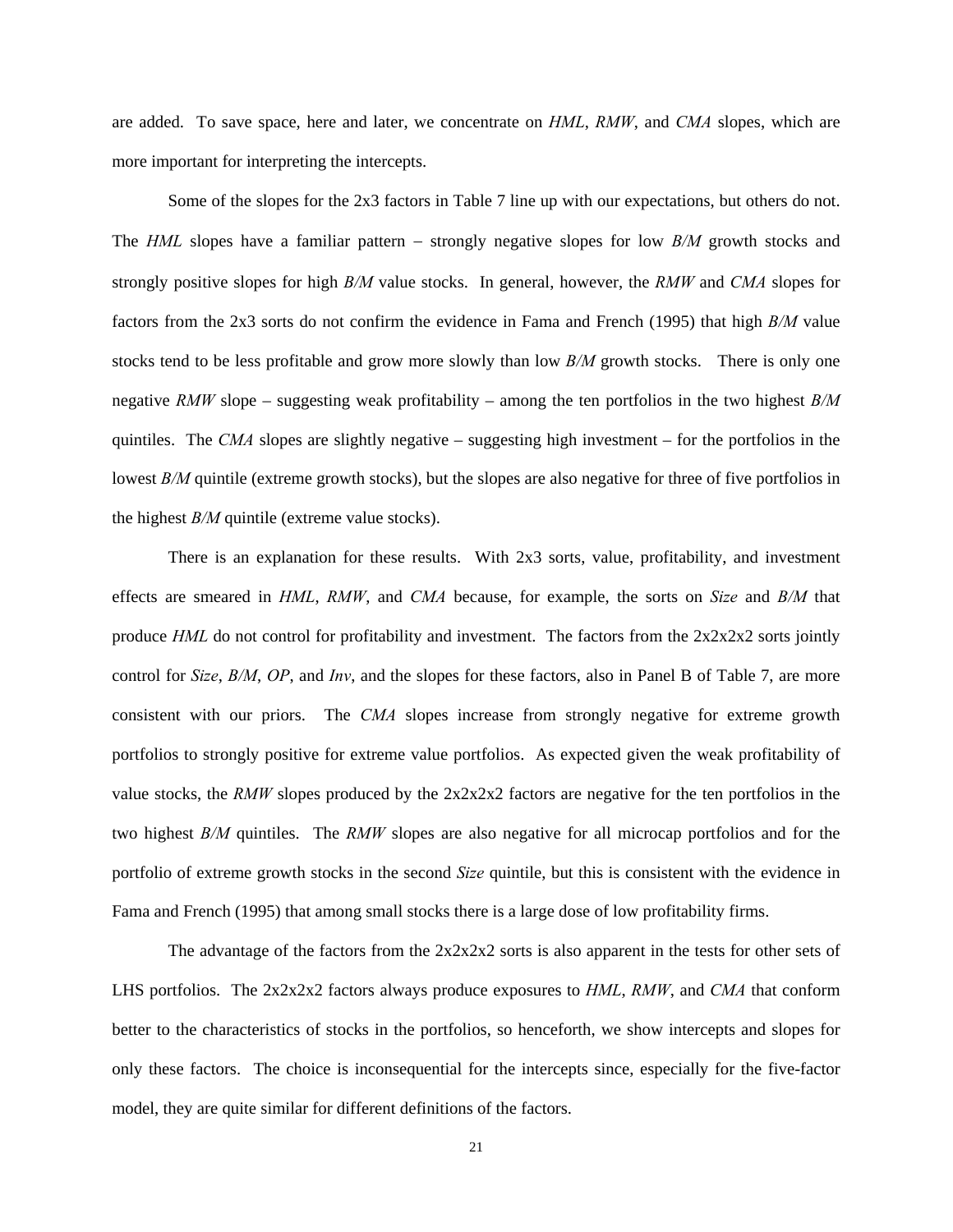As in Fama and French (1993), the portfolio of microcap stocks in the lowest *B/M* quintile is the big embarrassment of the three-factor model. The five-factor slopes from the 2x2x2x2 sorts provide new information about stocks in this portfolio. Note first that the portfolio's *HML* slope is not particularly extreme,  $-0.29$  ( $t = -5.11$ ) versus  $-0.52$  or less for other portfolios in the lowest *B/M* quintile. The portfolio does, however, have the most extreme *RMW* and *CMA* slopes, -0.68 (*t* = -8.62) and -0.49 (*t*  $=$  -5.53). The *RMW* and *CMA* slopes suggest that the portfolio is dominated by tiny firms whose stock returns behave like those of unprofitable firms that nevertheless grow rapidly.

#### **B.** *Size***-***OP* **Portfolios**

The *GRS* statistics in Table 5 say that the five-factor model and the three-factor model that includes *RMW* provide comparable descriptions of average returns on the 25 portfolios formed on *Size* and profitability. The three-factor intercepts for the portfolios (Panel A of Table 8) show no patterns and are mostly close to zero. This is in line with the evidence in Table 5 that the average absolute intercepts are smaller for the *Size*-*OP* portfolios than for other LHS portfolios. The highest profitability microcap portfolio (upper right corner of the intercept matrix) produces the most extreme three-factor intercept,  $-0.18$  ( $t = -2.28$ ), but it is modest relative to the most extreme intercept in other sorts. The intercepts from the five-factor model are similarly close to zero.

 The *HML* slopes for the 25 *Size*-*OP* portfolios (Panel B of Table 8) show a clear pattern for megacaps – strongly positive for the least profitable and strongly negative for the most profitable. Thus, among megacaps low profitability is associated with value and high profitability is associated with growth. The negative correlation between *HML* slopes and profitability is weaker among smaller firms. For microcaps, the *HML* slopes for the lowest four *OP* quintiles cluster between 0.30 and 0.39, and even the highest profitability portfolio has a slight tilt toward value.

As expected, the *RMW* slopes for the 25 portfolios formed on *Size* and profitability increase from strongly negative for low profitability portfolios to strongly positive for high profitability portfolios. In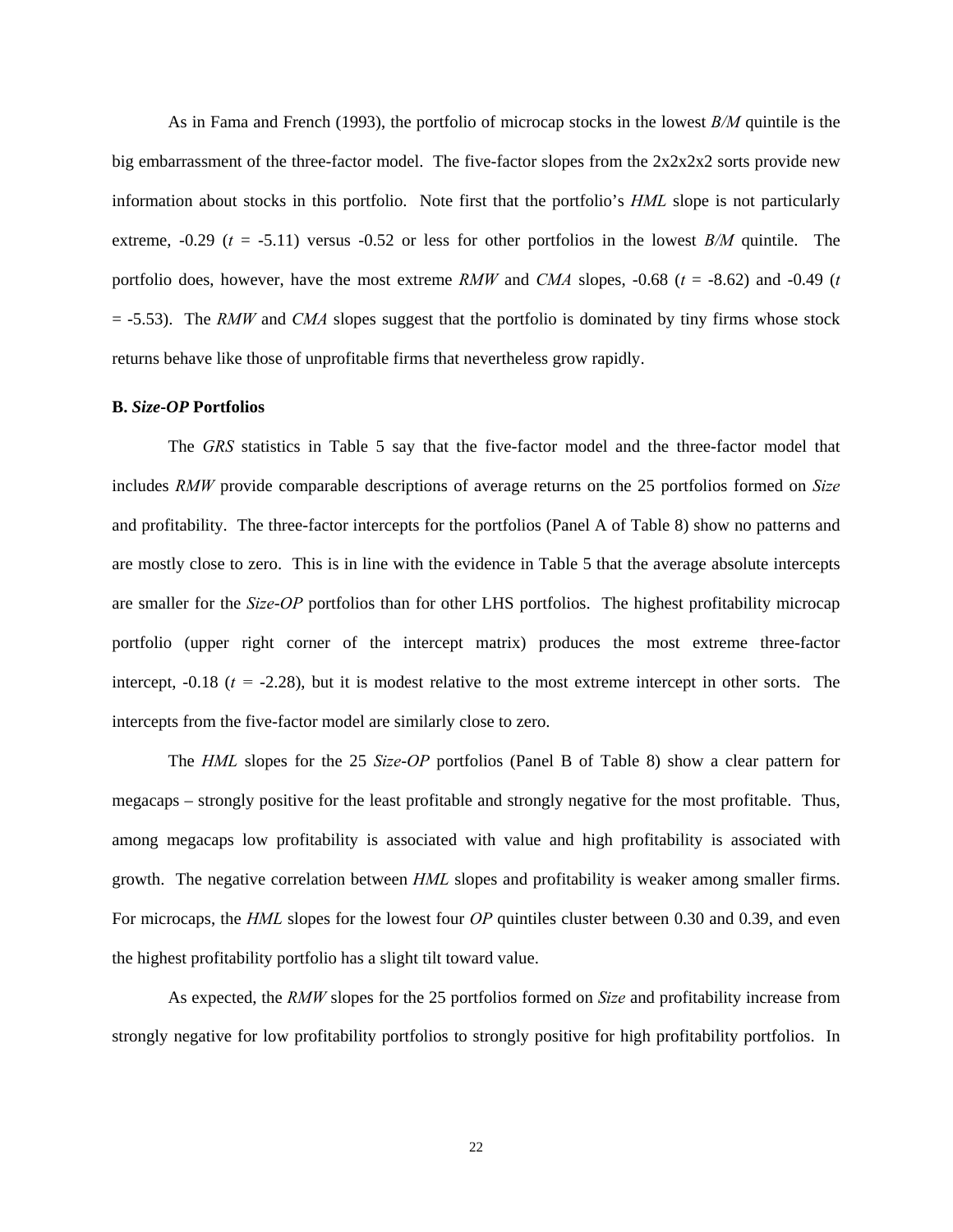contrast, the *CMA* slopes are generally close to zero. Thus, portfolios formed on profitability show little exposure to the investment factor.

Note that the microcap portfolio in the lowest profitability quintile is not a problem for the threefactor and five-factor models in the *Size*-*OP* sorts. For example, its five-factor intercept is only -0.11% per month  $(t = -1.29)$ . This portfolio shows modest negative exposure to *CMA*,  $(-0.14, t = -1.74)$ . This is in contrast to the *Size*-*B/M* sorts, in which the big problem is microcaps with extreme negative exposures to both *RMW* and *CMA*. The two sorts suggest that the lethal combination for microcaps is low profitability and high investment; low profitability alone does not appear to be a problem. This conclusion is confirmed in the tests that follow. In short, the portfolios formed on *Size* and *OP* are less of a challenge for the five-factor model than portfolios formed on *Size* and *B/M* in large part because the *Size*-*OP* portfolios do not isolate microcaps with low *OP* and high *In*v.

## **C.** *Size***-***Inv* **Portfolios**

The summary results in Table 5 say that the four-factor model that includes *RMW* and *CMA* improves the description of average returns on the 25 *Size*-*Inv* portfolios provided by the three-factor model that drops *RMW*, and the five-factor model produces results indistinguishable from those of the four-factor model. Table 9 shows the five-factor intercepts produced by the factors from the  $2x2x2x2$ sorts, and the *HML*, *RMW*, and *CMA* slopes.

The *CMA* slopes for the *Size*-*Inv* portfolios show the expected pattern – positive for low investment portfolios and negative for high investment portfolios. There is also a pattern in the *HML* slopes – positive for low investment portfolios and, except for microcaps, negative for high investment portfolios. Thus, low investment tends to be associated with value and high investment is associated with growth. The pattern is similar for microcaps, high for low investment firms and lower for high investment firms, but the average *HML* slope is never negative.

The story in the *RMW* slopes is more complicated. As expected, the portfolios of stocks in the lowest quintile of *Inv* show negative exposure to *RMW* that is stronger for small stocks. In other words,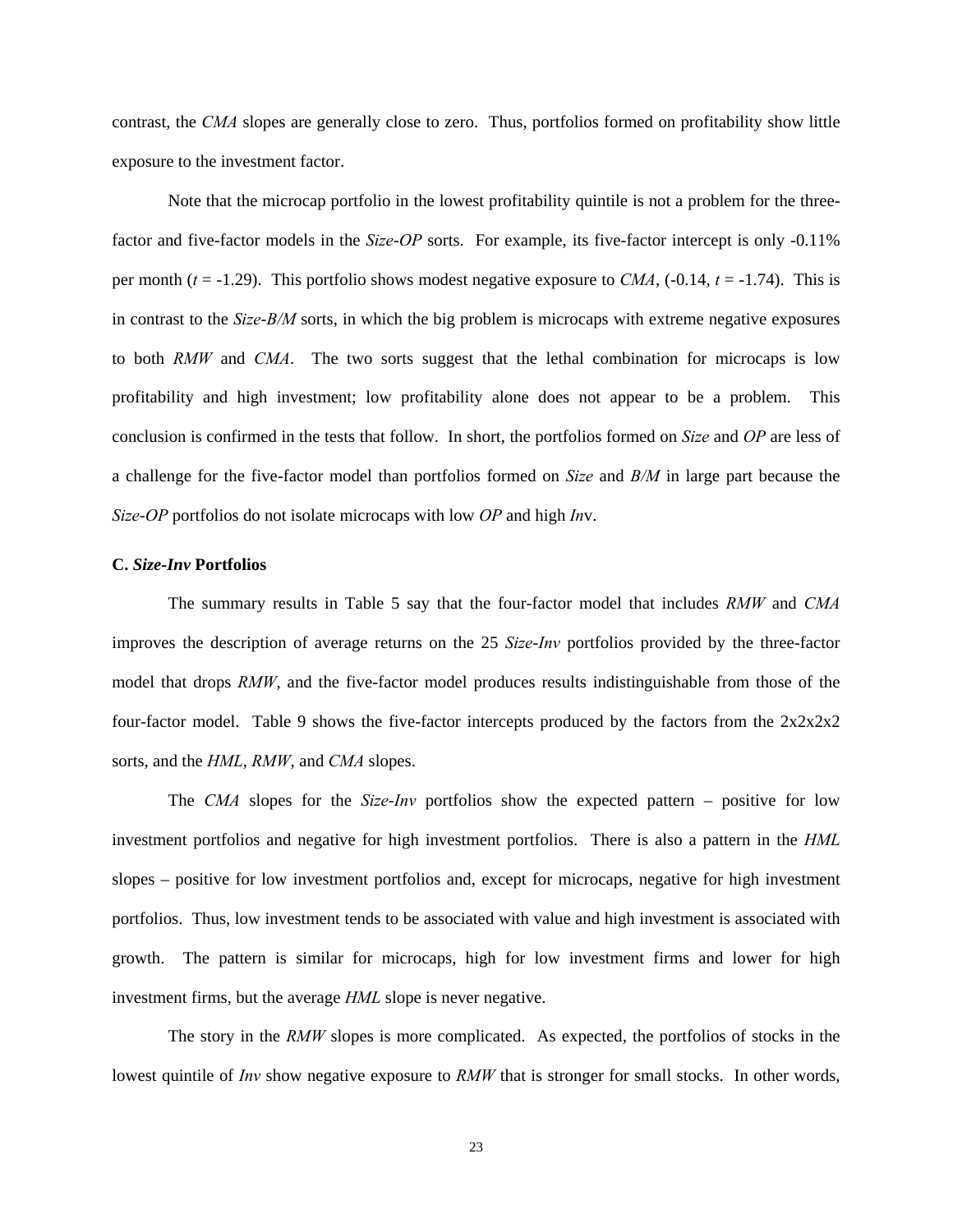low investment tends to be associated with low profitability. But except for megacaps, extreme high investment also tends to be associated with negative exposure to *RMW*. Thus, megacaps aside, extreme high investment apparently does not imply high profitability, and this is especially true for microcaps.

The *GRS* test rejects the five-factor model as a description of expected returns on the 25 *Size*-*Inv* portfolios. The big problem is the microcap portfolio in the highest *Inv* quintile. Although the *RMW* and *Inv* slopes (-0.36, *t* = -5.48, and -0.52, *t* = -7.48) for this portfolio are sharply negative, they don't come close to explaining its low average excess return, 0.29% per month (Table 1). The portfolio's five-factor intercept, -0.40% per month (*t* = -5.48, Table 9) is sufficient for a strong rejection of the five-factor model as a description of expected returns on the 25 *Size*-*Inv* portfolios. The problem for the five-factor model posed by this portfolio is much the same as the problem posed by the microcap portfolio in the lowest *B/M* quintile in Table 7. Both show strong negative exposures to *RMW* and *CMA*, suggesting that these microcap firms invest a lot despite low profitability.

#### **D.** *Size***-***OP***-***Inv* **Portfolios**

 Table 10 shows five-factor regression intercepts and *HML*, *RMW*, and *CMA* slopes for the 32 portfolios from the 2x4x4 sorts on *Size*, *OP*, and *Inv*. These sorts are interesting because the profitability and investment characteristics of stocks in the portfolios are known, whereas in other sorts, one or both characteristics are inferred from *RMW* and *CMA* slopes. The *RMW* and *CMA* slopes in Table 10 line up as expected. For small and big stocks, the *RMW* slopes are positive for high profitability quartiles and negative for low *OP* quartiles. The *CMA* slopes are positive for low investment quartiles and negative for high *Inv* quartiles.

 The *HML* slopes in Table 10 show a surprising tilt toward value for all portfolios of small stocks, except those in the highest *Inv* quartile, which show no clear tilt toward value or growth. In contrast, the *HML* slopes for big stocks line up as expected; portfolios that combine low profitability and low investment have large positive *HML* slopes (deep value), and the combination of high *OP* and high *Inv* points toward growth (negative *HML* slopes).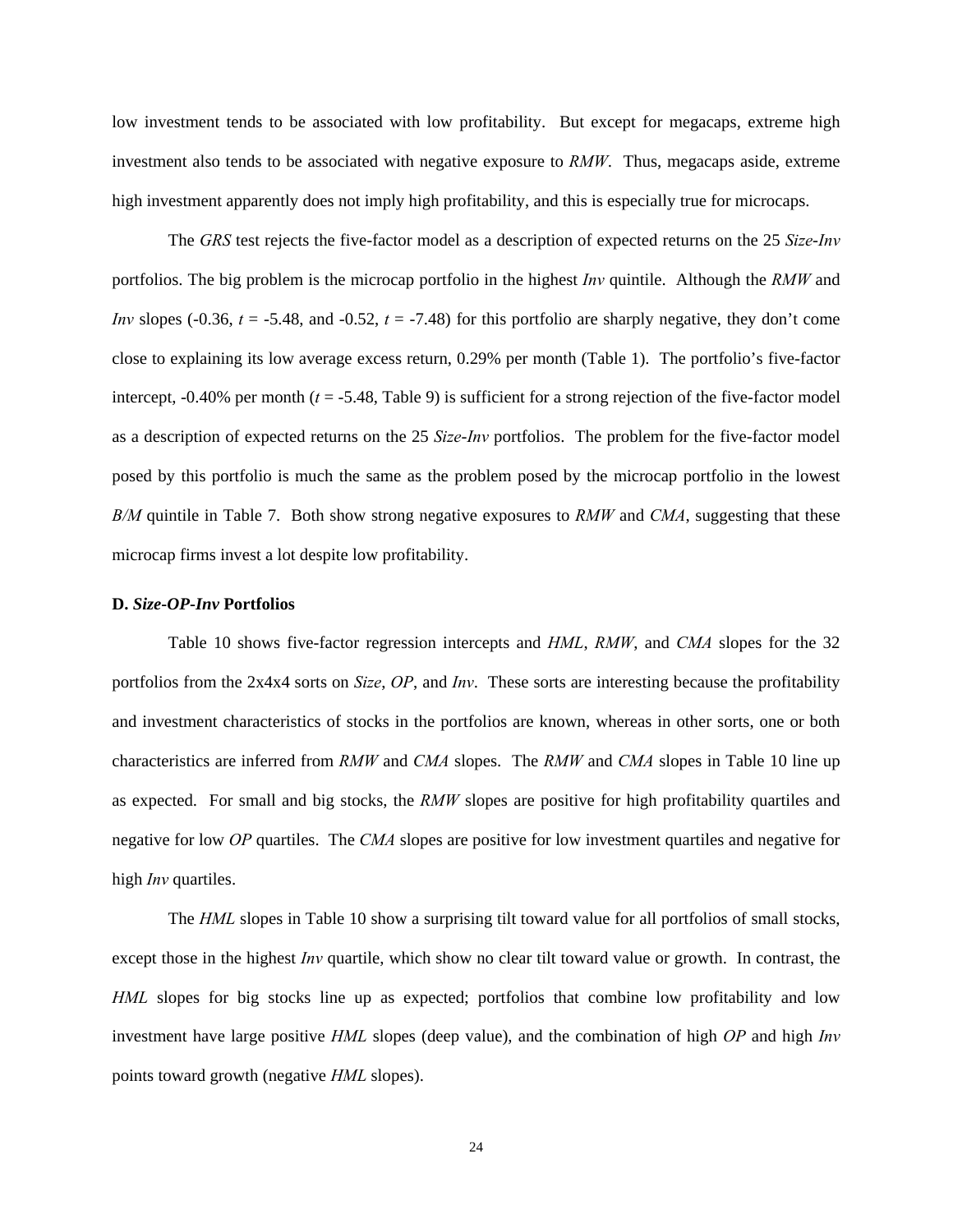The *Size*-*OP*-*Inv* sorts provide clear information about the failures of the five-factor model. By far the biggest problem in Table 10 is the portfolio of small stocks in the lowest profitability and highest investment quartiles. Its intercept,  $-0.49\%$  per month  $(t = -5.90)$  is comfortably sufficient to reject the model as a description of expected returns on the 32 *Size*-*OP*-*Inv* portfolios. Low profitability per se is not a problem for the five-factor model in the results for small stocks; the other three portfolios in the lowest *OP* quartile produce positive intercepts and one is 2.85 standard errors from zero. There is suggestive evidence that for small stocks high investment alone is associated with five-factor problems; the other three small stock portfolios in the highest *Inv* quartile produce negative five-factor intercepts with t-statistics of -1.78 to -2.48.

If one looks to big stocks for confirmation of the five-factor problems observed for small stocks, none is found. The intercepts for the four big stock portfolios in the highest investment quartile split evenly between positive and negative, and the one that is more than two standard errors from zero is positive. Most important, the portfolio of big stocks in the lowest *OP* and highest *Inv* quartiles (the lethal combination for small stocks) produces a tiny five-factor intercept,  $0.01\%$  per month ( $t = 0.10$ ). Thus, if the market misprices small stocks that invest a lot despite low profitability, the problem does not carry over to big stocks.

## **VIII. Conclusions**

There are patterns in average returns related to *Size*, *B/M*, profitability, and investment. The *GRS* test easily rejects a five-factor model directed at capturing these patterns, but the model provides an acceptable description of average returns on portfolios formed on *Size* and one or two of *B/M*, *OP*, and *Inv*.

Judged on regression intercepts, the three sets of factors we examine  $-$  (i) separate 2x3 sorts on *Size* and *B/M*, *OP*, or *Inv*, (ii) separate 2x2 sorts, and (iii) 2x2x2x2 sorts that jointly control for *Size*, *B/M*, *OP*, and *Inv* – provide similar descriptions of average returns on the LHS portfolios examined. In the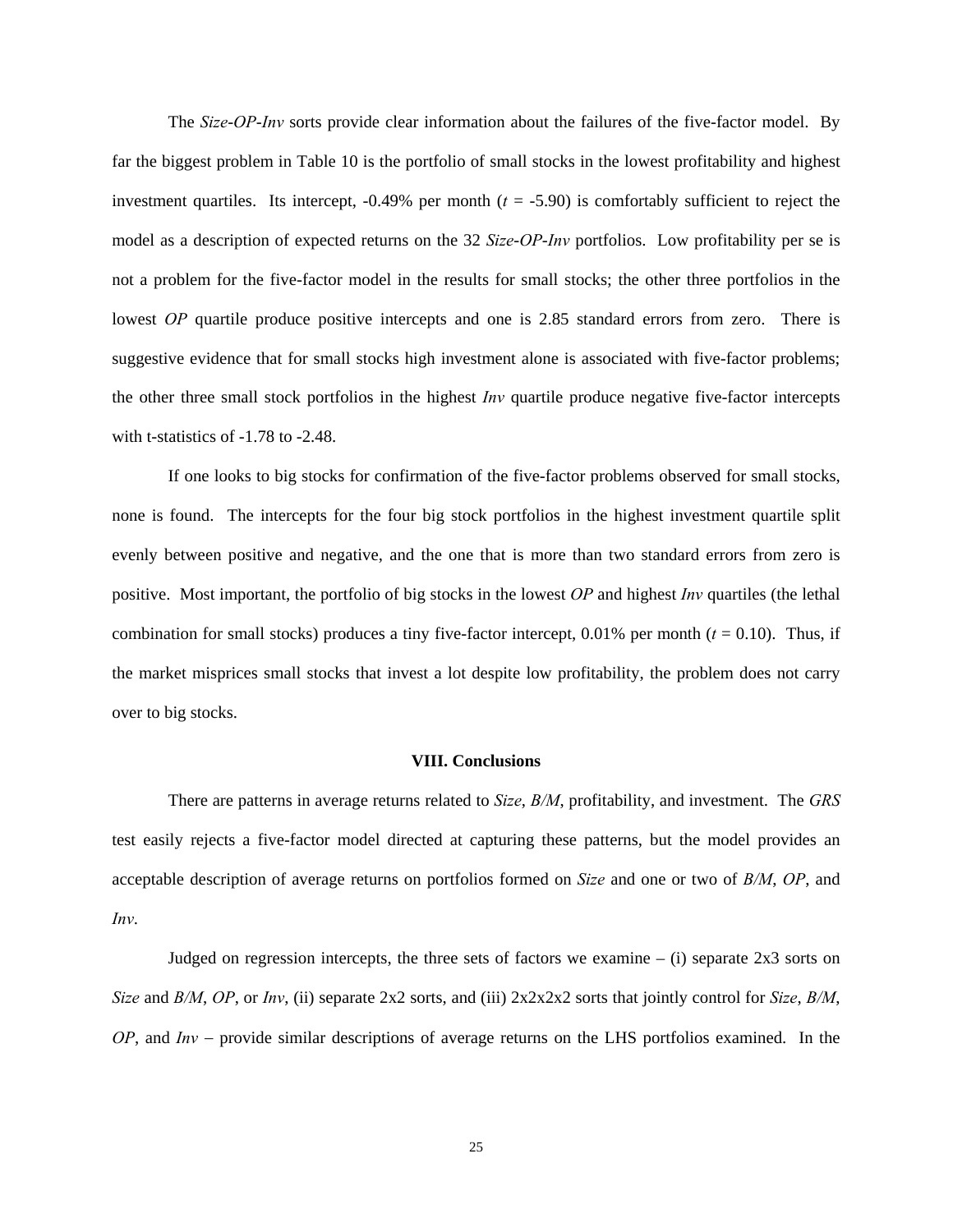jargon of asset pricing, the spanning properties of the factors we examine do not seem to be sensitive to the way the factors are defined.

 Armed with the evidence presented here, which version of the factors would we choose if starting fresh? We might prefer the factors from the 2x2 *Size*-*B/M*, *Size*-*OP*, and *Size*-*Inv* sorts over those from the 2x3 sorts (the original approach). Since the 2x2 versions of *HML*, *RMW*, and *CMA* use all stocks and the 2x3 versions exclude 40%, the 2x2 versions are better diversified. In the tests of the five-factor model, however, the performance of the two sets of factors is similar for the LHS portfolios we examine, so the choice between them seems inconsequential.

The *HML*, *RMW*, and *CMA* slopes produced by the factors from the 2x2x2x2 sorts, which jointly control for *Size*, *B/M*, *OP*, and *Inv*, seem to better identify value, profitability, and investment exposures. This is, for example, an advantage for performance attribution in studies of portfolio performance. Closer to home, it helps us identify the characteristics (low profitability and high investment) of the small stocks in the portfolios that produce glaring contradictions of the five-factor model. Unfortunately, four variables may be the most we can control for at the same time. If we add momentum, for example, correlations among the variables are likely to result in poor diversification of some of the portfolios used to construct factors.

Finally, *HML* seems to be a redundant factor in the sense that its high average return is fully captured by its exposures to  $R_M$ -  $R_F$ , *SMB*, and especially *RMW* and *CMA*. Thus, in applications where the sole interest is abnormal returns (regression intercepts), our tests suggest that a four-factor model that drops *HML* performs as well as (no better and no worse than) the five-factor model. But if one is also interested in measuring portfolio tilts toward value, profitability, and investment, the five-factor model is the choice.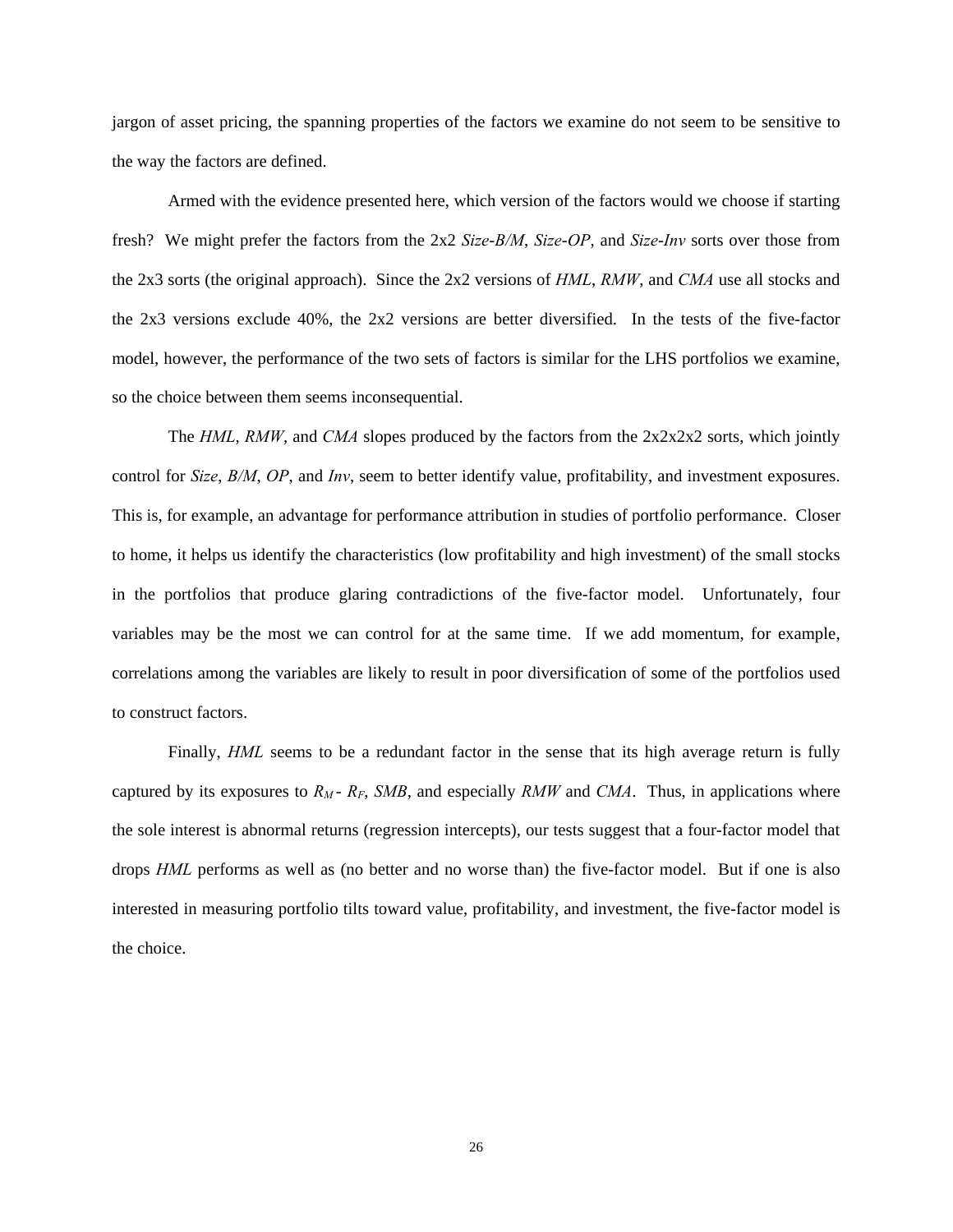#### **References**

- Aharoni, Gil, Bruce Grundy, and Qi Zeng, 2013, Stock returns and the Miller Modigliani valuation formula: Revisiting the Fama French analysis, manuscript January.
- Fama, Eugene F., 1996, Multifactor portfolio efficiency and multifactor asset pricing, *Journal of Financial and Quantitative Analysis* 31, 441–465.
- Fama, Eugene F., and Kenneth R. French, 1992, The cross-section of expected stock returns, *Journal of Finance* 47, 427–465.
- Fama, Eugene F., and Kenneth R. French, 1993, Common risk factors in the returns on stocks and bonds, *Journal of Financial Economics* 33, 3–56.
- Fama, Eugene F., and Kenneth R. French, 1995, Size and book-to-market factors in earnings and returns, *Journal of Finance* 50, 131-156 .
- Fama, Eugene F., and Kenneth R. French, 2012, Size, value, and momentum in international stock returns, *Journal of Financial Economics* 105, 457-472.
- Fama, Eugene F., and Kenneth R. French, 2013, Incremental variables and the investment opportunity set, manuscript, September.
- Gibbons, Michael R., Stephen A Ross, and Jay Shanken, 1989, A test of the efficiency of a given portfolio. *Econometrica* 57, 1121–1152.
- Huberman, Gur, and Shmuel Kandel, 1989, Mean-variance spanning. *Journal of Finance* 42, 873–888.
- Merton, Robert C., 1973, An intertemporal capital asset pricing model, *Econometrica*, 41, 867-887.
- Miller, Merton H., and Franco Modigliani, Dividend Policy, Growth, and the Valuation of Shares, *Journal of Business*, 34, 411-433.
- Novy-Marx, Robert, 2012, The other side of value: The gross profitability premium, University of Rochester, May, forthcoming in the *Journal of Financial Economics*.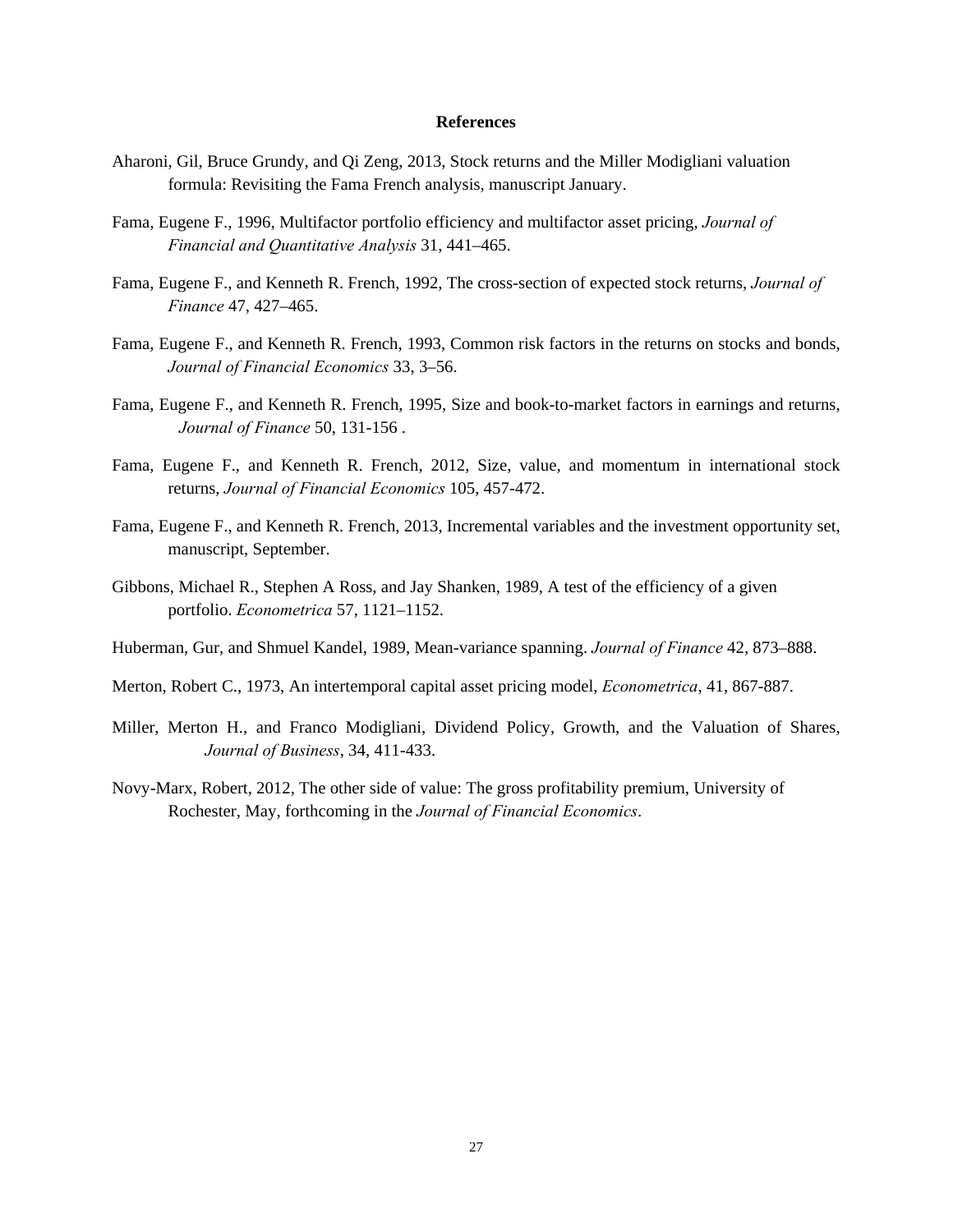#### **Appendix**

#### **A1. Summary Statistics for the Components of the Factors**

 Table A1 shows the means, standard deviations, and *t*-statistics for the means for the portfolios used to construct *SMB*, *HML*, *RMW*, and *CMA*.

#### **A2. Five-Factor Regressions to Explain the Returns for** *Size-B/M-OP* **and** *Size-B/M-Inv* **Portfolios**

 Table A2 shows the intercepts and *HML*, *RMW*, and *CMA* slopes in five-factor regressions explaining the monthly excess returns for the 32 portfolios from 2x4x4 sorts on *Size*, *B/M*, and operating profitability. The portfolios of small and big stocks with the highest *B/M* and *OP* (highly profitable extreme value stocks) produce extreme intercepts, negative for big stocks (-0.28% per month), and positive for small stocks (0.21%), but they are only -1.42 and 1.06 standard errors from zero, suggestive of chance results. The imprecision of these intercepts is due to poor diversification: highly profitable extreme value stocks are rare, especially for big stocks. The regression  $R^2$  for these portfolios (not shown in Table A2) are low, 0.57 for big stocks and 0.67 for small stocks.

 For both small and big stocks, the *HML* slopes for the 32 *Size*-*B/M*-*OP* portfolios increase from strongly negative for the low-*B/M* portfolios to strongly positive for high-*B/M* portfolios. The *RMW* slopes increase from strongly negative for the low profitability portfolios to strongly positive for the high *OP* portfolios. None of this is surprising, given that the LHS sorts are on *Size*, *B/M*, and *OP*.

Investment is not a sort variable, and the *CMA* slopes are more interesting. The *CMA* slopes are negative for the small portfolios in the lowest *B/M* quartile and positive for the small portfolios in the highest *B/M* quartile. Thus, for small stocks we have the expected result that growth, i.e., low *B/M*, is associated with high investment and value is associated with low investment. Note, however, that the *CMA* slopes are more negative (investment is apparently stronger) for less profitable small stocks in the lowest *B/M* quartile, an unexpected result. It is tempting to infer that the result is driven by unprofitable startups, but the same pattern in *CMA* slopes is observed for big stocks in the lowest *B/M* quartile.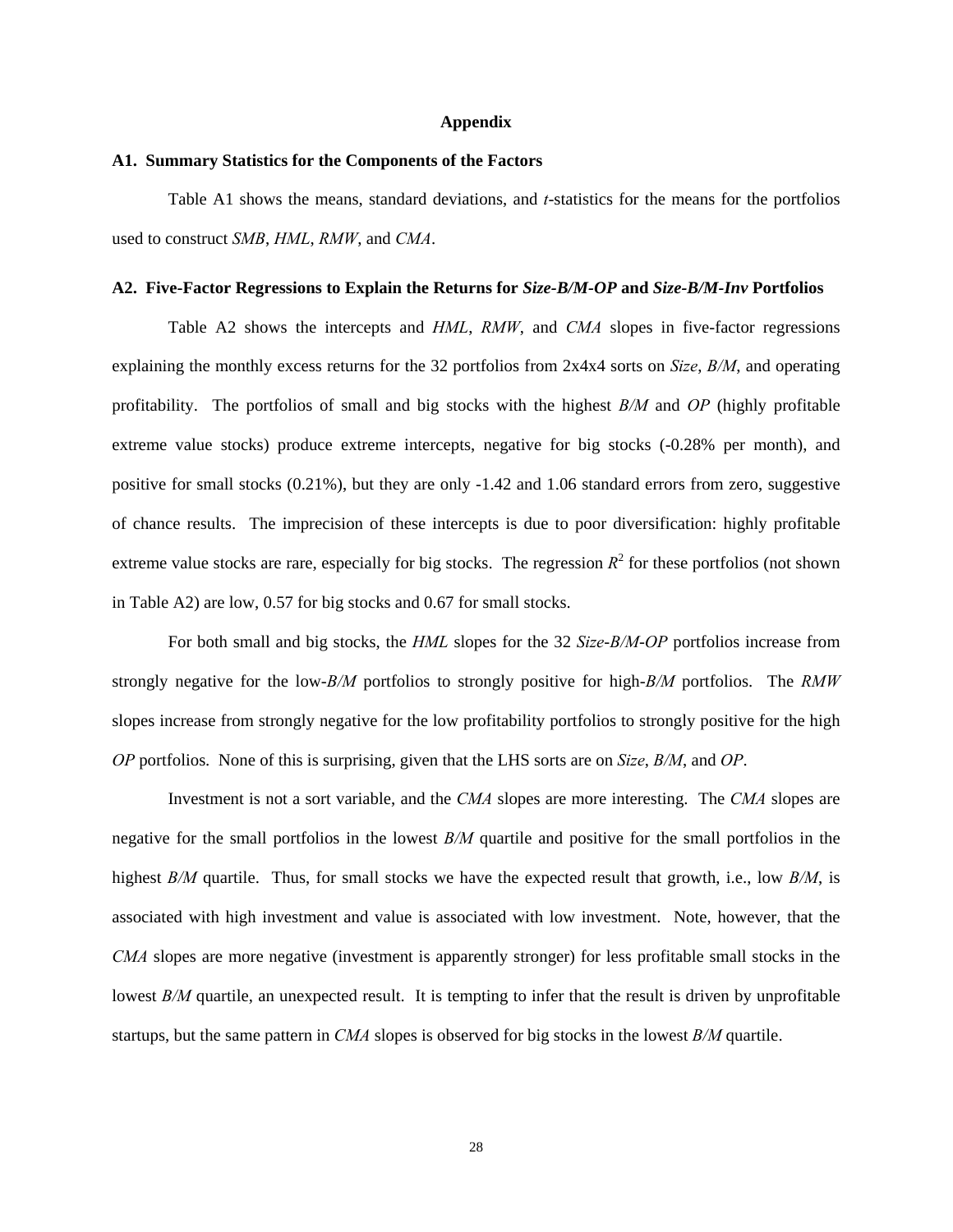The big problem for the five-factor model in Table A2 is the negative intercept (-0.36% per month,  $t = -3.52$ ) for the portfolio of small stocks in the lowest *OP* and *B/M* quartiles (small, low profitability growth stocks). This portfolio has negative *HML*, *RMW*, and *CMA* slopes, but the hits to expected return implied by the slopes don't fully explain the low average excess return on the portfolio, -0.04% per month (Table 2). The problem for the five-factor model posed by this portfolio is much the same as the big problems in the tests on the 25 *Size*-*B/M*, the 25 *Size*-*Inv*, and the 32 *Size-OP-Inv* portfolios. In a nutshell, small growth stocks that invest a lot despite low profitability fare much worse than predicted by the five-factor model. The 2x4x4 sorts on *Size*, *B/M*, and *OP* add to the puzzle since the portfolio of big stocks in the lowest *B/M* and *OP* quartiles also has strong negative exposures to *HML*, *RMW*, and *CMA*, but it has a positive five-factor intercept (0.24% per month,  $t = 1.39$ ). Thus, big growth stocks that apparently invest a lot despite low profitability are not a problem for the five-factor model.

 Table A3 shows five-factor intercepts and *HML*, *RMW*, and *CMA* slopes for the 32 portfolios from 2x4x4 sorts on *Size*, *B/M*, and *Inv*. The *HML* and *CMA* slopes behave as expected, given that the LHS sorts are on *Size*, *B/M*, and *Inv*. The *HML* slopes are negative for low *B/M* portfolios and rise to strongly positive for high *B/M* portfolios. The *CMA* slopes fall from strongly positive for low investment portfolios to strongly negative for high *Inv* portfolios. The sorts are not on profitability, but for big stocks there is a clear pattern in the *RMW* slopes – positive for low *B/M* growth stocks and negative for high *B/M* value stocks. Small high *B/M* stocks also have negative exposure to *RMW*, but for small stocks, all portfolios in the lowest and highest *Inv* quartiles show negative exposure to *RMW* that is strong for low *Inv* portfolios and weaker for high *Inv* portfolios. Apparently strong negative profitability is a deterrent to investment for some small firms, but small firms that invest a lot have a slight low profitability tilt.

The average absolute five-factor intercept for the 32 *Size*-*B/M*-*Inv* portfolios, 0.087% per month (Table 5), is lower than for the two other 2x4x4 sorts. The portfolios of small and big stocks in the lowest *B/M* quartile and the highest *Inv* quartile (growth stocks that invest a lot) produce intercepts more than 3.5 standard errors from zero but of opposite sign – negative  $(-0.23\%$  per month,  $t = -3.95$ ) for small stocks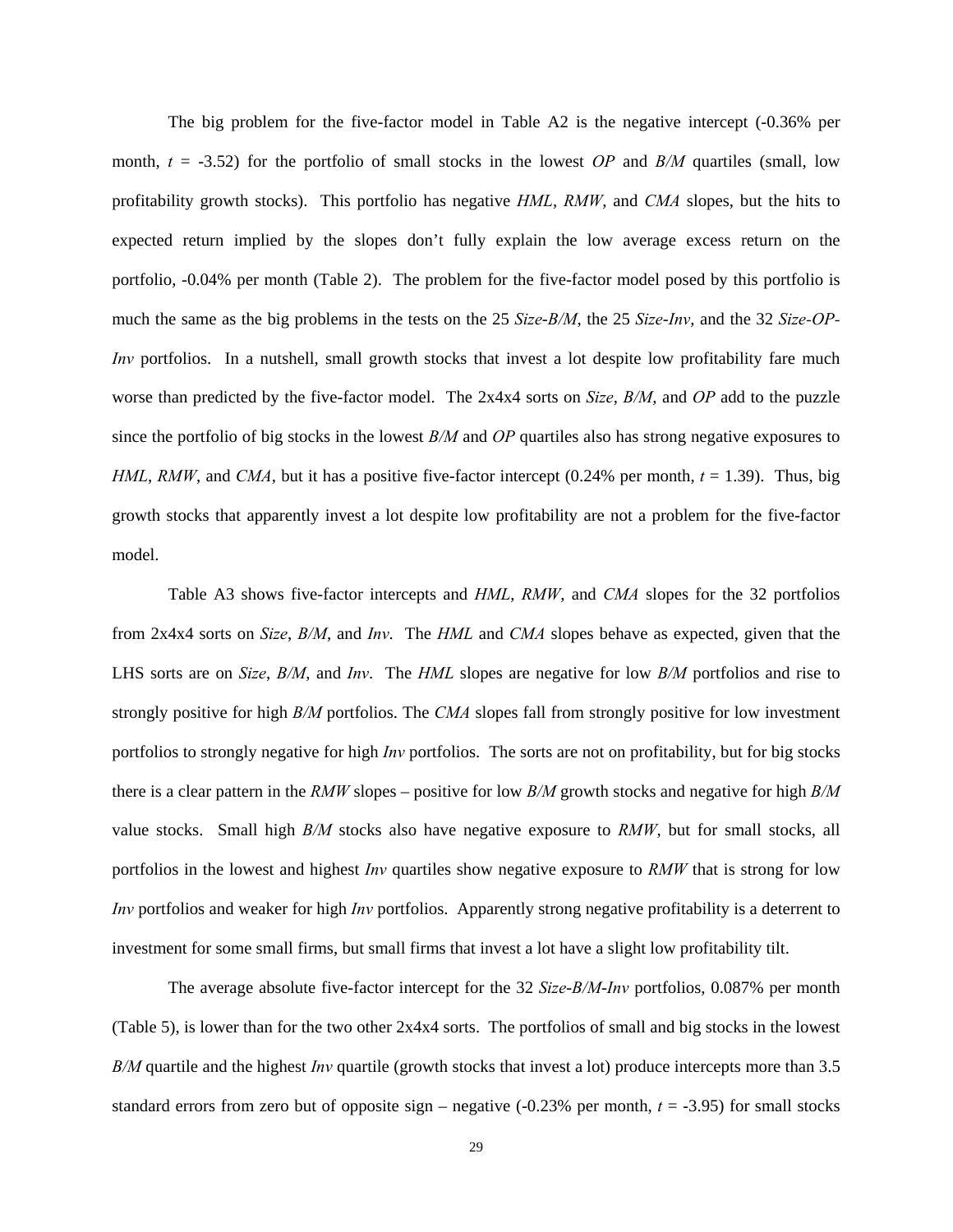and positive  $(0.27\%, t = 3.53)$  for big stocks. A distinct difference between the two portfolios is the slightly negative exposure of the small stock portfolio to *RMW* versus the strong positive slope for the portfolio of big stocks with low *B/M* and high *Inv*. The *Size*-*B/M*-*Inv* sorts do not produce a portfolio of small stocks that invest a lot despite extreme low profitability, and this probably explains why the biggest five-factor problem in these sorts is less serious than in other sorts.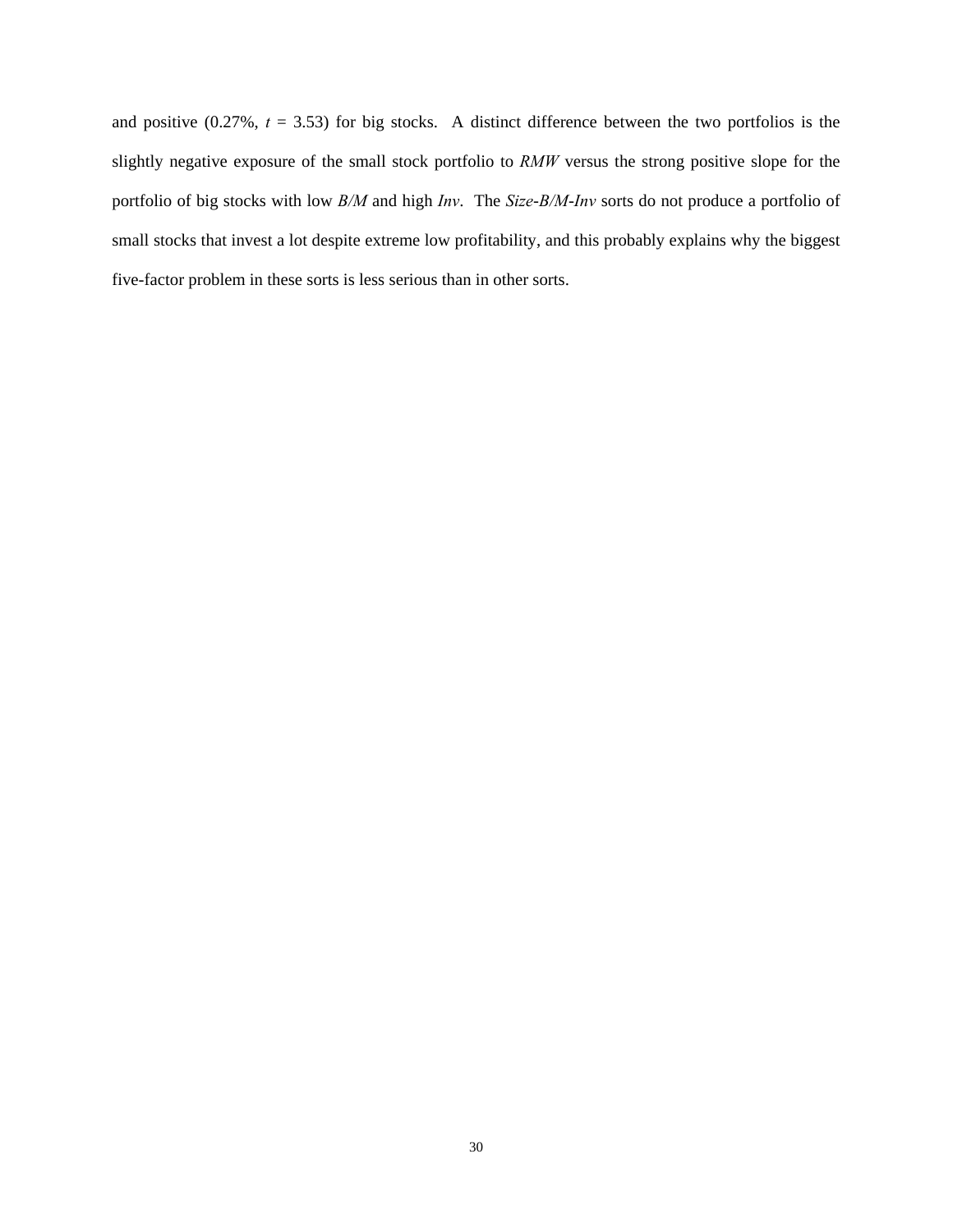## **Table 1 – Average monthly excess returns for portfolios formed on** *Size* **and** *B/M***,** *Size* **and** *OP***,** *Size*  **and** *Inv***; July 1963 to December 2012, 594 months**

At the end of each June stocks are allocated to five *Size* groups (Small to Big) using NYSE market cap breakpoints. Stocks are allocated independently to five *B/M* groups (Low to High), again using NYSE breakpoints. The intersections of the two sorts produce 25 value-weight *Size*-*B/M* portfolios. In the sort for June of year *t*, *B* is book equity at the end of the fiscal year ending in year *t*-1 and *M* is market cap at the end of December of year *t*-1, adjusted for changes in shares outstanding between the measurement of *B* and the end of December. The *Size*-*OP* and *Size*-*Inv* portfolios are formed in the same way, except that the second sort variable is operating profitability or investment. Operating profitability, *OP*, in the sort for June of year *t* is measured with accounting data for the fiscal year ending in year *t*-1 and is revenues minus cost of goods sold, minus selling, general, and administrative expenses, minus interest expense all divided by book equity. Investment, *Inv*, is the change in total assets from the fiscal year ending in year *t*-2 to the fiscal year ending in *t*-1, divided by *t*-1 total assets. The table shows averages of monthly returns in excess of the one-month Treasury bill rate. Highlighted portfolios cause lethal problems in the asset pricing tests of later tables.

|                  | Low                          | $\overline{2}$ | 3    | 4    | High |
|------------------|------------------------------|----------------|------|------|------|
|                  | Panel A: Size-B/M portfolios |                |      |      |      |
| Small            | 0.19                         | 0.76           | 0.80 | 0.97 | 1.11 |
| $\boldsymbol{2}$ | 0.42                         | 0.68           | 0.90 | 0.90 | 0.97 |
| $\mathfrak{Z}$   | 0.45                         | 0.73           | 0.75 | 0.85 | 1.03 |
| $\overline{4}$   | 0.56                         | 0.53           | 0.68 | 0.81 | 0.81 |
| Big              | 0.42                         | 0.48           | 0.44 | 0.52 | 0.58 |
|                  | Panel B: Size-OP portfolios  |                |      |      |      |
| Small            | 0.51                         | 0.89           | 0.86 | 0.89 | 0.82 |
| $\overline{c}$   | 0.54                         | 0.74           | 0.79 | 0.77 | 0.93 |
| 3                | 0.49                         | 0.73           | 0.67 | 0.73 | 0.89 |
| $\overline{4}$   | 0.51                         | 0.61           | 0.58 | 0.66 | 0.78 |
| Big              | 0.33                         | 0.28           | 0.39 | 0.43 | 0.54 |
|                  | Panel C: Size-Inv portfolios |                |      |      |      |
| Small            | 0.96                         | 0.94           | 0.92 | 0.86 | 0.29 |
| $\overline{c}$   | 0.88                         | 0.86           | 0.89 | 0.85 | 0.43 |
| 3                | 0.86                         | 0.88           | 0.76 | 0.79 | 0.45 |
| $\overline{4}$   | 0.74                         | 0.68           | 0.68 | 0.71 | 0.51 |
| Big              | 0.67                         | 0.49           | 0.45 | 0.44 | 0.37 |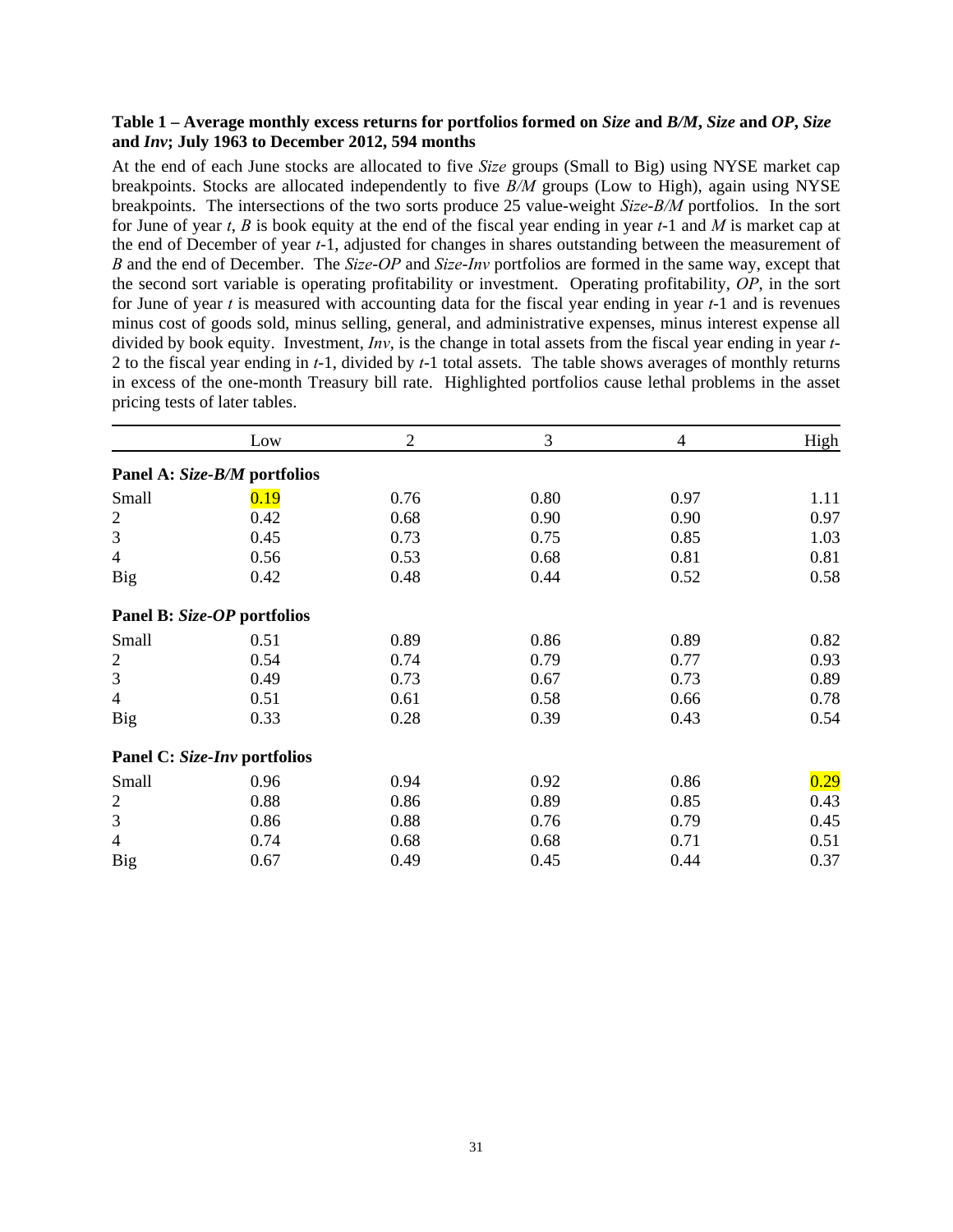## **Table 2 – Averages of monthly excess returns for portfolios formed on (i)** *Size***,** *B/M***, and** *OP***, (ii)**  *Size***,** *B/M***, and** *Inv,* **and (iii)** *Size***,** *OP* **and** *Inv***; July 1963 to December 2012, 594 months**

At the end of June each year *t* stocks are allocated to two *Size* groups (Small and Big) using the NYSE median market cap as breakpoint. Stocks in each *Size* group are allocated independently to four *B/M* groups (Low *B/M* to High *B/M* for fiscal year *t*-1), four *OP* groups (Low *OP* to High *OP* for fiscal year *t-*1) and four *Inv* groups (Low *Inv* to High *Inv* for fiscal year *t-*1) using NYSE breakpoints specific to the *Size* group. The table shows averages of monthly returns in excess of the one-month Treasury bill rate on the 32 portfolios formed from each of three sorts. Highlighted portfolios cause lethal problems in the asset pricing tests of later tables.

|                                                 |         | Small          |      |      |      |                | <b>Big</b> |      |  |
|-------------------------------------------------|---------|----------------|------|------|------|----------------|------------|------|--|
|                                                 | Low     | $\overline{2}$ | 3    | High | Low  | $\overline{2}$ | 3          | High |  |
| Panel A: Portfolios formed on Size, B/M, and OP |         |                |      |      |      |                |            |      |  |
| Low OP                                          | $-0.04$ | 0.69           | 0.80 | 0.88 | 0.18 | 0.19           | 0.32       | 0.55 |  |
| $\overline{c}$                                  | 0.61    | 0.73           | 0.84 | 1.05 | 0.38 | 0.46           | 0.43       | 0.66 |  |
| 3                                               | 0.61    | 0.84           | 1.03 | 1.26 | 0.36 | 0.55           | 0.64       | 0.85 |  |
| High OP                                         | 0.75    | 1.09           | 1.18 | 1.56 | 0.50 | 0.60           | 0.76       | 0.67 |  |
| Panel B: Portfolios formed on Size, B/M and Inv |         |                |      |      |      |                |            |      |  |
| Low Inv                                         | 0.66    | 0.94           | 1.16 | 1.19 | 0.53 | 0.65           | 0.59       | 0.73 |  |
| $\overline{2}$                                  | 0.81    | 0.88           | 0.88 | 1.04 | 0.46 | 0.50           | 0.48       | 0.55 |  |
| 3                                               | 0.80    | 0.92           | 0.97 | 0.93 | 0.46 | 0.51           | 0.53       | 0.69 |  |
| High $Inv$                                      | 0.33    | 0.71           | 0.82 | 0.98 | 0.44 | 0.38           | 0.33       | 0.60 |  |
| Panel C: Portfolios formed on Size, OP, and Inv |         |                |      |      |      |                |            |      |  |
| Low Inv                                         | 0.82    | 0.97           | 1.14 | 1.23 | 0.59 | 0.63           | 0.74       | 0.65 |  |
| $\overline{2}$                                  | 0.89    | 0.86           | 0.88 | 0.99 | 0.26 | 0.38           | 0.59       | 0.61 |  |
| 3                                               | 0.57    | 0.90           | 0.90 | 1.03 | 0.49 | 0.54           | 0.44       | 0.50 |  |
| High $Inv$                                      | $-0.15$ | 0.53           | 0.71 | 0.72 | 0.23 | 0.20           | 0.33       | 0.61 |  |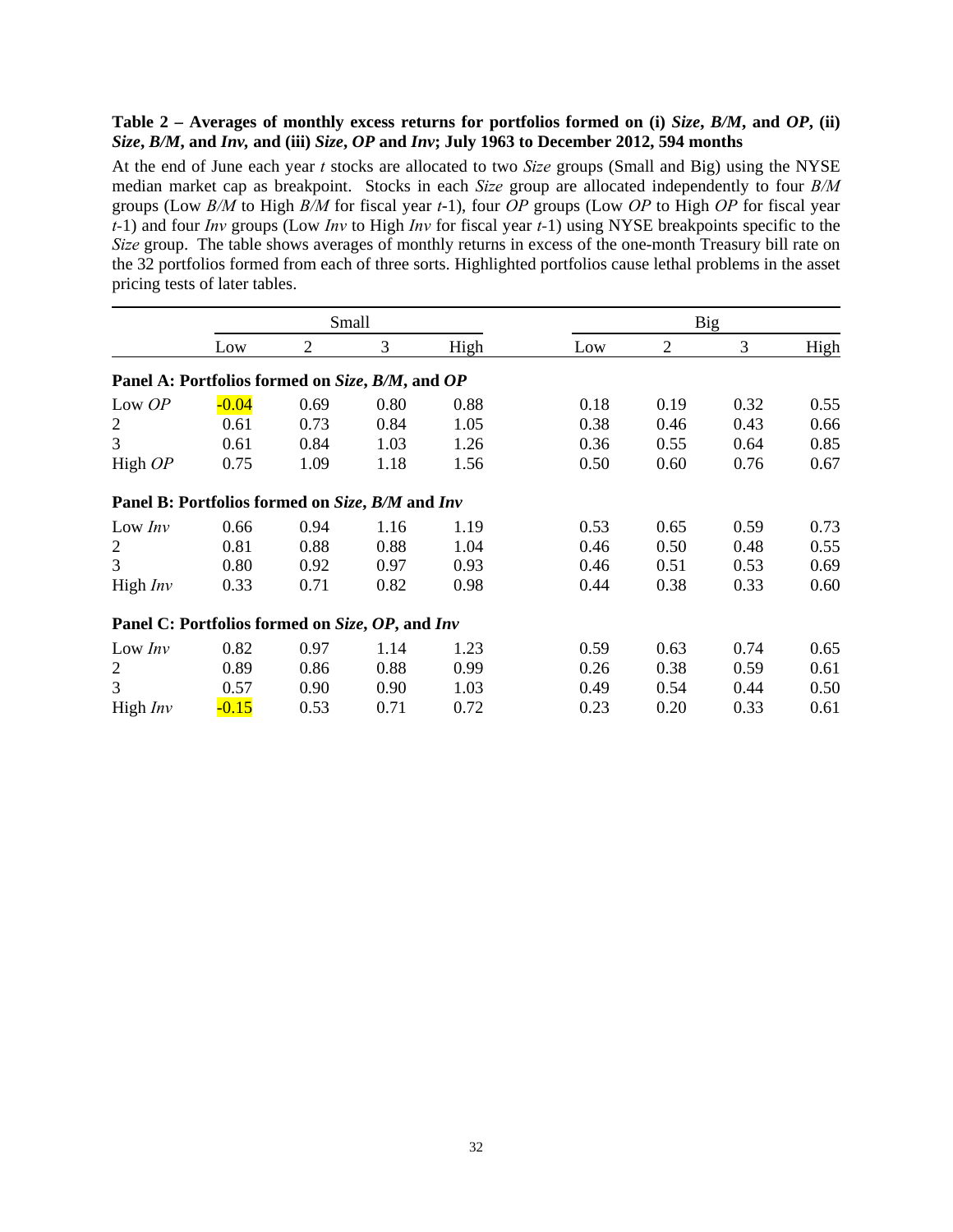## **Table 3 – Construction of** *Size***,** *B/M***, profitability, and investment factors**

We use independent sorts to assign stocks to two *Size* groups, and two or three *B/M*, operating profitability (*OP*), and investment (*Inv*) groups. The VW portfolios defined by the intersections of the groups are the building blocks for the factors. We label these portfolios with two or four letters. The first always describes the *Size* group, small (*S*) or big (*B*). In the 2x3 sorts and 2x2 sorts, the second describes the *B/M* group, high (*H*), neutral (*N*), or low (*L*), the *OP* group, robust (*R*), neutral (*N*), or weak (*W*), or the *Inv* group, conservative (C), neutral (N), or aggressive (A). In the 2x2x2x2 sorts, the second character is *B/M* group, the third is *OP* group, and the fourth is *Inv* group. The factors are *SMB* (small minus big), *HML* (high minus low *B/M*), *RMW* (robust minus weak *OP*), and *CMA* (conservative minus aggressive *Inv*).

| Sort                                   | <b>Breakpoints</b>                                           | Factors and their components                                                  |
|----------------------------------------|--------------------------------------------------------------|-------------------------------------------------------------------------------|
| $2x3$ sorts on                         | Size: NYSE median                                            | $SMB_{B/M} = (SH + SN + SL)/3 - (BH + BN + BL)/3$                             |
| Size and B/M, or<br>Size and OP, or    |                                                              | $SMB_{OP} = (SR + SN + SW) / 3 - (BR + BN + BW) / 3$                          |
| Size and Inv                           |                                                              | $SMB_{Inv} = (SC + SN + SA)/3 - (BC + BN + BA)/3$                             |
|                                        |                                                              | $SMB = (SMB_{B/M} + SMB_{OP} + SMB_{Inv})/3$                                  |
|                                        | $B/M$ : 30 <sup>th</sup> & 70 <sup>th</sup> NYSE percentiles | $HML = (SH + BH) / 2 - (SL + BL) / 2 = [(SH - SL) + (BH - BL) / 2]$           |
|                                        | <i>OP</i> : $30^{th}$ & $70^{th}$ NYSE percentiles           | $RMW = (SR + BR) / 2 - (SW + BW) / 2 = [(SR - SW) + (BR - BW) / 2]$           |
|                                        | <i>Inv</i> : $30^{th}$ & $70^{th}$ NYSE percentiles          | $CMA = (SC + BC) / 2 - (SA + BA) / 2 = [(SC - SA) + (BC - BA)] / 2$           |
| 2x2 sorts on                           | Size: NYSE median                                            | $SMB = (SH + SL + SR + SW + SC + SA) / 6 - (BH + BL + BR + BW + BC + BA) / 6$ |
| Size and $B/M$ , or<br>Size and OP, or | $B/M$ : NYSE median                                          | $HML = (SH + BH) / 2 - (SL + BL) / 2 = [(SH - SL) + (BH - BL) / 2]$           |
| <i>Size</i> and <i>Inv</i>             | OP: NYSE median                                              | $RMW = (SR + BR) / 2 - (SW + BW) / 2 = [(SR - SW) + (BR - BW) / 2$            |
|                                        | Inv: NYSE median                                             | $CMA = (SC + BC)/2 - (SA + BA)/2 = [(SC - SA) + (BC - BA)/2]$                 |
| $2x2x2x2$ sorts on                     | Size: NYSE median                                            | $SMB = (SHRC + SHRA + SHWC + SHWA + SLRC + SLRA + SLWC + SHWA) / 8$           |
| Size, B/M, OP,<br>and $Inv$            |                                                              | $-$ (BHRC + BHRA + BHWC +BHWA + BLRC + BLRA + BLWC + BLWA) / 8                |
|                                        | $B/M$ : NYSE median                                          | $HML = (SHRC + SHRA + SHWC + SHWA + BHRC + BHRA + BHWC + BHWA)$ / 8           |
|                                        |                                                              | $-$ (SLRC + SLRA + SLWC + SLWA + SLRC + BLRA + BLWC + BLWA) / 8               |
|                                        | OP: NYSE median                                              | $RMW = (SHRC + SHRA + SLRC + SLRA + BHRC + BHRA + BLRC + BLRA) / 8$           |
|                                        |                                                              | $-$ (SHWC + SHWA + SLWC + SLWA + BHWC + BHWA + BLWC + BLWA) / 8               |
|                                        | Inv: NYSE median                                             | $CMA = (SHRC + SHWC + SLRC + SLWC + BHRC + BHWC + BLRC + BLWC) / 8$           |
|                                        |                                                              | - $(SHRA + SHWA + SLRA + SLWA + BHRA + BHWA + BLRA + BLWA) / 8$               |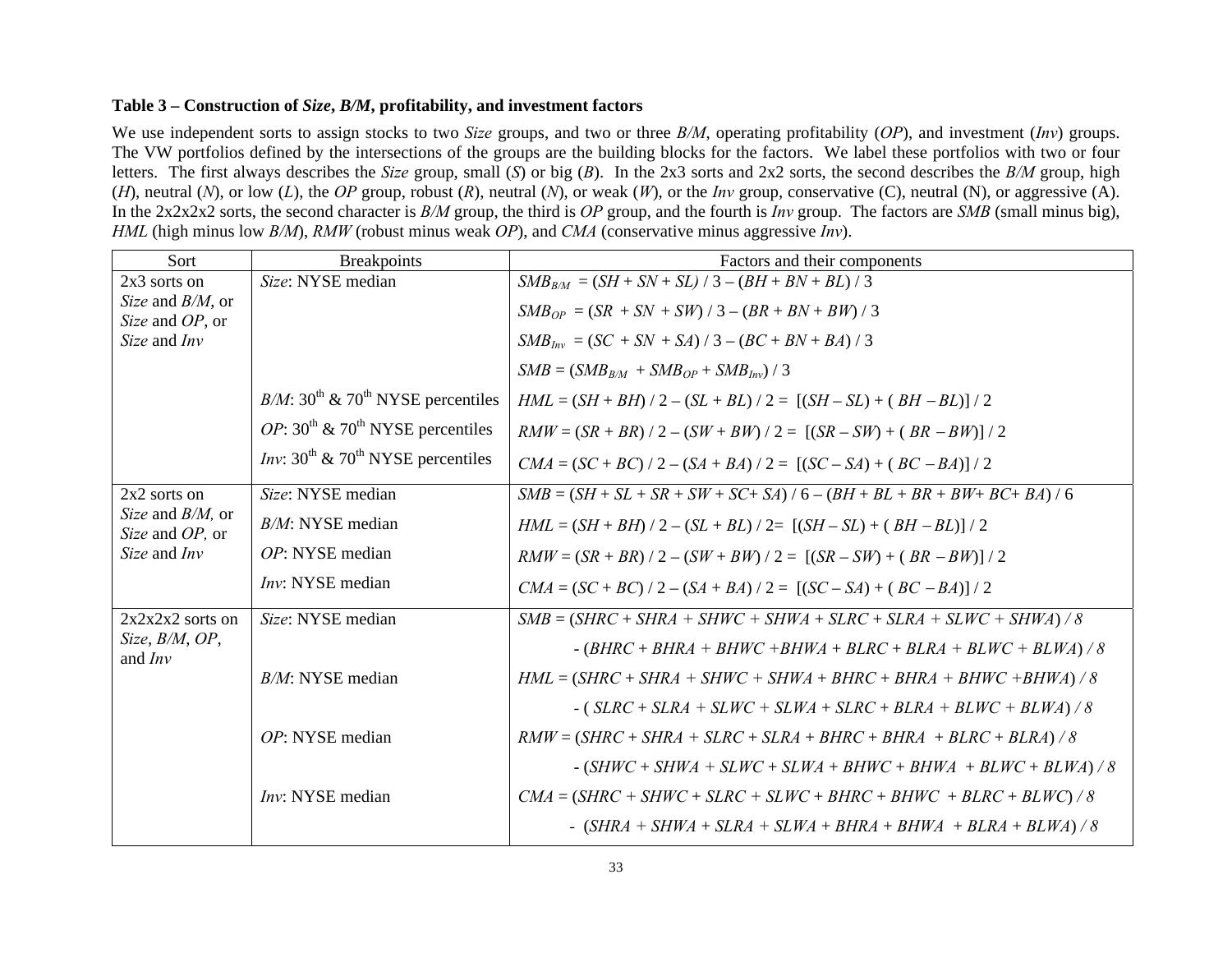## **Table 4 – Summary statistics for monthly factor returns; July 1963 to December 2012, 594 months**

 $R_M-R_F$  is the value-weight return on the market portfolio of all sample stocks minus the one-month Treasury bill rate. At the end of each June, stocks are assigned to two *Size* groups using the NYSE median market cap as breakpoint. Stocks are also assigned independently to two or three book-to-market equity (*B/M*), operating profitability (*OP*), and investment (*Inv*) groups, using NYSE medians of *B/M*, *OP*, and *Inv* or the 30<sup>th</sup> and <sup>70</sup>th NYSE percentiles. In the first two blocks of Panel A, the *B/M* factor, *HML*, uses the VW portfolios formed from the intersection of the *Size* and  $B/M$  sorts ( $2x2 = 4$  or  $2x3 = 6$  portfolios), and the profitability and investment factors,  $RMW$  and  $CMA$ , use four or six VW portfolios from the intersection of the *Size* and *OP* or *Inv* sorts. In the third block, *HML*, *RMW*, and *CMA* use the intersections of the *Size*, *B/M*, *OP*, and *Inv* sorts  $(2x2x2x2 = 16$  portfolios). *HML<sub>B</sub>* is the average return on the portfolio(s) of big high *B/M* stocks minus the average return on the portfolio(s) of big low  $B/M$  stocks,  $HML_S$  is the same but for portfolios of small stocks,  $HML$  is the average of  $HML_S$  and  $HML_B$ , and  $HML_{S-B}$  is the difference between them. *RMW<sub>S</sub>*, *RMW<sub>B</sub>*, *RMW*, and *RMW<sub>S-B</sub>* and *CMA<sub>S</sub>*, *CMA<sub>B</sub>*, *CMA*, and *CMA<sub>S-B</sub>* are defined in the same way, but using high and low *OP* or *Inv* instead of *B/M*. In the 2x2x2x2 sorts, *SMB* is the average return on the eight portfolios of small stocks minus the average return on the eight portfolios of big stocks. In the separate 2x3 *Size*-*B/M*, Size-*OP*, and *Size*-*Inv* sorts, there are three versions of *SMB*, one for each 2x3 sort, and *SMB* is the average of the three. *SMB* in the separate 2x2 sorts is defined similarly. Panel A of the table shows average monthly returns (Mean), the standard deviations of monthly returns (Std Dev) and the *t*-statistics for the average returns. Panel B shows the correlations of the same factor from different sorts and Panel C shows the correlations for each set of factors.

|                     |               |            | 2x3 factors |            |             | 2x2 factors |                  |            |            |             | $2x2x2x2$ factors |            |         |            |             |
|---------------------|---------------|------------|-------------|------------|-------------|-------------|------------------|------------|------------|-------------|-------------------|------------|---------|------------|-------------|
|                     | $R_M$ - $R_F$ | <b>SMB</b> | HML         | <b>RMW</b> | <b>CMA</b>  | $R_M-R_F$   | <b>SMB</b>       | <b>HML</b> | <b>RMW</b> | <i>CMA</i>  | $R_M$ - $R_F$     | <b>SMB</b> | HML     | <b>RMW</b> | <b>CMA</b>  |
| Mean                | 0.46          | 0.29       | 0.38        | 0.26       | 0.33        | 0.46        | 0.29             | 0.29       | 0.17       | 0.22        | 0.46              | 0.29       | 0.30    | 0.26       | 0.15        |
| <b>Std Dev</b>      | 4.51          | 3.10       | 2.90        | 2.15       | 2.02        | 4.51        | 3.15             | 2.18       | 1.53       | 1.49        | 4.51              | 2.93       | 2.18    | 1.53       | 1.18        |
| t-statistic         | 2.47          | 2.24       | 3.22        | 2.93       | 4.03        | 2.47        | 2.26             | 3.23       | 2.77       | 3.65        | 2.47              | 2.44       | 3.39    | 4.10       | 3.08        |
|                     | $HML_S$       |            | $HML_B$     |            | $HML_{S-B}$ |             | RMW <sub>S</sub> | $RMW_B$    |            | $RMW_{S-B}$ | CMA <sub>S</sub>  |            | $CMA_B$ |            | $CMA_{S-B}$ |
| 2x3 factors         |               |            |             |            |             |             |                  |            |            |             |                   |            |         |            |             |
| Mean                | 0.55          |            | 0.21        |            | 0.34        |             | 0.33             | 0.19       |            | 0.14        | 0.45              |            | 0.22    |            | 0.23        |
| <b>Std Dev</b>      | 3.27          |            | 3.13        |            | 2.71        |             | 2.71             | 2.36       |            | 2.70        | 2.01              |            | 2.68    |            | 2.48        |
| t-statistic         | 4.10          |            | 1.67        |            | 3.02        |             | 2.97             | 1.94       |            | 1.29        | 5.43              |            | 2.00    |            | 2.24        |
| 2x2 factors         |               |            |             |            |             |             |                  |            |            |             |                   |            |         |            |             |
| Mean                | 0.41          |            | 0.16        |            | 0.25        |             | 0.21             | 0.14       |            | 0.08        | 0.33              |            | 0.11    |            | 0.22        |
| <b>Std Dev</b>      | 2.41          |            | 2.38        |            | 1.98        |             | 1.94             | 1.70       |            | 2.00        | 1.54              |            | 1.88    |            | 1.71        |
| t-statistic         | 4.20          |            | 1.66        |            | 3.11        |             | 2.65             | 1.94       |            | 0.92        | 5.30              |            | 1.44    |            | 3.18        |
| $2x2x2x2$ factors   |               |            |             |            |             |             |                  |            |            |             |                   |            |         |            |             |
| Mean                | 0.38          |            | 0.23        |            | 0.15        |             | 0.30             | 0.22       |            | 0.08        | 0.23              |            | 0.06    |            | 0.17        |
| <b>Std Dev</b>      | 2.42          |            | 2.38        |            | 2.02        |             | 2.19             | 1.53       |            | 2.23        | 1.24              |            | 1.59    |            | 1.60        |
| <i>t</i> -statistic | 3.81          |            | 2.32        |            | 1.84        |             | 3.29             | 3.47       |            | 0.84        | 4.61              |            | 0.98    |            | 2.58        |

| Panel A: Averages, standard deviations, and <i>t</i> -statistics for monthly returns |  |  |
|--------------------------------------------------------------------------------------|--|--|
|                                                                                      |  |  |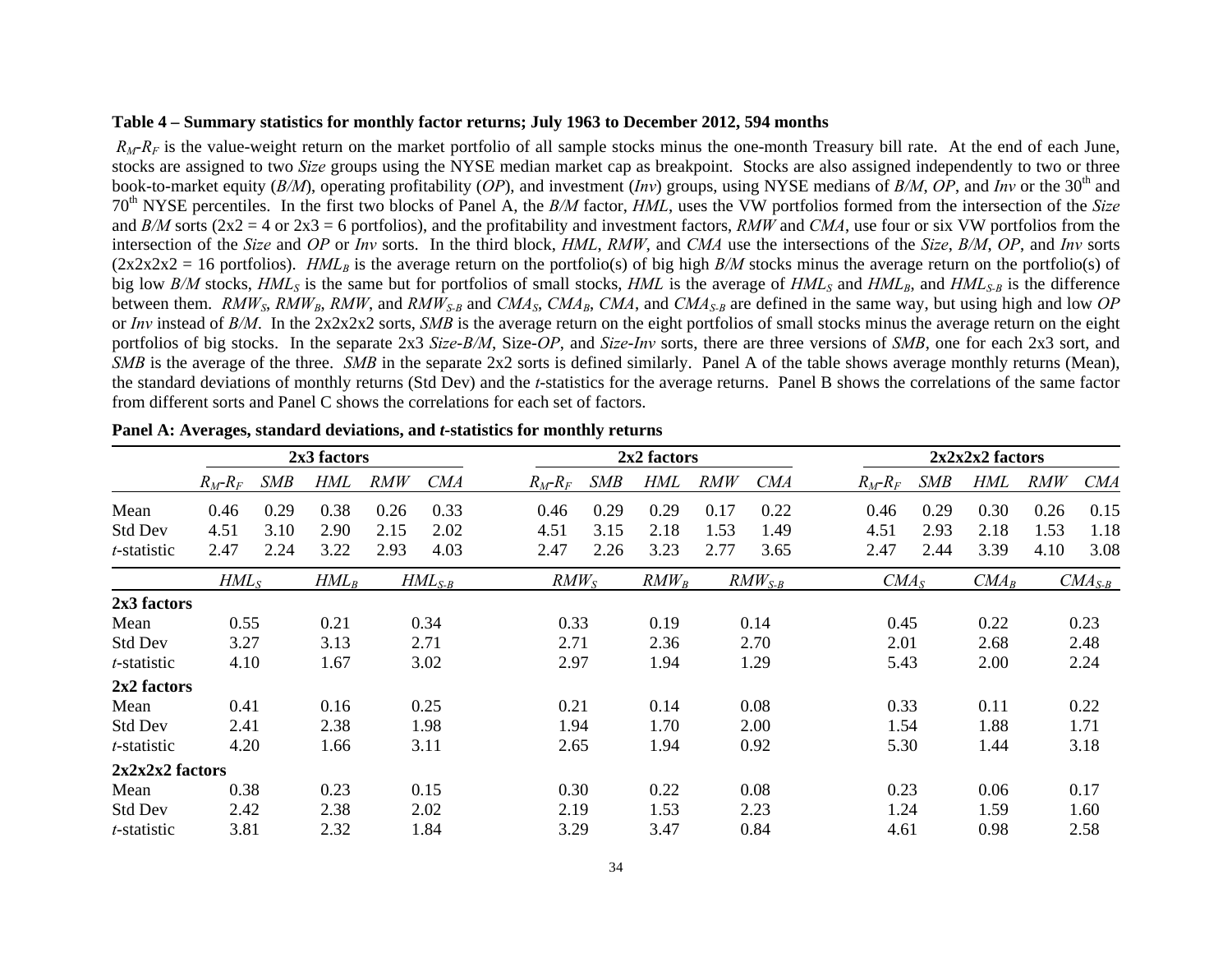# **Table 4 (continued)**

#### **Panel B: Correlations between different versions of the same factor**

|         | <b>SMB</b> |      |         | HML  |      |         | <b>RMW</b> |      |         | CMA  |            |         |  |
|---------|------------|------|---------|------|------|---------|------------|------|---------|------|------------|---------|--|
|         | 2x3        | 2x2  | 2x2x2x2 | 2x3  | 2x2  | 2x2x2x2 | 2x3        | 2x2  | 2x2x2x2 | 2x3  | 2x2        | 2x2x2x2 |  |
| 2x3     | 00.        | .00  | 0.98    | .00  | 0.97 | 0.94    | .00.       | 0.96 | 0.80    | 00.1 | 0.95       | 0.83    |  |
| 2x2     | 00.1       | .00  | 0.98    | 0.97 | 00.1 | 0.96    | 0.96       | 00.1 | 0.83    | 0.95 | $1.00\,$   | 0.87    |  |
| 2x2x2x2 | 0.98       | 0.98 | 00.1    | 0.94 | 0.96 | .00.    | 0.80       | 0.83 | 00.1    | 0.83 | $\rm 0.87$ | 00.1    |  |

#### **Panel C: Correlations between different factors**

|            | 2x3 factors   |            |         |            |            | 2x2 factors   |            |         |         |         | $2x2x2x2$ factors |         |         |            |         |
|------------|---------------|------------|---------|------------|------------|---------------|------------|---------|---------|---------|-------------------|---------|---------|------------|---------|
|            | $R_M$ - $R_F$ | <i>SMB</i> | HML     | <i>RMW</i> | <i>CMA</i> | $R_M$ - $R_F$ | <b>SMB</b> | HML     | RMW     | CMA     | $R_M-R_F$         | SMB     | HML     | <i>RMW</i> | CMA     |
| $R_M-R_F$  | 1.00.         | 0.28       | $-0.30$ | $-0.21$    | $-0.40$    | .00           | 0.30       | $-0.35$ | $-0.12$ | $-0.44$ | LOO.              | 0.25    | $-0.34$ | $-0.27$    | $-0.43$ |
| <b>SMB</b> | 0.28          | .00.       | $-0.12$ | $-0.36$    | $-0.11$    | 0.30          | .00.       | $-0.16$ | $-0.32$ | $-0.13$ | 0.25              | 1.00    | $-0.21$ | $-0.33$    | $-0.21$ |
| <b>HML</b> | -0.30         | $-0.12$    | .00     | 0.08       | 0.70       | $-0.35$       | $-0.16$    | 00.1    | 0.04    | 0.71    | $-0.34$           | $-0.21$ | .00     | 0.63       | 0.37    |
| RMW        | $-0.21$       | $-0.36$    | 0.08    | .00.       | $-0.11$    | $-0.12$       | $-0.32$    | 0.04    | 1.00    | $-0.19$ | $-0.27$           | $-0.33$ | 0.63    | .00        | 0.15    |
| <i>CMA</i> | $-0.40$       | $-011$     | 0.70    | $-0.11$    | .00        | -0 44         | $-0.13$    | O 71    | $-0.19$ | 00.     | -0.43             | $-0.21$ | 0.37    | 0.15       | .00     |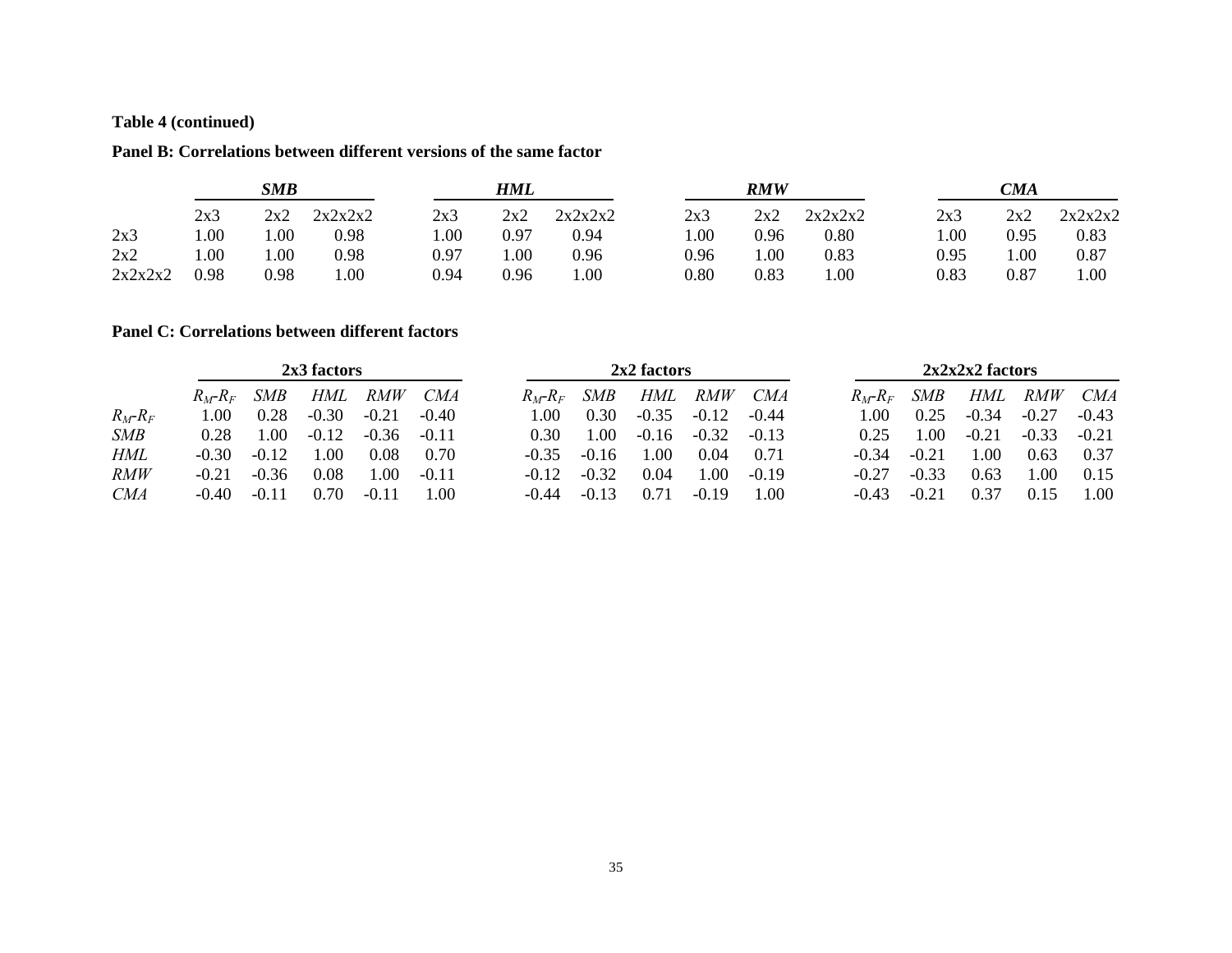## **Table 5 – Summary statistics for tests of three-, four-, and five-factor models; July 1963 to December 2012, 594 months**

The table tests the ability of three-, four-, and five-factor models to explain monthly excess returns on 25 *Size*-*B/M* portfolios (Panel A), 25 *Size*-*OP* portfolios (Panel B) 25 *Size*-*Inv* portfolios (Panel C), 32 *Size*-*B/M*-*OP* portfolios (Panel D), 32 *Size*-*B/M*-*Inv* portfolios (Panel E), and 32 *Size*-*OP*-*Inv* portfolios (Panel F). For each set of 25 or 32 regressions, the table shows the factors that augment *RM*-*RF* and *SMB* in the regression model, the *GRS* statistic testing whether the expected values of all 25 or 32 intercepts are zero, the *p*-value of the *GRS* statistic, *p*, the average absolute value of the intercepts,  $|a|$ , the average of the regression  $R^2$ , and the average standard error of the intercepts,  $s(a)$ .

|                                 | 2x3 factors |       |       | 2x2 factors |      |            |       |       | $2x2x2x2$ factors |      |            |       |       |       |      |
|---------------------------------|-------------|-------|-------|-------------|------|------------|-------|-------|-------------------|------|------------|-------|-------|-------|------|
|                                 | <b>GRS</b>  |       | a     | $R^2$       | s(a) | <b>GRS</b> |       | a     | $R^2$             | s(a) | <b>GRS</b> | D     | a     | $R^2$ | s(a) |
| Panel A: 25 Size-B/M portfolios |             |       |       |             |      |            |       |       |                   |      |            |       |       |       |      |
| HML                             | 3.60        | 0.000 | 0.103 | 0.92        | 0.07 | 3.54       | 0.000 | 0.102 | 0.92              | 0.07 | 3.42       | 0.000 | 0.097 | 0.91  | 0.07 |
| <b>HML RMW</b>                  | 3.12        | 0.000 | 0.097 | 0.92        | 0.07 | 3.12       | 0.000 | 0.097 | 0.92              | 0.07 | 3.30       | 0.000 | 0.090 | 0.91  | 0.07 |
| HML CMA                         | 3.51        | 0.000 | 0.102 | 0.92        | 0.07 | 3.46       | 0.000 | 0.100 | 0.92              | 0.07 | 3.19       | 0.000 | 0.096 | 0.91  | 0.07 |
| RMW CMA                         | 2.87        | 0.000 | 0.101 | 0.89        | 0.08 | 2.81       | 0.000 | 0.095 | 0.89              | 0.08 | 2.80       | 0.000 | 0.089 | 0.88  | 0.08 |
| HML RMW CMA                     | 2.86        | 0.000 | 0.097 | 0.92        | 0.07 | 2.84       | 0.000 | 0.095 | 0.92              | 0.07 | 2.83       | 0.000 | 0.090 | 0.91  | 0.07 |
| Panel B: 25 Size-OP portfolios  |             |       |       |             |      |            |       |       |                   |      |            |       |       |       |      |
| RMW                             | 1.67        | 0.022 | 0.068 | 0.92        | 0.07 | 1.78       | 0.012 | 0.077 | 0.92              | 0.07 | 1.73       | 0.015 | 0.061 | 0.91  | 0.07 |
| HML RMW                         | 1.65        | 0.026 | 0.063 | 0.93        | 0.06 | 1.76       | 0.014 | 0.059 | 0.93              | 0.06 | 1.63       | 0.028 | 0.066 | 0.92  | 0.07 |
| HML CMA                         | 2.95        | 0.000 | 0.135 | 0.91        | 0.07 | 2.79       | 0.000 | 0.133 | 0.91              | 0.07 | 2.03       | 0.002 | 0.102 | 0.90  | 0.07 |
| RMW CMA                         | 1.82        | 0.009 | 0.076 | 0.92        | 0.07 | 1.62       | 0.029 | 0.066 | 0.92              | 0.07 | 1.59       | 0.035 | 0.069 | 0.91  | 0.07 |
| <b>HML RMW CMA</b>              | 1.84        | 0.008 | 0.074 | 0.93        | 0.06 | 1.71       | 0.018 | 0.067 | 0.93              | 0.06 | 1.59       | 0.036 | 0.070 | 0.92  | 0.07 |
| Panel C: 25 Size-Inv portfolios |             |       |       |             |      |            |       |       |                   |      |            |       |       |       |      |
| <b>CMA</b>                      | 4.14        | 0.000 | 0.106 | 0.92        | 0.06 | 4.16       | 0.000 | 0.108 | 0.92              | 0.06 | 4.32       | 0.000 | 0.123 | 0.91  | 0.07 |
| HML RMW                         | 4.41        | 0.000 | 0.106 | 0.92        | 0.06 | 4.30       | 0.000 | 0.104 | 0.92              | 0.06 | 4.49       | 0.000 | 0.114 | 0.91  | 0.07 |
| HML CMA                         | 4.10        | 0.000 | 0.100 | 0.93        | 0.06 | 4.08       | 0.000 | 0.098 | 0.93              | 0.06 | 3.81       | 0.000 | 0.084 | 0.92  | 0.07 |
| <b>RMW CMA</b>                  | 3.42        | 0.000 | 0.087 | 0.93        | 0.06 | 3.38       | 0.000 | 0.084 | 0.93              | 0.06 | 3.59       | 0.000 | 0.083 | 0.91  | 0.07 |
| HML RMW CMA                     | 3.41        | 0.000 | 0.087 | 0.93        | 0.06 | 3.38       | 0.000 | 0.084 | 0.93              | 0.06 | 3.65       | 0.000 | 0.082 | 0.92  | 0.07 |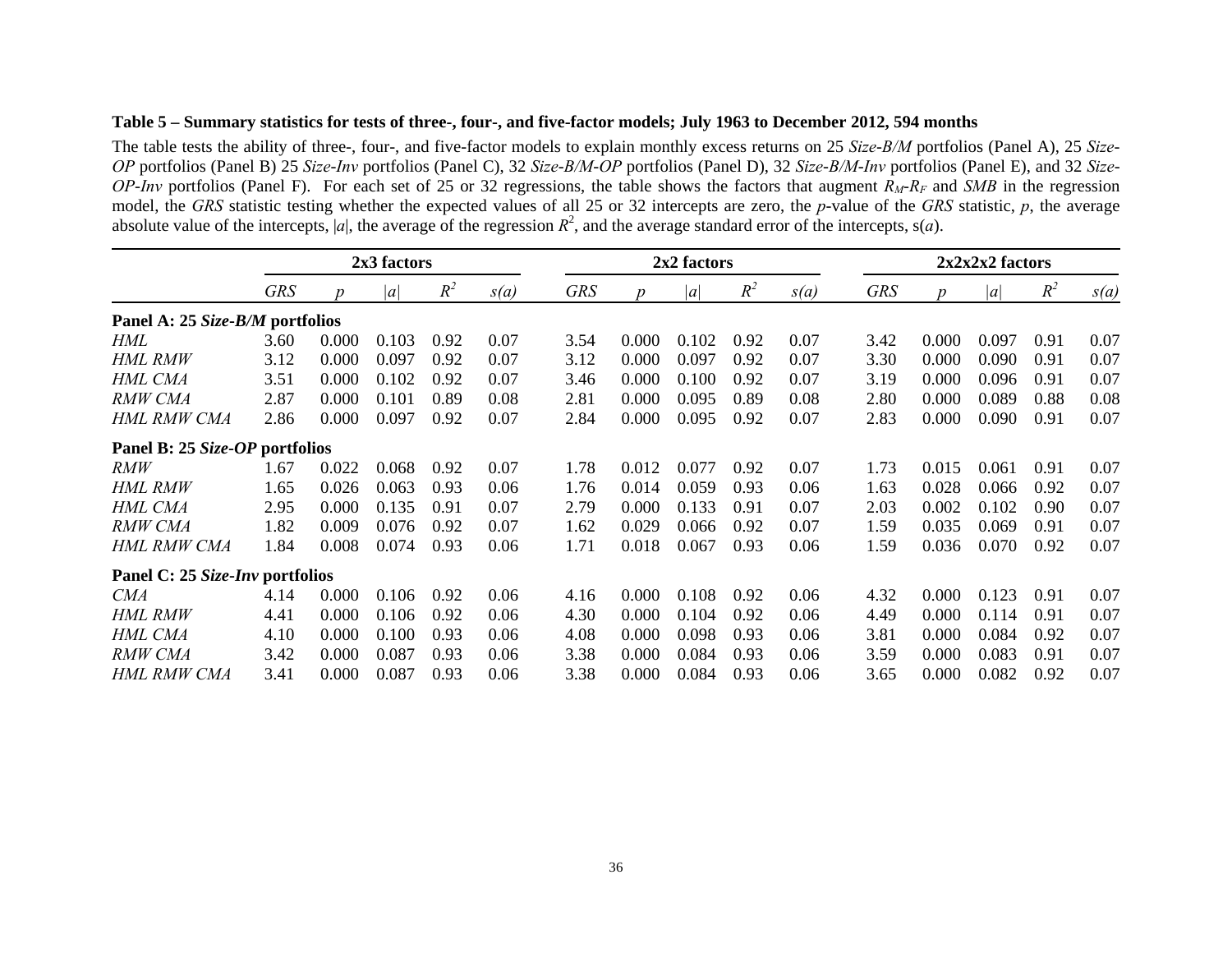# **Table 5 (continued)**

|                                     | 2x3 factors |                  |       | 2x2 factors |      |            |                  |       | $2x2x2x2$ factors |      |            |                  |       |       |      |
|-------------------------------------|-------------|------------------|-------|-------------|------|------------|------------------|-------|-------------------|------|------------|------------------|-------|-------|------|
|                                     | <b>GRS</b>  | $\boldsymbol{p}$ | a     | $R^2$       | s(a) | <b>GRS</b> | $\boldsymbol{p}$ | a     | $R^2$             | s(a) | <b>GRS</b> | $\boldsymbol{p}$ | a     | $R^2$ | s(a) |
| Panel D: 32 Size-B/M-OP portfolios  |             |                  |       |             |      |            |                  |       |                   |      |            |                  |       |       |      |
| HML RMW                             | 1.97        | 0.001            | 0.112 | 0.85        | 0.09 | 2.31       | 0.000            | 0.113 | 0.85              | 0.09 | 1.93       | 0.002            | 0.098 | 0.85  | 0.09 |
| HML CMA                             | 2.96        | 0.000            | 0.169 | 0.84        | 0.10 | 2.95       | 0.000            | 0.165 | 0.84              | 0.09 | 2.29       | 0.000            | 0.144 | 0.84  | 0.10 |
| RMW CMA                             | 2.02        | 0.001            | 0.137 | 0.83        | 0.10 | 2.07       | 0.001            | 0.129 | 0.83              | 0.10 | 1.75       | 0.007            | 0.109 | 0.82  | 0.10 |
| HML RMW CMA                         | 2.02        | 0.001            | 0.136 | 0.86        | 0.09 | 2.21       | 0.000            | 0.129 | 0.86              | 0.09 | 1.77       | 0.006            | 0.111 | 0.85  | 0.09 |
| Panel E: 32 Size-B/M-Inv portfolios |             |                  |       |             |      |            |                  |       |                   |      |            |                  |       |       |      |
| HML RMW                             | 2.32        | 0.000            | 0.122 | 0.87        | 0.08 | 2.50       | 0.000            | 0.130 | 0.87              | 0.08 | 2.49       | 0.000            | 0.123 | 0.87  | 0.08 |
| HML CMA                             | 2.41        | 0.000            | 0.105 | 0.88        | 0.08 | 2.53       | 0.000            | 0.111 | 0.88              | 0.08 | 2.36       | 0.000            | 0.117 | 0.87  | 0.08 |
| RMW CMA                             | 1.70        | 0.010            | 0.098 | 0.85        | 0.09 | 1.73       | 0.008            | 0.093 | 0.85              | 0.09 | 1.83       | 0.004            | 0.083 | 0.84  | 0.09 |
| HML RMW CMA                         | 1.75        | 0.007            | 0.093 | 0.88        | 0.08 | 1.91       | 0.002            | 0.094 | 0.88              | 0.08 | 1.87       | 0.003            | 0.087 | 0.88  | 0.08 |
| Panel F: 32 Size-OP-Inv portfolios  |             |                  |       |             |      |            |                  |       |                   |      |            |                  |       |       |      |
| HML RMW                             | 3.79        | 0.000            | 0.142 | 0.88        | 0.08 | 3.86       | 0.000            | 0.142 | 0.88              | 0.08 | 3.59       | 0.000            | 0.154 | 0.87  | 0.08 |
| HML CMA                             | 3.91        | 0.000            | 0.177 | 0.87        | 0.08 | 3.84       | 0.000            | 0.177 | 0.87              | 0.08 | 3.69       | 0.000            | 0.142 | 0.87  | 0.08 |
| RMW CMA                             | 2.95        | 0.000            | 0.105 | 0.88        | 0.08 | 3.13       | 0.000            | 0.100 | 0.88              | 0.08 | 3.04       | 0.000            | 0.105 | 0.87  | 0.08 |
| <b>HML RMW CMA</b>                  | 2.97        | 0.000            | 0.105 | 0.89        | 0.08 | 3.13       | 0.000            | 0.100 | 0.89              | 0.08 | 3.07       | 0.000            | 0.103 | 0.88  | 0.08 |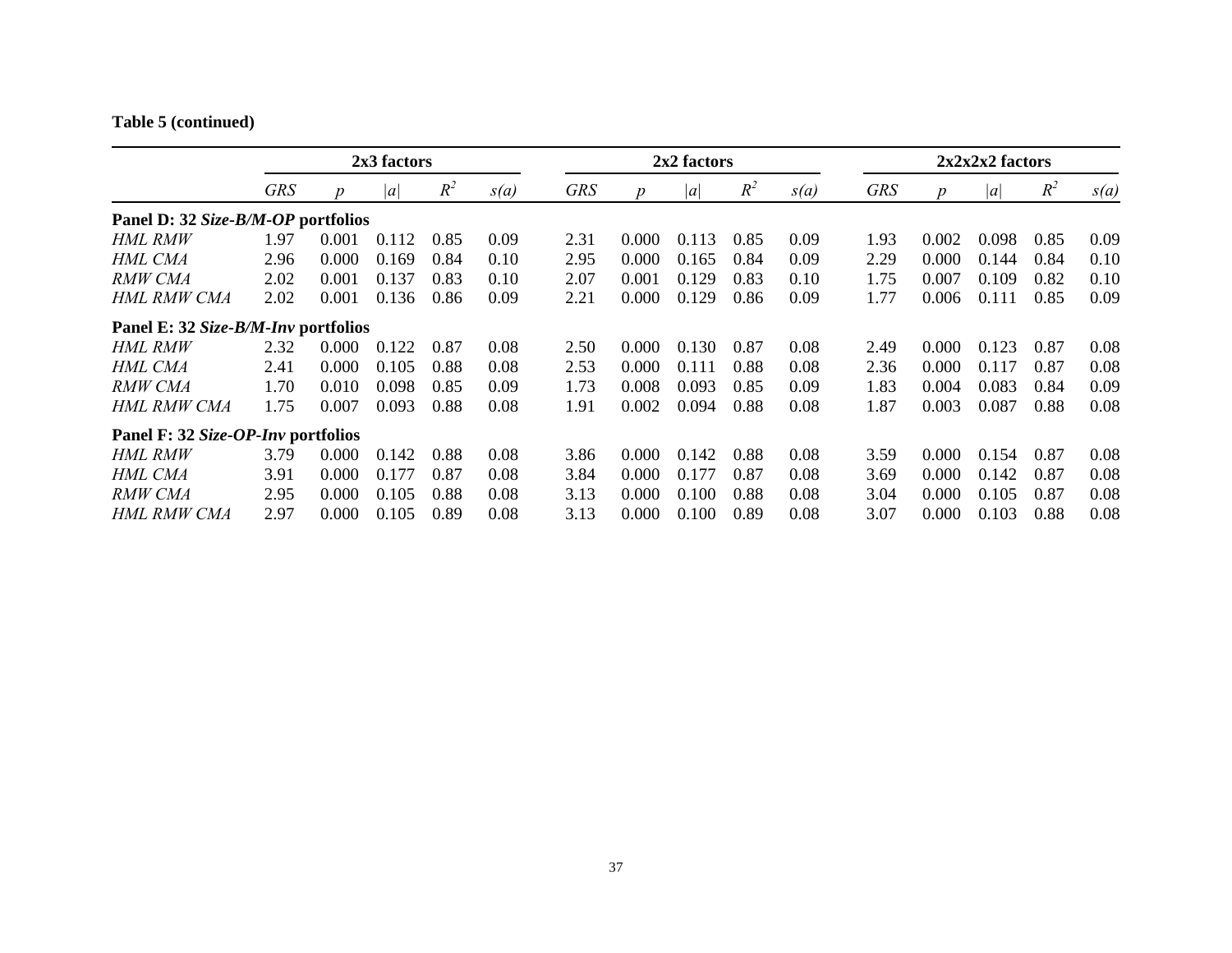## **Table 6 – Using four factors in regressions to explain average returns on the fifth: July 1963 - December 2012, 594 months**

 $R_M-R_F$  is the value-weight return on the market portfolio of all sample stocks, minus the one month Treasury bill rate; *SMB* (small minus big) is the size factor; *HML* (high minus low *B/M*) is the value factor; *RMW* (robust minus weak *OP*) is the profitability factor; and *CMA* (conservative minus aggressive *Inv*) is the investment factor. The 2x3 factors are constructed using separate sorts of stocks into two *Size* groups and three *B/M* groups (*HML*), three *OP* groups (*RMW*), or three *Inv* groups (*CMA*). The 2x2 factors use the same approach except the second sort for each factor produces two rather than three portfolios. Each of the factors from the 2x3 and 2x2 sorts uses  $2x3 = 6$  or  $2x2 = 4$  portfolios to control for *Size* and one other variable (*B/M*, *OP*, or *Inv*). The 2x2x2x2 factors use the  $2x2x2x2 = 16$  portfolios to jointly control for *Size*, *B/M*, *OP*, and *Inv*.

|             | Int     | $R_M-R_F$ | <b>SMB</b> | <b>HML</b> | <b>RMW</b> | <b>CMA</b> | $R^2$ |
|-------------|---------|-----------|------------|------------|------------|------------|-------|
| 2x3 factors |         |           |            |            |            |            |       |
| $R_M-R_F$   |         |           |            |            |            |            |       |
| Coef        | 0.78    |           | 0.25       | 0.03       | $-0.40$    | $-0.92$    | 0.24  |
| t-statistic | 4.67    |           | 4.41       | 0.37       | $-4.76$    | $-7.86$    |       |
| SMB         |         |           |            |            |            |            |       |
| Coef        | 0.39    | 0.13      |            | 0.04       | $-0.48$    | $-0.16$    | 0.17  |
| t-statistic | 3.20    | 4.41      |            | 0.78       | $-8.33$    | $-1.85$    |       |
| <b>HML</b>  |         |           |            |            |            |            |       |
| Coef        | $-0.03$ | 0.01      | 0.02       |            | 0.23       | 1.04       | 0.51  |
| t-statistic | $-0.40$ | 0.37      | 0.78       |            | 5.28       | 22.78      |       |
| <b>RMW</b>  |         |           |            |            |            |            |       |
| Coef        | 0.43    | $-0.09$   | $-0.22$    | 0.20       |            | $-0.44$    | 0.21  |
| t-statistic | 5.36    | $-4.76$   | $-8.33$    | 5.28       |            | $-7.72$    |       |
| CMA         |         |           |            |            |            |            |       |
| Coef        | 0.27    | $-0.10$   | $-0.04$    | 0.45       | $-0.21$    |            | 0.57  |
| t-statistic | 4.87    | $-7.86$   | $-1.85$    | 22.78      | $-7.72$    |            |       |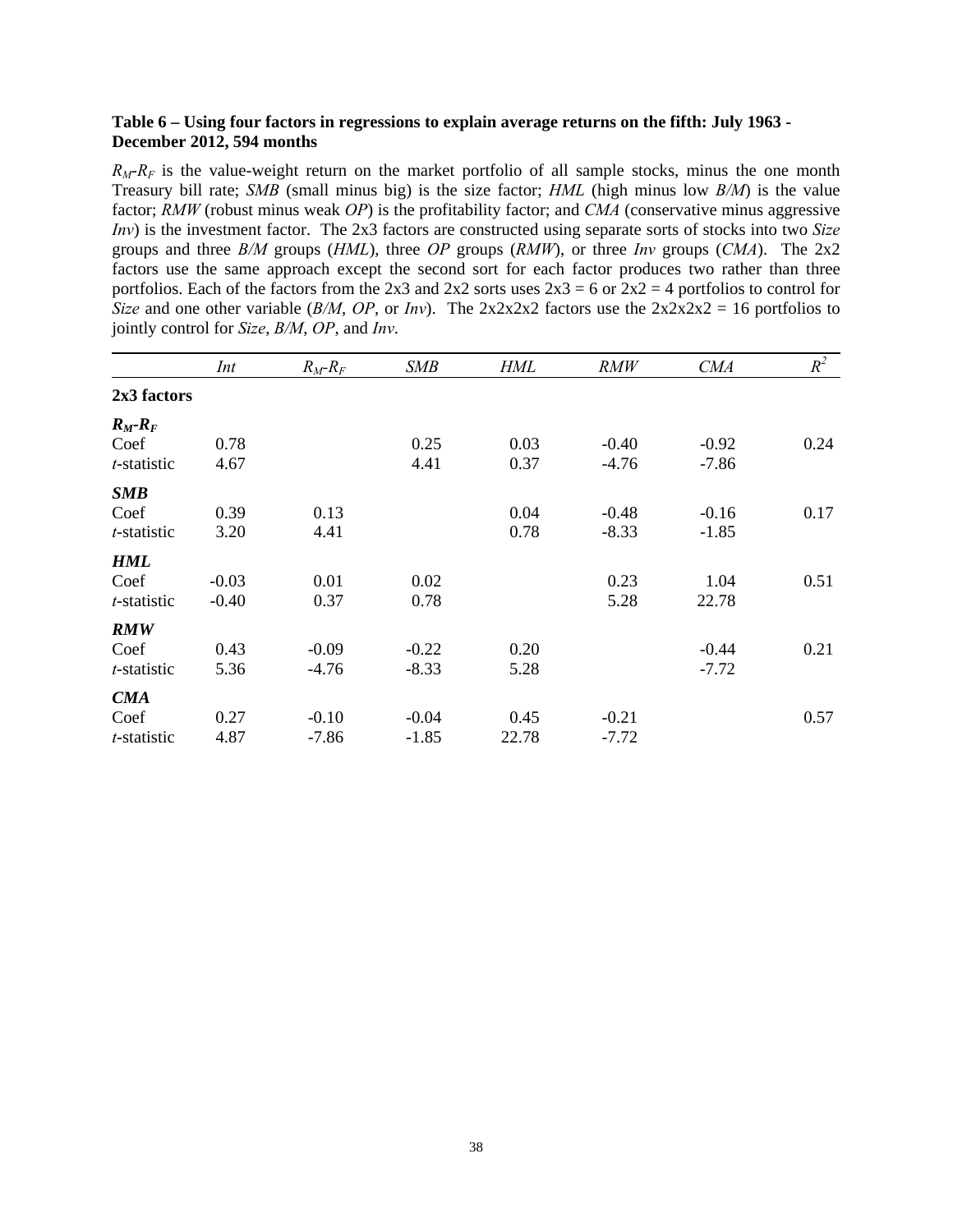|                | Int  | $R_M$ - $R_F$ | <b>SMB</b> | <b>HML</b> | RMW     | CMA     | $R^2$ |
|----------------|------|---------------|------------|------------|---------|---------|-------|
| 2x2 factors    |      |               |            |            |         |         |       |
| $R_M$ - $R_F$  |      |               |            |            |         |         |       |
| Coef           | 0.75 |               | 0.27       | 0.01       | $-0.43$ | $-1.34$ | 0.26  |
| t-statistic    | 4.53 |               | 5.04       | 0.08       | $-3.69$ | $-8.30$ |       |
| SMB            |      |               |            |            |         |         |       |
| Coef           | 0.38 | 0.15          |            | $-0.03$    | $-0.63$ | $-0.17$ | 0.17  |
| t-statistic    | 3.07 | 5.04          |            | $-0.34$    | $-7.53$ | $-1.38$ |       |
| <b>HML</b>     |      |               |            |            |         |         |       |
| Coef           | 0.00 | 0.00          | $-0.01$    |            | 0.25    | 1.09    | 0.53  |
| t-statistic    | 0.07 | 0.08          | $-0.34$    |            | 5.67    | 22.90   |       |
| <b>RMW</b>     |      |               |            |            |         |         |       |
| Coef           | 0.29 | $-0.05$       | $-0.14$    | 0.21       |         | $-0.52$ | 0.21  |
| t-statistic    | 5.11 | $-3.69$       | $-7.53$    | 5.67       |         | $-9.26$ |       |
| <b>CMA</b>     |      |               |            |            |         |         |       |
| Coef           | 0.18 | $-0.08$       | $-0.02$    | 0.43       | $-0.25$ |         | 0.60  |
| t-statistic    | 4.56 | $-8.30$       | $-1.38$    | 22.90      | $-9.26$ |         |       |
| 2x2x22 factors |      |               |            |            |         |         |       |
| $R_M-R_F$      |      |               |            |            |         |         |       |
| Coef           | 0.75 |               | 0.19       | $-0.23$    | $-0.33$ | $-1.34$ | 0.25  |
| t-statistic    | 4.53 |               | 3.17       | $-2.20$    | $-2.29$ | $-8.95$ |       |
| <b>SMB</b>     |      |               |            |            |         |         |       |
| Coef           | 0.43 | 0.09          |            | 0.13       | $-0.65$ | $-0.33$ | 0.15  |
| t-statistic    | 3.70 | 3.17          |            | 1.87       | $-6.79$ | $-3.01$ |       |
| <b>HML</b>     |      |               |            |            |         |         |       |
| Coef           | 0.02 | $-0.04$       | 0.04       |            | 0.85    | 0.48    | 0.48  |
| t-statistic    | 0.24 | $-2.20$       | 1.87       |            | 18.56   | 7.91    |       |
| <b>RMW</b>     |      |               |            |            |         |         |       |
| Coef           | 0.20 | $-0.03$       | $-0.11$    | 0.43       |         | $-0.21$ | 0.46  |
| t-statistic    | 4.20 | $-2.29$       | $-6.79$    | 18.56      |         | $-4.58$ |       |
| <b>CMA</b>     |      |               |            |            |         |         |       |
| Coef           | 0.19 | $-0.09$       | $-0.05$    | 0.20       | $-0.17$ |         | 0.27  |
| t-statistic    | 4.32 | $-8.95$       | $-3.01$    | 7.91       | $-4.58$ |         |       |

# **Table 6 (continued)**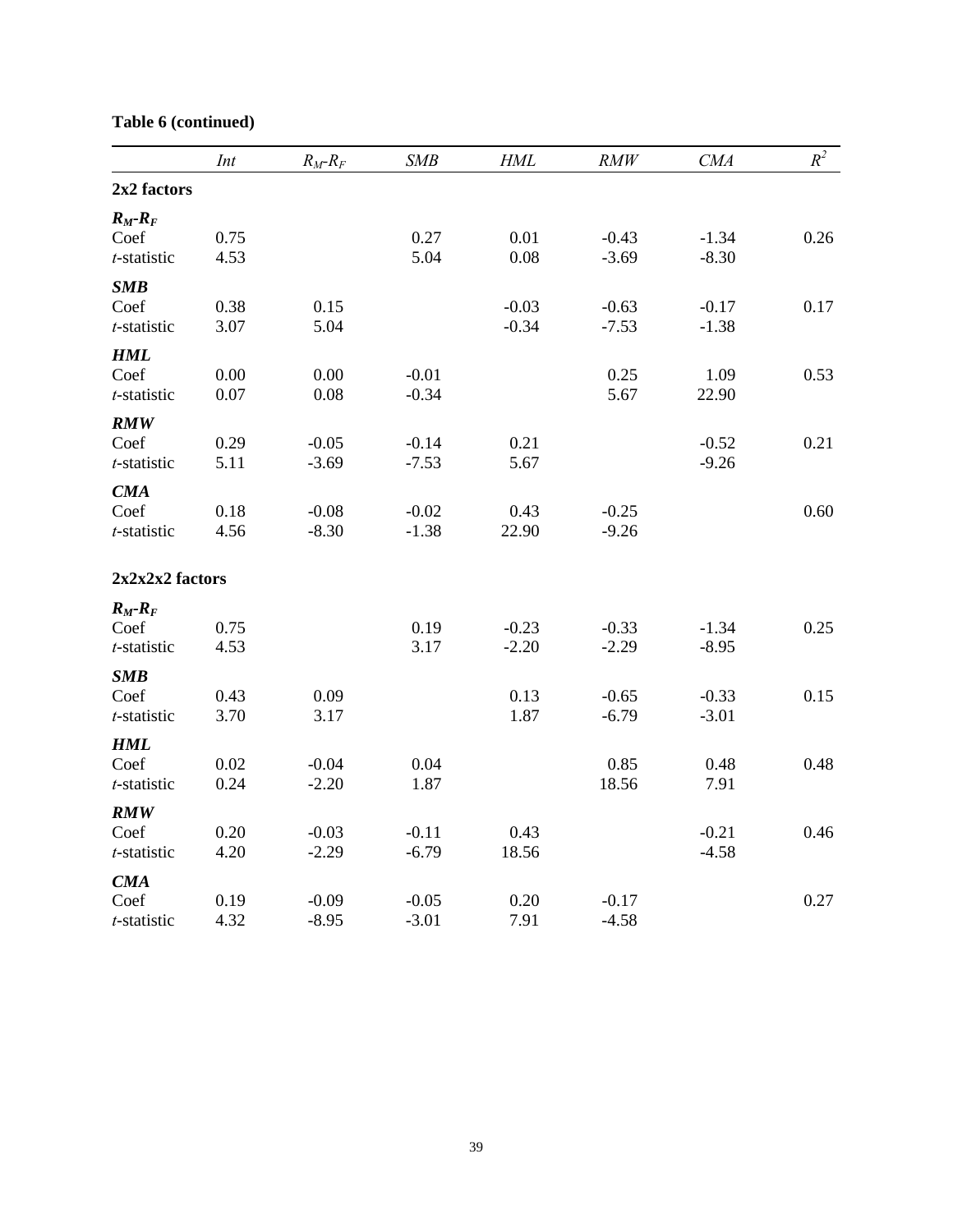## **Table 7 – Regressions for 25** *Size***-***B/M* **portfolios; July 1963 to December 2012, 594 months**

At the end of June each year, stocks are allocated to five *Size* groups (Small to Big) using NYSE market cap breakpoints. Stocks are allocated independently to five *B/M* groups (Low *B/M* to High *B/M*), again using NYSE breakpoints. The intersections of the two sorts produce 25 *Size*-*B/M* portfolios. The LHS variables in each set of 25 regressions are the monthly excess returns on the 25 *Size*-*B/M* portfolios. The RHS variables are the excess market return,  $Mkt = R_M-R_F$ , the *Size* factor, *SMB*, the value factor, *HML*, the profitability factor, *RMW*, and the investment factor, *CMA*, constructed using either independent 2x3 sorts on *Size* and each of *B/M*, *OP*, and *Inv* or 2x2x2x2 sorts that jointly control for the four variables. Panel A of the table shows the three-factor, four-factor, and five-factor intercepts produced by the factors from the 2x3 sorts. Panel B shows five-factor regression slopes for *HML*, *RMW*, and CMA, using the factors from the 2x3 and 2x2x2x2 sorts.

|                |                                  |                | a                  |                |         |         |                | t(a)    |         |         |
|----------------|----------------------------------|----------------|--------------------|----------------|---------|---------|----------------|---------|---------|---------|
|                | Low                              | $\overline{2}$ | 3                  | $\overline{4}$ | High    | Low     | $\overline{2}$ | 3       | 4       | High    |
|                | Three-factor: Mkt                |                | <b>SMB HML</b>     |                |         |         |                |         |         |         |
| Small          | $-0.50$                          | 0.01           | 0.02               | 0.15           | 0.14    | $-5.21$ | 0.13           | 0.37    | 2.74    | 2.29    |
| $\overline{2}$ | $-0.17$                          | $-0.04$        | 0.12               | 0.07           | $-0.03$ | $-2.81$ | $-0.65$        | 2.25    | 1.37    | $-0.48$ |
| 3              | $-0.05$                          | 0.05           | 0.02               | 0.07           | 0.12    | $-0.81$ | 0.77           | 0.34    | 1.01    | 1.59    |
| 4              | 0.15                             | $-0.10$        | $-0.04$            | 0.07           | $-0.09$ | 2.32    | $-1.43$        | $-0.49$ | 1.01    | $-1.04$ |
| Big            | 0.17                             | 0.03           | $-0.08$            | $-0.12$        | $-0.18$ | 3.49    | 0.49           | $-1.06$ | $-1.89$ | $-1.94$ |
|                | Four-factor: Mkt                 |                | <b>SMB HML RMW</b> |                |         |         |                |         |         |         |
| Small          | $-0.34$                          | 0.12           | 0.03               | 0.15           | 0.14    | $-3.83$ | 1.82           | 0.58    | 2.57    | 2.33    |
| $\overline{c}$ | $-0.15$                          | $-0.08$        | 0.05               | 0.03           | $-0.05$ | $-2.32$ | $-1.47$        | 0.98    | 0.47    | $-0.78$ |
| 3              | $-0.03$                          | $-0.02$        | $-0.06$            | 0.01           | 0.06    | $-0.43$ | $-0.24$        | $-0.93$ | 0.23    | 0.85    |
| $\overline{4}$ | 0.17                             | $-0.17$        | $-0.10$            | 0.07           | $-0.11$ | 2.72    | $-2.44$        | $-1.33$ | 0.95    | $-1.39$ |
| Big            | 0.10                             | $-0.04$        | $-0.07$            | $-0.15$        | $-0.14$ | 2.12    | $-0.65$        | $-0.99$ | $-2.40$ | $-1.44$ |
|                | Five-factor: Mkt SMB HML RMW CMA |                |                    |                |         |         |                |         |         |         |
| Small          | $-0.30$                          | 0.11           | 0.01               | 0.12           | 0.12    | $-3.37$ | 1.72           | 0.15    | 2.02    | 1.92    |
| $\overline{c}$ | $-0.12$                          | $-0.10$        | 0.05               | $-0.00$        | $-0.05$ | $-1.82$ | $-1.77$        | 0.89    | $-0.05$ | $-0.76$ |
| 3              | 0.03                             | $-0.02$        | $-0.07$            | $-0.01$        | 0.04    | 0.54    | $-0.32$        | $-1.04$ | $-0.20$ | 0.57    |
| $\overline{4}$ | 0.18                             | $-0.23$        | $-0.13$            | 0.05           | $-0.10$ | 2.78    | $-3.29$        | $-1.72$ | 0.71    | $-1.21$ |
| Big            | 0.12                             | $-0.10$        | $-0.11$            | $-0.15$        | $-0.10$ | 2.49    | $-1.74$        | $-1.49$ | $-2.38$ | $-0.99$ |

|  |  | Panel A: Three-, four-, and five-factor regression intercepts using factors from the 2x3 sorts |  |  |  |
|--|--|------------------------------------------------------------------------------------------------|--|--|--|
|  |  |                                                                                                |  |  |  |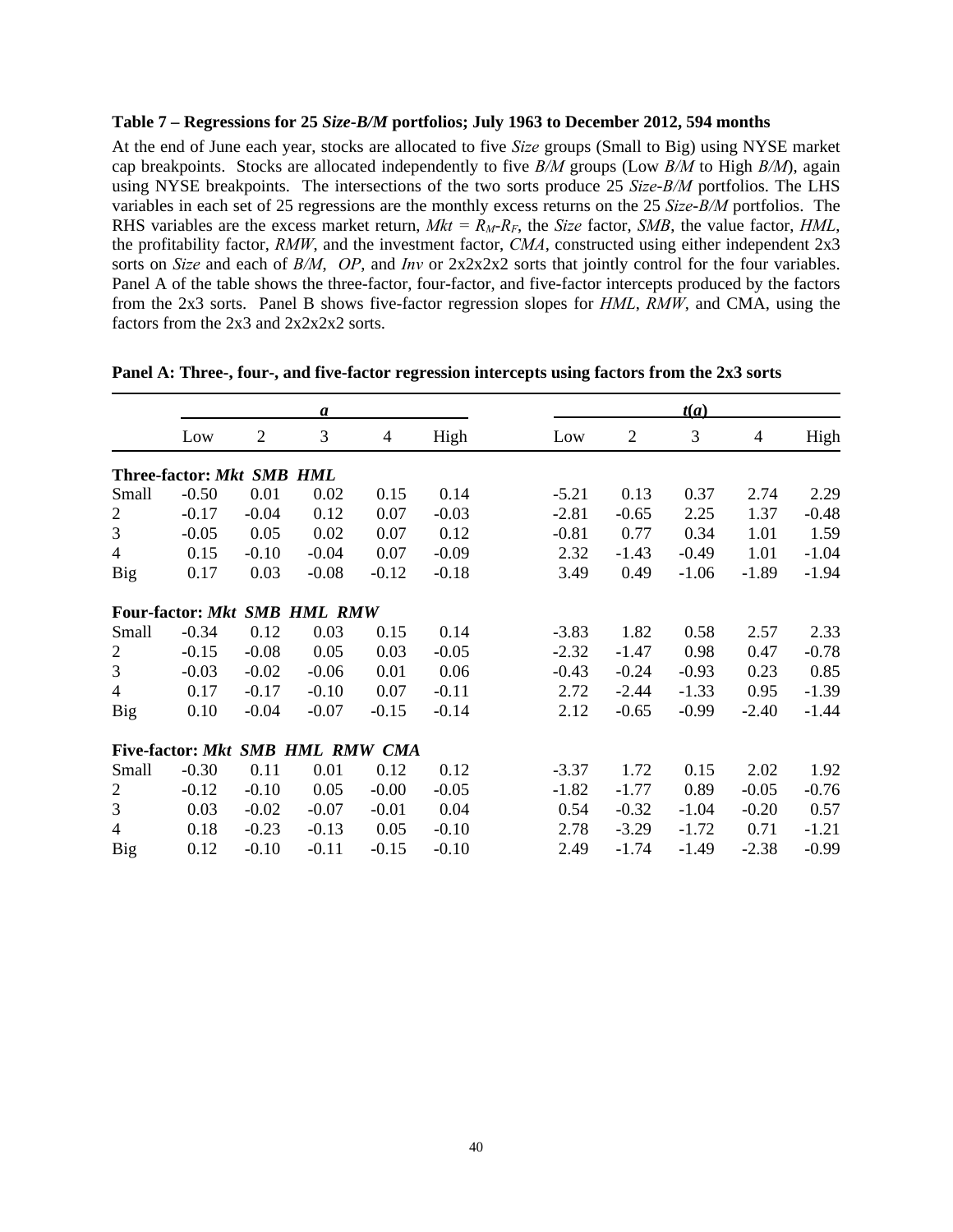# **Table 7 (continued)**

| Panel B: Five-factor regression slopes for 25 Size-B/M portfolios |  |
|-------------------------------------------------------------------|--|
|-------------------------------------------------------------------|--|

|                  | Low            | $\overline{2}$ | 3                | $\overline{4}$ | High    | $\overline{c}$<br>3<br>Low<br>$\overline{4}$<br>High |
|------------------|----------------|----------------|------------------|----------------|---------|------------------------------------------------------|
| 2x3 factors      |                |                |                  |                |         |                                                      |
|                  |                |                | $\bm{h}$         |                |         | t(h)                                                 |
| Small            | $-0.43$        | $-0.13$        | 0.10             | 0.27           | 0.52    | $-10.04$<br>3.85<br>17.48<br>$-4.22$<br>9.98         |
| $\overline{2}$   | $-0.46$        | $-0.01$        | 0.29             | 0.43           | 0.69    | $-15.25$<br>$-0.34$<br>11.63<br>16.67<br>24.42       |
| 3                | $-0.43$        | 0.11           | 0.38             | 0.52           | 0.67    | $-14.64$<br>3.49<br>18.68<br>12.23<br>16.88          |
| $\overline{4}$   | $-0.46$        | 0.09           | 0.39             | 0.52           | 0.80    | $-15.17$<br>2.59<br>11.13<br>20.17<br>15.81          |
| Big              | $-0.31$        | 0.03           | 0.26             | 0.63           | 0.84    | 0.98<br>18.52<br>$-13.92$<br>7.55<br>20.87           |
|                  |                |                | $\boldsymbol{r}$ |                |         | t(r)                                                 |
| Small            | $-0.48$        | $-0.31$        | $-0.02$          | 0.04           | 0.00    | $-10.72$<br>1.56<br>0.14<br>$-9.47$<br>$-0.57$       |
| $\overline{c}$   | $-0.11$        | 0.15           | 0.21             | 0.16           | 0.05    | 6.07<br>$-3.35$<br>5.15<br>7.82<br>1.73              |
| $\mathfrak{Z}$   | $-0.11$        | 0.20           | 0.25             | 0.17           | 0.18    | $-3.65$<br>5.94<br>7.53<br>5.18<br>4.66              |
| $\overline{4}$   | $-0.08$        | 0.25           | 0.20             | 0.02           | 0.08    | 5.45<br>$-2.58$<br>7.09<br>0.57<br>1.80              |
| Big              | 0.19           | 0.25           | 0.02             | 0.10           | $-0.17$ | 8.35<br>0.46<br>3.04<br>8.37<br>$-3.44$              |
|                  |                |                | $\mathbf{g}$     |                |         | t(g)                                                 |
| Small            | $-0.13$        | 0.01           | 0.09             | 0.11           | 0.09    | $-2.01$<br>1.90<br>0.30<br>2.16<br>2.62              |
| $\boldsymbol{2}$ | $-0.11$        | 0.07           | 0.01             | 0.10           | $-0.00$ | 0.34<br>2.59<br>$-2.39$<br>$-0.02$<br>1.65           |
| 3                | $-0.22$        | 0.02           | 0.03             | 0.10           | 0.07    | $-4.92$<br>0.41<br>0.66<br>2.13<br>1.33              |
| $\overline{4}$   | $-0.03$        | 0.22           | 0.11             | 0.06           | $-0.05$ | 2.08<br>$-0.56$<br>4.35<br>1.15<br>$-0.78$           |
| Big              | $-0.07$        | 0.23           | 0.14             | 0.01           | $-0.15$ | 5.52<br>2.64<br>0.13<br>$-2.15$<br>$-2.02$           |
|                  | 2x2x22 factors |                |                  |                |         |                                                      |
|                  |                |                | $\boldsymbol{h}$ |                |         | t(h)                                                 |
| Small            | $-0.29$        | 0.11           | 0.32             | 0.54           | 0.85    | $-5.11$<br>8.78<br>21.32<br>2.62<br>15.35            |
| $\overline{c}$   | $-0.52$        | 0.05           | 0.42             | 0.69           | 0.98    | $-12.15$<br>1.26<br>23.95<br>12.12<br>19.71          |
| $\mathfrak{Z}$   | $-0.59$        | 0.11           | 0.52             | 0.81           | 0.96    | $-14.10$<br>2.61<br>12.40<br>19.50<br>20.01          |
| $\overline{4}$   | $-0.58$        | 0.15           | 0.59             | 0.88           | 1.05    | 3.21<br>20.63<br>19.34<br>$-14.04$<br>12.79          |
| <b>Big</b>       | $-0.59$        | $-0.00$        | 0.45             | 0.92           | 1.10    | $-0.07$<br>$-19.44$<br>10.32<br>25.64<br>17.51       |
|                  |                |                | $\boldsymbol{r}$ |                |         | t(r)                                                 |
| Small            | $-0.68$        | $-0.61$        | $-0.25$          | $-0.23$        | $-0.28$ | $-4.63$<br>$-8.62$<br>$-10.11$<br>$-5.00$<br>$-5.07$ |
| $\overline{2}$   | $-0.11$        | 0.05           | 0.05             | $-0.08$        | $-0.22$ | $-1.84$<br>0.98<br>1.13<br>$-1.54$<br>$-3.82$        |
| 3                | $-0.00$        | 0.16           | 0.07             | $-0.17$        | $-0.16$ | $-2.36$<br>$-0.05$<br>2.69<br>1.13<br>$-2.92$        |
| $\overline{4}$   | 0.03           | 0.12           | $-0.04$          | $-0.39$        | $-0.24$ | 0.46<br>$-0.57$<br>$-6.49$<br>1.88<br>$-3.21$        |
| <b>Big</b>       | 0.43           | 0.32           | $-0.15$          | $-0.17$        | $-0.56$ | 10.24<br>6.22<br>$-6.41$<br>$-2.43$<br>$-3.44$       |
|                  |                |                | $\pmb{c}$        |                |         | t(c)                                                 |
| Small            | $-0.49$        | $-0.21$        | 0.03             | 0.14           | 0.23    | $-3.14$<br>3.71<br>$-5.53$<br>0.59<br>2.48           |
| $\overline{c}$   | $-0.39$        | $-0.01$        | 0.06             | 0.17           | 0.25    | 3.95<br>$-5.83$<br>$-0.20$<br>1.08<br>3.18           |
| 3                | $-0.41$        | 0.08           | 0.10             | 0.21           | 0.27    | $-6.35$<br>1.57<br>1.15<br>3.26<br>3.55              |
| $\overline{4}$   | $-0.23$        | 0.29           | 0.18             | 0.09           | 0.24    | 4.04<br>2.53<br>2.88<br>$-3.54$<br>1.40              |
| <b>Big</b>       | $-0.09$        | 0.28           | 0.22             | 0.09           | 0.22    | 3.25<br>$-2.01$<br>4.93<br>1.60<br>2.29              |

|  |  |  | $R(t) - R_F(t) = a + b[R_M(t) - R_F(t)] + sSMB + hHML(t) + rRMW(t) + cCMA(t) + e(t)$ |  |
|--|--|--|--------------------------------------------------------------------------------------|--|
|  |  |  |                                                                                      |  |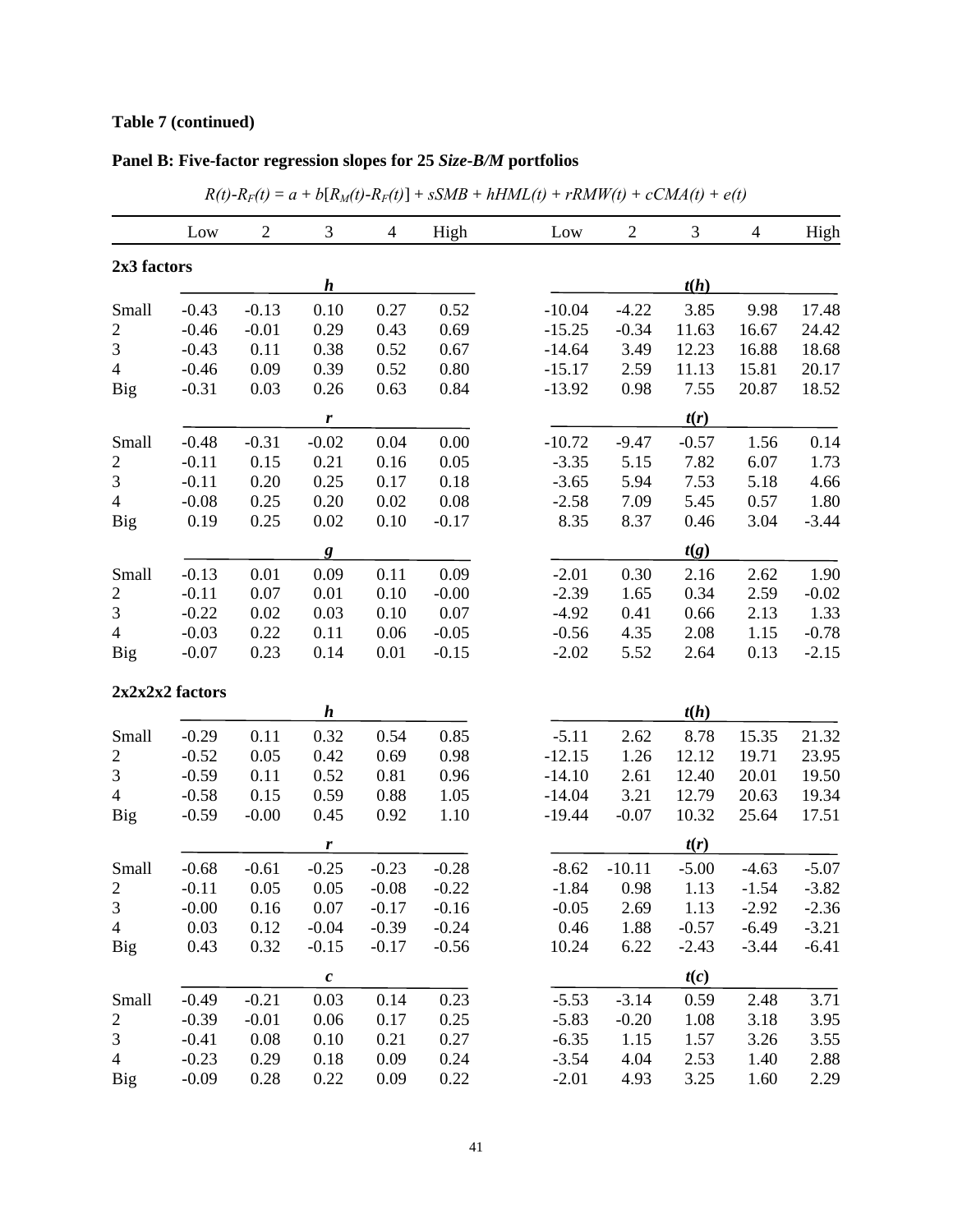## **Table 8 –Regressions for 25** *Size***-***OP* **portfolios; July 1963 - December 2012, 594 months**

At the end of each June, stocks are allocated to five *Size* groups (Small to Big) using NYSE market cap breakpoints. Stocks are allocated independently to five *OP* (profitability) groups (Low *OP* to High *OP*), again using NYSE breakpoints. The intersections of the two sorts produce 25 *Size*-*OP* portfolios. The LHS variables in each set of 25 regressions are the monthly excess returns on the 25 *Size*-*OP* portfolios. The RHS variables are the excess market return,  $Mkt = R_M-R_F$ , the *Size* factor, *SMB*, the value factor, *HML*, the profitability factor, *RMW*, and the investment factor, *CMA*, constructed using 2x2x2x2 sorts on *Size*, *B/M*, *OP*, and *Inv*. Panel A shows three-factor and five-factor intercepts and their *t*-statistics. Panel B shows five-factor regression slopes and their *t*-statistics for *HML*, *RMW*, and *CMA*.

 $R(t)$ - $R_F(t) = a + b[R_M(t)$ - $R_F(t)]$  +  $sSMB + hHML(t) + rRMW(t) + cCMA(t) + e(t)$ 

|                |                     |         | a       |         |         | t(a)    |         |         |         |         |  |  |
|----------------|---------------------|---------|---------|---------|---------|---------|---------|---------|---------|---------|--|--|
|                | Low                 | 2       | 3       | 4       | High    | Low     | 2       | 3       | 4       | High    |  |  |
|                | <b>Mkt SMB RMW</b>  |         |         |         |         |         |         |         |         |         |  |  |
| Small          | $-0.10$             | 0.07    | 0.01    | $-0.03$ | $-0.18$ | $-1.20$ | 1.01    | 0.19    | $-0.37$ | $-2.28$ |  |  |
| 2              | $-0.07$             | $-0.01$ | 0.01    | $-0.10$ | $-0.03$ | $-0.91$ | $-0.14$ | 0.20    | $-1.61$ | $-0.41$ |  |  |
| 3              | 0.03                | 0.15    | 0.00    | $-0.05$ | 0.00    | 0.34    | 2.08    | 0.04    | $-0.73$ | 0.04    |  |  |
| $\overline{4}$ | 0.16                | 0.16    | $-0.03$ | $-0.00$ | 0.05    | 1.75    | 2.10    | $-0.44$ | $-0.03$ | 0.76    |  |  |
| <b>Big</b>     | 0.10                | $-0.01$ | 0.05    | $-0.03$ | 0.07    | 1.24    | $-0.19$ | 0.81    | $-0.69$ | 1.25    |  |  |
|                | Mkt SMB HML RMW CMA |         |         |         |         |         |         |         |         |         |  |  |
| Small          | $-0.11$             | 0.02    | $-0.06$ | $-0.08$ | $-0.19$ | $-1.29$ | 0.33    | $-0.94$ | $-1.11$ | $-2.44$ |  |  |
| 2              | $-0.08$             | $-0.08$ | $-0.03$ | $-0.13$ | $-0.01$ | $-1.09$ | $-1.13$ | $-0.46$ | $-2.01$ | $-0.11$ |  |  |
| 3              | 0.03                | 0.10    | $-0.05$ | $-0.07$ | 0.03    | 0.30    | 1.39    | $-0.84$ | $-1.16$ | 0.36    |  |  |
| $\overline{4}$ | 0.13                | 0.07    | $-0.09$ | $-0.04$ | 0.07    | 1.44    | 1.08    | $-1.36$ | $-0.58$ | 0.99    |  |  |
| Big            | 0.08                | $-0.07$ | $-0.01$ | $-0.02$ | 0.11    | 1.03    | $-1.17$ | $-0.18$ | $-0.38$ | 2.25    |  |  |

**Panel A: Regression intercepts** 

**Panel B: Five-factor slopes** 

|                | Low     | $\overline{2}$ | 3                | $\overline{4}$ | High    | Low      | $\overline{2}$ | 3       | $\overline{4}$ | High     |
|----------------|---------|----------------|------------------|----------------|---------|----------|----------------|---------|----------------|----------|
|                |         |                | $\boldsymbol{h}$ |                |         |          |                | t(h)    |                |          |
| Small          | 0.31    | 0.39           | 0.36             | 0.31           | 0.15    | 5.89     | 9.76           | 9.54    | 7.31           | 3.10     |
| $\overline{c}$ | 0.22    | 0.33           | 0.33             | 0.14           | 0.01    | 5.01     | 8.17           | 9.23    | 3.71           | 0.27     |
| 3              | 0.32    | 0.38           | 0.27             | 0.22           | $-0.11$ | 6.24     | 9.02           | 7.17    | 5.57           | $-2.34$  |
| 4              | 0.41    | 0.48           | 0.31             | 0.11           | $-0.08$ | 7.58     | 11.59          | 7.66    | 2.64           | $-1.85$  |
| <b>Big</b>     | 0.45    | 0.48           | 0.14             | $-0.16$        | $-0.35$ | 9.37     | 12.82          | 3.93    | $-6.00$        | $-11.35$ |
|                |         |                | r                |                |         |          |                | t(r)    |                |          |
| Small          | $-1.12$ | $-0.04$        | 0.14             | 0.40           | 0.47    | $-15.42$ | $-0.64$        | 2.63    | 6.72           | 7.04     |
| 2              | $-0.94$ | $-0.06$        | 0.13             | 0.50           | 0.63    | $-15.41$ | $-1.02$        | 2.53    | 9.27           | 9.88     |
| $\overline{3}$ | $-1.13$ | $-0.32$        | 0.06             | 0.36           | 0.73    | $-15.68$ | $-5.55$        | 1.20    | 6.64           | 11.12    |
| $\overline{4}$ | $-1.20$ | $-0.62$        | 0.06             | 0.36           | 0.46    | $-16.00$ | $-10.74$       | 1.04    | 6.50           | 7.37     |
| <b>Big</b>     | $-1.07$ | $-0.70$        | $-0.17$          | 0.38           | 0.58    | $-16.02$ | $-13.36$       | $-3.37$ | 10.08          | 13.36    |
|                |         |                | $\boldsymbol{c}$ |                |         |          |                | t(c)    |                |          |
| Small          | $-0.14$ | 0.02           | 0.14             | 0.07           | $-0.01$ | $-1.74$  | 0.25           | 2.35    | 1.05           | $-0.17$  |
| 2              | $-0.06$ | 0.13           | 0.01             | 0.04           | $-0.11$ | $-0.93$  | 2.04           | 0.09    | 0.71           | $-1.60$  |
| 3              | $-0.16$ | 0.05           | 0.11             | 0.01           | $-0.06$ | $-2.04$  | 0.84           | 1.88    | 0.13           | $-0.79$  |
| $\overline{4}$ | $-0.07$ | 0.14           | 0.11             | 0.11           | $-0.04$ | $-0.87$  | 2.16           | 1.79    | 1.83           | $-0.56$  |
| <b>Big</b>     | $-0.15$ | 0.01           | 0.21             | 0.02           | $-0.02$ | $-2.01$  | 0.21           | 3.61    | 0.55           | $-0.34$  |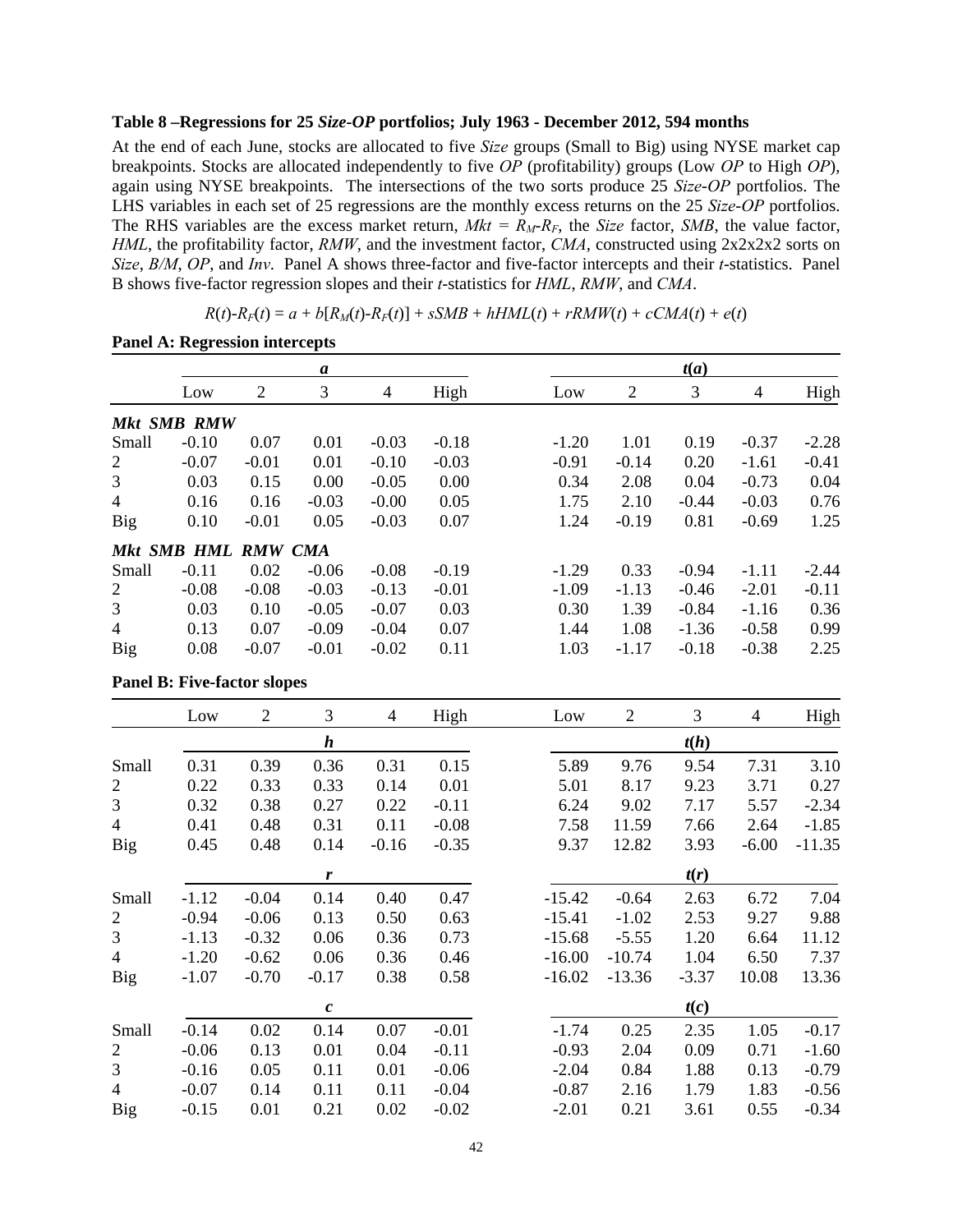## **Table 9 –Regressions for 25** *Size***-***Inv* **portfolios; July 1963 - December 2012, 594 months**

At the end of June each year, stocks are allocated to five *Size* groups (Small to Big) using NYSE market cap breakpoints. Stocks are allocated independently to five *Inv* (investment) groups (Low *Inv* to High *Inv*), again using NYSE breakpoints. The intersections of the two sorts produce 25 *Size*-*Inv* portfolios. The LHS variables are the monthly excess returns on the 25 *Size*-*Inv* portfolios. The RHS variables are the excess market return,  $R_M-R_F$ , the *Size* factor, *SMB*, the value factor, *HML*, the profitability factor, *RMW*, and the investment factor, *CMA*, constructed using 2x2x2x2sorts on *Size*, *B/M*, *OP*, and *Inv*. The table shows five-factor regression intercepts, *HML*, *RMW*, and *CMA* slopes, and *t*-statistics for the intercepts and slopes.

|                | Low     | $\overline{2}$ | $\mathfrak{Z}$   | $\overline{4}$ | High    | Low      | $\mathbf{2}$ | $\mathfrak{Z}$ | $\overline{4}$ | High     |
|----------------|---------|----------------|------------------|----------------|---------|----------|--------------|----------------|----------------|----------|
|                |         |                | $\boldsymbol{a}$ |                |         |          |              | t(a)           |                |          |
| Small          | 0.19    | 0.09           | 0.07             | 0.05           | $-0.40$ | 2.22     | 1.54         | 1.12           | 0.76           | $-5.48$  |
| $\mathbf{2}$   | $-0.02$ | $-0.04$        | 0.08             | 0.02           | $-0.16$ | $-0.25$  | $-0.61$      | 1.25           | 0.29           | $-2.59$  |
| 3              | 0.04    | 0.12           | 0.00             | 0.11           | $-0.08$ | 0.44     | 1.97         | 0.06           | 1.65           | $-1.08$  |
| $\overline{4}$ | $-0.06$ | $-0.06$        | $-0.00$          | 0.12           | 0.13    | $-0.78$  | $-0.82$      | $-0.02$        | 1.81           | 1.65     |
| Big            | 0.04    | $-0.00$        | $-0.02$          | 0.05           | 0.11    | 0.51     | $-0.06$      | $-0.46$        | 0.99           | 1.63     |
|                |         |                | $\boldsymbol{h}$ |                |         |          |              | t(h)           |                |          |
| Small          | 0.41    | 0.42           | 0.35             | 0.29           | 0.10    | 7.85     | 12.13        | 9.14           | 7.60           | 2.13     |
| $\overline{2}$ | 0.42    | 0.40           | 0.32             | 0.30           | $-0.14$ | 11.04    | 10.62        | 8.73           | 8.03           | $-3.66$  |
| 3              | 0.35    | 0.49           | 0.32             | 0.24           | $-0.16$ | 7.02     | 12.69        | 8.77           | 5.95           | $-3.76$  |
| $\overline{4}$ | 0.43    | 0.48           | 0.42             | 0.13           | $-0.25$ | 9.41     | 11.59        | 11.09          | 3.15           | $-5.51$  |
| Big            | 0.18    | 0.13           | 0.15             | $-0.14$        | $-0.46$ | 3.76     | 4.12         | 4.98           | $-4.45$        | $-11.02$ |
|                |         |                | r                |                |         |          |              | t(r)           |                |          |
| Small          | $-1.02$ | $-0.23$        | $-0.06$          | $-0.12$        | $-0.36$ | $-13.92$ | $-4.81$      | $-1.07$        | $-2.29$        | $-5.78$  |
| $\overline{2}$ | $-0.49$ | 0.10           | $-0.02$          | 0.16           | $-0.19$ | $-9.17$  | 1.97         | $-0.42$        | 3.08           | $-3.61$  |
| 3              | $-0.24$ | $-0.24$        | 0.13             | 0.03           | $-0.08$ | $-3.47$  | $-4.41$      | 2.46           | 0.46           | $-1.25$  |
| $\overline{4}$ | $-0.25$ | $-0.07$        | $-0.04$          | 0.02           | $-0.23$ | $-3.97$  | $-1.15$      | $-0.69$        | 0.39           | $-3.52$  |
| Big            | $-0.10$ | $-0.07$        | 0.09             | 0.27           | 0.30    | $-1.54$  | $-1.57$      | 2.28           | 6.14           | 5.12     |
|                |         |                | $\pmb{c}$        |                |         |          |              | t(c)           |                |          |
| Small          | 0.22    | 0.27           | 0.16             | $-0.05$        | $-0.52$ | 2.70     | 4.91         | 2.58           | $-0.90$        | $-7.48$  |
| $\overline{2}$ | 0.53    | 0.41           | 0.25             | $-0.11$        | $-0.68$ | 9.01     | 6.92         | 4.37           | $-1.93$        | $-11.59$ |
| 3              | 0.57    | 0.44           | 0.24             | $-0.24$        | $-0.69$ | 7.36     | 7.32         | 4.22           | $-3.78$        | $-10.20$ |
| $\overline{4}$ | 0.76    | 0.46           | 0.15             | $-0.04$        | $-0.71$ | 10.80    | 7.20         | 2.58           | $-0.57$        | $-9.98$  |
| <b>Big</b>     | 0.95    | 0.69           | 0.16             | $-0.16$        | $-0.69$ | 12.69    | 14.20        | 3.46           | $-3.20$        | $-10.70$ |

 $R(t) - R_F(t) = a + b[R_M(t) - R_F(t)] + sSMB + hHML(t) + rRMW(t) + cCMA(t) + e(t)$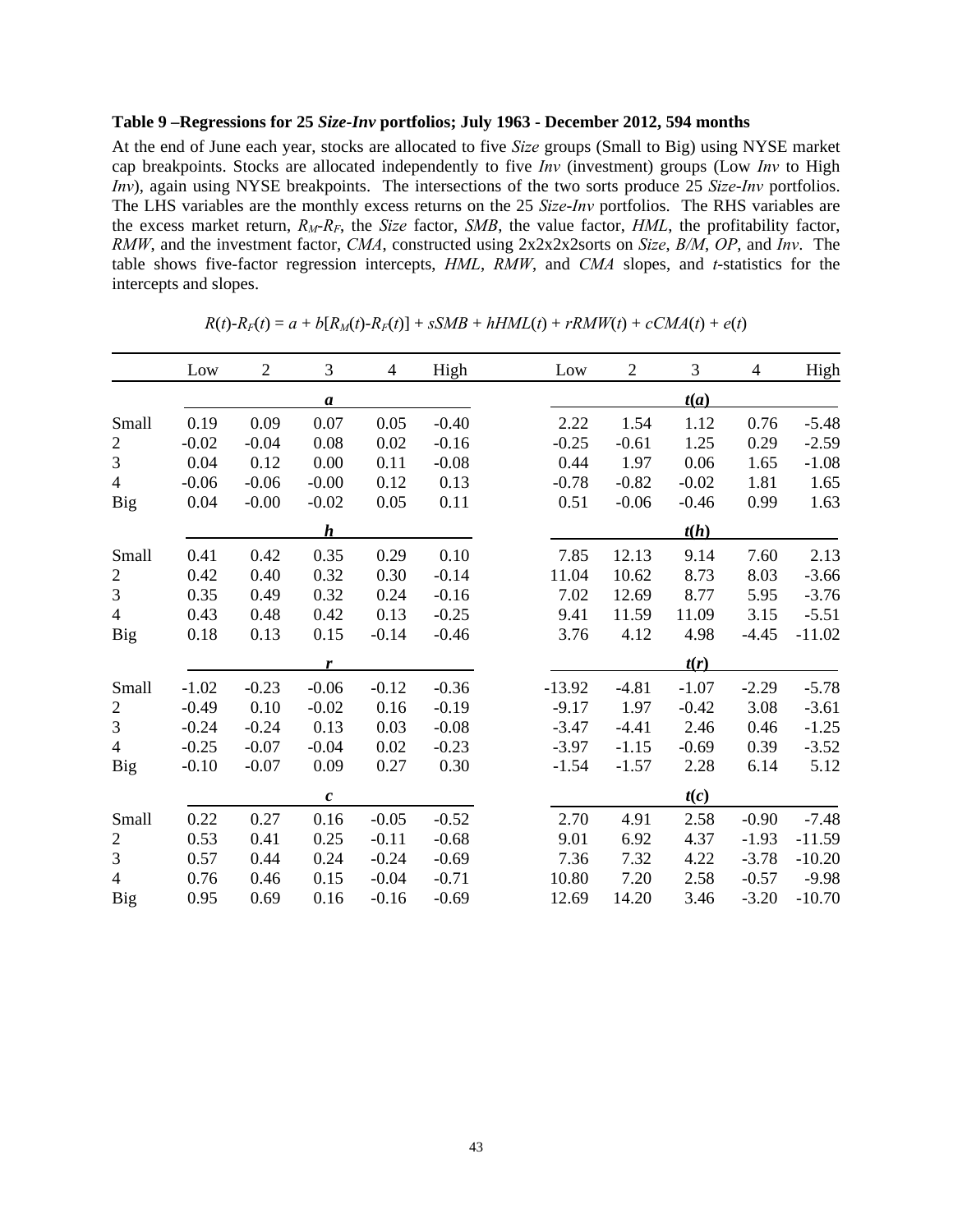## **Table 10 – Five-factor regression results for 32** *Size***-***OP-Inv* **portfolios; July 1963 - December 2012, 594 months**

At the end of June each year, stocks are allocated to two *Size* groups (Small and Big) using the NYSE median as the market cap breakpoint. Small and big stocks are allocated independently to four *OP* groups (Low *OP* to High *OP*) and four *Inv* groups (Low *Inv* to High *Inv*), using NYSE *OP* and *Inv* breakpoints for the small or big *Size* group. The intersections of the three sorts produce 32 *Size*-*OP*-*Inv* portfolios. The LHS variables in the 32 regressions are the excess returns on the 32 *Size*-*OP*-*Inv* portfolios. The RHS variables are the excess market return, *RM*-*RF*, the *Size* factor, *SMB*, the *B/M* factor, *HML*, the profitability factor, *RMW*, and the investment factor, *CMA*, constructed using 2x2x2x2 sorts on *Size*, *B/M*, *OP*, and *Inv*. The table shows five-factor regression intercepts, *HML*, *RMW*, and *CMA* slopes, and *t*-statistics for the intercepts and slopes.

|                |         |                |              |         | Small    |                |         |         | Big     |                |              |         |          |                |         |          |  |  |
|----------------|---------|----------------|--------------|---------|----------|----------------|---------|---------|---------|----------------|--------------|---------|----------|----------------|---------|----------|--|--|
|                | Low     | $\overline{2}$ | 3            | High    | Low      | $\overline{2}$ | 3       | High    | Low     | $\overline{2}$ | 3            | High    | Low      | $\overline{2}$ | 3       | High     |  |  |
|                |         |                |              |         |          |                | t(a)    |         |         |                |              |         |          | t(a)           |         |          |  |  |
| Low $Inv$      | 0.04    | 0.15           | 0.01         | 0.14    | 0.52     | 2.19           | 0.18    | 1.59    | 0.12    | $-0.02$        | $-0.04$      | 0.05    | 1.18     | $-0.25$        | $-0.45$ | 0.49     |  |  |
| $\overline{2}$ | 0.20    | 0.03           | $-0.08$      | 0.16    | 2.85     | 0.46           | $-1.34$ | 2.00    | $-0.17$ | $-0.03$        | 0.07         | 0.06    | $-1.72$  | $-0.42$        | 0.94    | 0.86     |  |  |
| 3              | 0.00    | 0.14           | 0.01         | 0.06    | 0.04     | 2.02           | 0.16    | 0.85    | $-0.00$ | 0.03           | $-0.06$      | 0.09    | $-0.04$  | 0.42           | $-0.87$ | 1.26     |  |  |
| High $Inv$     | $-0.49$ | $-0.13$        | $-0.16$      | $-0.14$ | $-5.90$  | $-1.78$        | $-2.48$ | $-1.92$ | 0.01    | $-0.03$        | $-0.07$      | 0.18    | 0.10     | $-0.25$        | $-0.90$ | 2.37     |  |  |
|                |         |                | h            |         |          |                |         | h       |         |                | t(h)         |         |          |                |         |          |  |  |
| Low $Inv$      | 0.39    | 0.49           | 0.53         | 0.41    | 8.52     | 11.74          | 11.42   | 7.62    | 0.43    | 0.24           | 0.29         | 0.25    | 6.56     | 4.17           | 5.02    | 3.96     |  |  |
| 2              | 0.33    | 0.53           | 0.45         | 0.26    | 7.64     | 13.56          | 12.21   | 5.24    | 0.54    | 0.51           | 0.12         | $-0.03$ | 8.94     | 11.57          | 2.71    | $-0.71$  |  |  |
| 3              | 0.33    | 0.40           | 0.27         | 0.18    | 6.99     | 9.72           | 7.40    | 3.96    | 0.71    | 0.35           | $-0.04$      | $-0.24$ | 10.94    | 7.64           | $-0.98$ | $-5.53$  |  |  |
| High Inv       | 0.08    | 0.16           | 0.01         | $-0.07$ | 1.60     | 3.83           | 0.15    | $-1.51$ | 0.14    | 0.11           | $-0.28$      | $-0.60$ | 2.17     | 1.81           | $-5.64$ | $-12.65$ |  |  |
|                |         |                |              |         |          |                | t(r)    |         |         |                | r            |         |          |                | t(r)    |          |  |  |
| Low $Inv$      | $-1.01$ | $-0.22$        | 0.34         | 0.37    | $-15.47$ | $-3.73$        | 5.12    | 4.82    | $-0.99$ | $-0.12$        | 0.21         | 0.34    | $-10.74$ | $-1.53$        | 2.58    | 3.74     |  |  |
| $\overline{2}$ | $-0.77$ | $-0.02$        | 0.39         | 0.59    | $-12.47$ | $-0.28$        | 7.36    | 8.48    | $-0.68$ | $-0.59$        | 0.03         | 0.39    | $-7.95$  | $-9.36$        | 0.43    | 6.14     |  |  |
| 3              | $-0.74$ | $-0.02$        | 0.35         | 0.64    | $-11.15$ | $-0.42$        | 6.78    | 10.06   | $-0.89$ | $-0.20$        | 0.39         | 0.48    | $-9.57$  | $-3.13$        | 6.44    | 7.94     |  |  |
| High $Inv$     | $-1.11$ | $-0.09$        | 0.37         | 0.67    | $-15.29$ | $-1.53$        | 6.54    | 10.53   | $-0.80$ | $-0.65$        | 0.27         | 0.69    | $-8.75$  | $-7.24$        | 3.74    | 10.32    |  |  |
|                |         |                | $\mathbf{c}$ |         |          |                | t(c)    |         |         |                | $\mathbf{c}$ |         |          |                | t(c)    |          |  |  |
| Low $Inv$      | 0.38    | 0.41           | 0.44         | 0.28    | 6.01     | 6.92           | 6.79    | 3.72    | 0.52    | 0.83           | 0.49         | 0.51    | 5.72     | 10.34          | 6.06    | 5.74     |  |  |
| $\overline{2}$ | 0.32    | 0.30           | 0.21         | 0.06    | 5.38     | 5.45           | 3.99    | 0.85    | 0.32    | 0.38           | 0.48         | 0.20    | 3.74     | 6.10           | 7.67    | 3.17     |  |  |
| 3              | 0.03    | $-0.05$        | 0.09         | $-0.14$ | 0.42     | $-0.87$        | 1.74    | $-2.29$ | $-0.00$ | 0.10           | 0.09         | $-0.04$ | $-0.04$  | 1.53           | 1.57    | $-0.59$  |  |  |
| High $Inv$     | $-0.67$ | $-0.44$        | $-0.39$      | $-0.57$ | $-9.34$  | $-7.31$        | $-7.02$ | $-9.07$ | $-0.61$ | $-0.47$        | $-0.57$      | $-0.61$ | $-6.75$  | $-5.35$        | $-8.07$ | $-9.25$  |  |  |

 $R(t) - R_F(t) = a + b[R_M(t) - R_F(t)] + sSMB + hHML(t) + rRMW(t) + cCMA(t) + e(t)$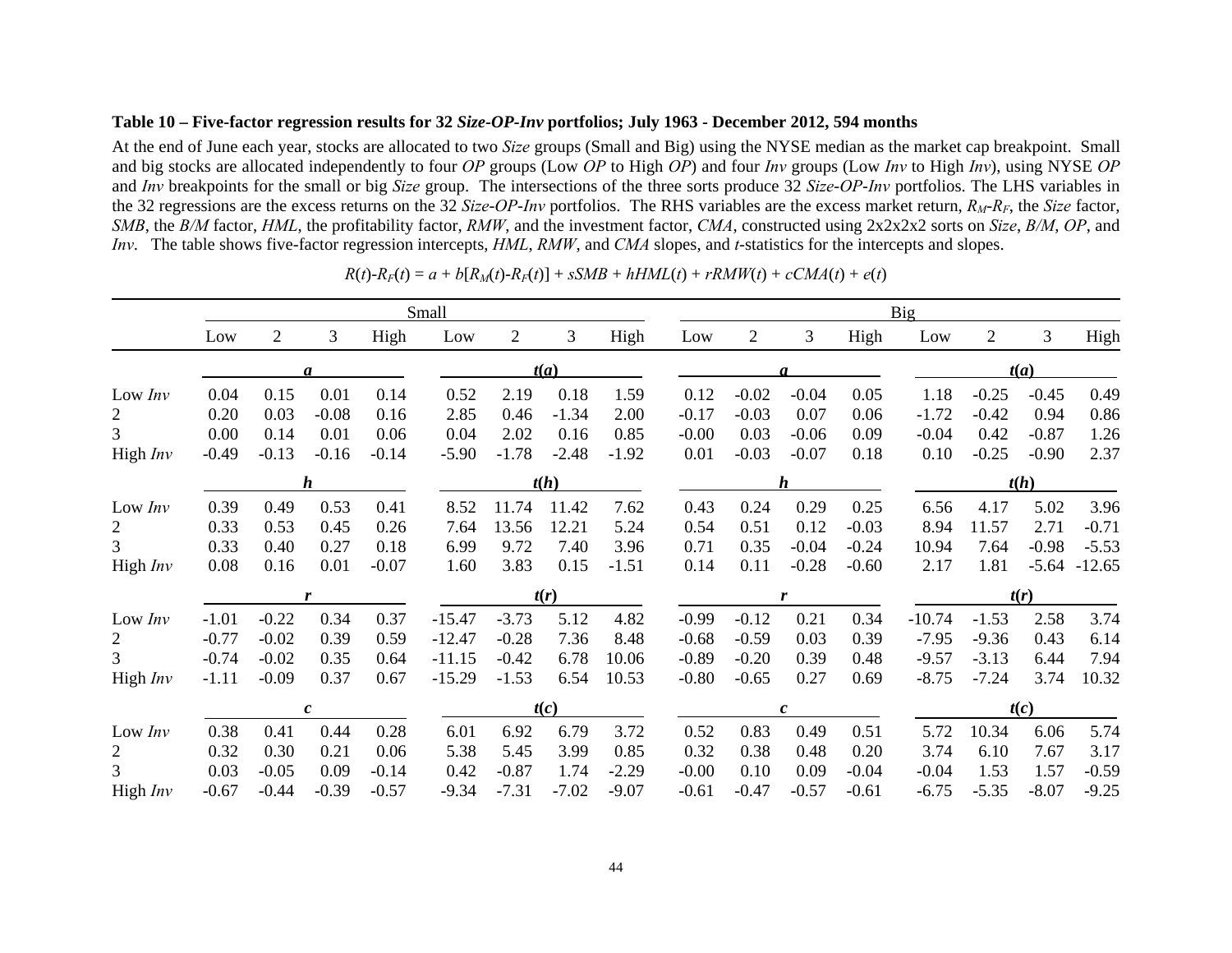Table A1 – Means, standard deviations (Std Dev) and *t*-statistics for the means for the portfolios used to construct *SMB*, *HML*, *RMW*, and *CMA*; July 1963 - December 2012, 594 months

We use independent sorts to form two *Size* groups, and two or three *B/M*, operating profitability (*OP*), and investment (*Inv*) groups. The VW portfolios defined by the intersections of the groups are the building blocks for the factors. We label the portfolios with two or four letters. The first is small (*S*) or big (*B*). In the 2x3 and 2x2 sorts, the second is the *B/M* group, high (*H*), neutral (*N*), or low (*L*), the *OP* group, robust (*R*), neutral (*N*), or weak (*W*), or the *Inv* group, conservative (C), neutral (*N*), or aggressive (A). In the 2x2x2x2 sorts, the second character is *B/M* group, the third is *OP* group and the fourth is *Inv* group.

| $2x3$ Size-B/M portfolios         |             |                                    |             |             |             |             |             |             |
|-----------------------------------|-------------|------------------------------------|-------------|-------------|-------------|-------------|-------------|-------------|
|                                   | SL          | SN                                 | SН          | BL          | BN          | BH          |             |             |
| Mean                              | 0.88        | 1.28                               | 1.43        | 0.85        | 0.91        | 1.07        |             |             |
| <b>Std Dev</b>                    | 6.92        | 5.47                               | 5.62        | 4.68        | 4.37        | 4.70        |             |             |
| t-statistic                       | 3.11        | 5.69                               | 6.21        | 4.45        | 5.10        | 5.54        |             |             |
| 2x3 Size-OP portfolios            |             |                                    |             |             |             |             |             |             |
|                                   | SW          | SN                                 | SR          | BW          | BN          | BR          |             |             |
| Mean                              | 0.98        | 1.23                               | 1.31        | 0.77        | 0.84        | 0.95        |             |             |
| <b>Std Dev</b>                    | 6.70        | 5.35                               | 6.00        | 5.00        | 4.40        | 4.42        |             |             |
| t-statistic                       | 3.58        | 5.62                               | 5.34        | 3.74        | 4.65        | 5.26        |             |             |
| $2x3$ Size- <i>Inv</i> portfolios |             |                                    |             |             |             |             |             |             |
|                                   | SC          | <b>SN</b>                          | SA          | BC          | BN          | BA          |             |             |
| Mean                              | 1.37        | 1.31                               | 0.92        | 1.03        | 0.91        | 0.81        |             |             |
| <b>Std Dev</b>                    | 6.15        | 5.24                               | 6.63        | 4.40        | 4.10        | 5.22        |             |             |
| t-statistic                       | 5.42        | 6.11                               | 3.38        | 5.72        | 5.44        | 3.80        |             |             |
| $2x2$ <i>Size-B/M</i> portfolios  |             |                                    |             |             |             |             |             |             |
|                                   | SL          | SH                                 | BL          | BH          |             |             |             |             |
| Mean                              | 0.99        | 1.40                               | 0.85        | 1.01        |             |             |             |             |
| <b>Std Dev</b>                    | 6.45        | 5.45                               | 4.53        | 4.40        |             |             |             |             |
| t-statistic                       | 3.73        | 6.27                               | 4.57        | 5.60        |             |             |             |             |
| 2x2 Size-OP portfolios            |             |                                    |             |             |             |             |             |             |
|                                   | SW          | SR                                 | BW          | <b>BR</b>   |             |             |             |             |
| Mean                              | 1.07        | 1.28                               | 0.79        | 0.92        |             |             |             |             |
| <b>Std Dev</b>                    | 6.20        | 5.72                               | 4.55        | 4.42        |             |             |             |             |
| t-statistic                       | 4.20        | 5.45                               | 4.21        | 5.08        |             |             |             |             |
| 2x2 Size-Inv portfolios           |             |                                    |             |             |             |             |             |             |
|                                   | SA          | SA                                 | BC          | BA          |             |             |             |             |
| Mean                              | 1.36        | 1.03                               | 0.96        | 0.85        |             |             |             |             |
| <b>Std Dev</b>                    | 5.75        | 6.21                               | 4.10        | 4.72        |             |             |             |             |
| t-statistic                       | 5.77        | 4.04                               | 5.70        | 4.38        |             |             |             |             |
|                                   |             | 2x2x2x2 Size-B/M-OP-Inv portfolios |             |             |             |             |             |             |
|                                   | <b>SLWC</b> | <b>SLWA</b>                        | <b>SLRC</b> | <b>SLRA</b> | <b>SHWC</b> | <b>SHWA</b> | <b>SHRC</b> | <b>SHRA</b> |
| Mean                              | 1.01        | 0.73                               | 1.26        | 1.16        | 1.35        | 1.26        | 1.58        | 1.57        |
| Std Dev                           | 7.04        | 7.39                               | 5.23        | 6.14        | 5.55        | 5.73        | 5.11        | 5.62        |
| t-statistic                       | 3.50        | 2.42                               | 5.88        | 4.61        | 5.94        | 5.37        | 7.51        | 6.82        |
|                                   | <b>BLWC</b> | <b>BLWA</b>                        | <b>BLRC</b> | <b>BLRA</b> | <b>BHWC</b> | <b>BHWA</b> | <b>BHRC</b> | <b>BHRA</b> |
| Mean                              | 0.89        | 0.63                               | 0.93        | 0.91        | 1.01        | 0.84        | 1.26        | 1.06        |
| <b>Std Dev</b>                    | 5.15        | 5.47                               | 4.21        | 4.81        | 4.48        | 4.66        | 4.87        | 5.63        |
| t-statistic                       | 4.20        | 2.79                               | 5.37        | 4.60        | 5.49        | 4.39        | 6.33        | 4.59        |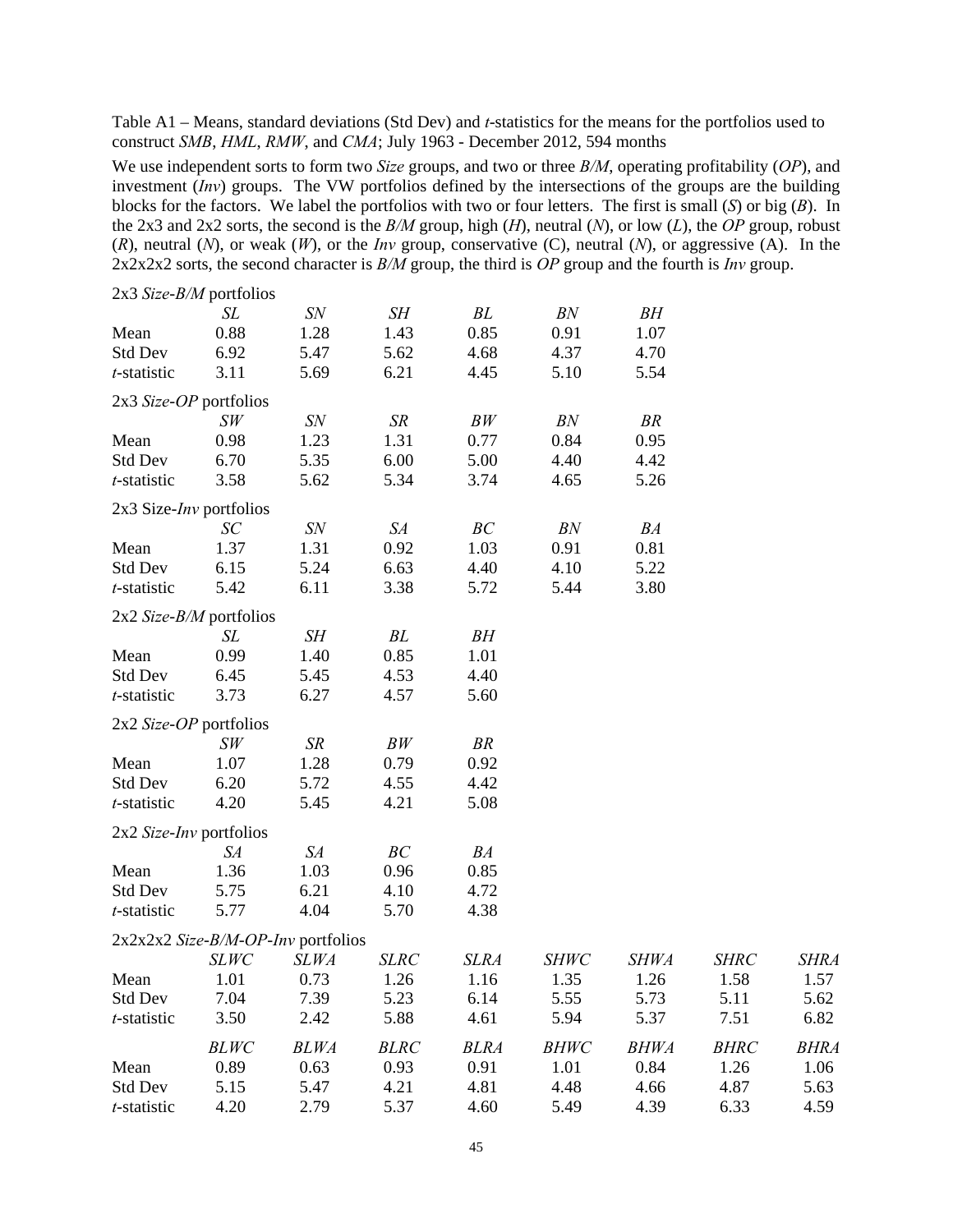## Table A2 – Five-factor regression results for 32 *Size*-*B/M-OP* portfolios; July 1963 - December 2012, 594 months

At the end of June each year, stocks are allocated to two *Size* groups (Small and Big) using the NYSE median as the market cap breakpoint. Small and big stocks are allocated independently to four *B/M* groups (Low *B/M* to High *B/M*) and four *OP* groups (Low *OP* to High *OP*), using NYSE *B/M* and *OP* breakpoints for the small or big *Size* group. The intersections of the three sorts produce 32 *Size*-*B/M*-*OP* portfolios. The LHS variables are the excess returns on the 32 *Size*-*B/M*-*OP* portfolios. The RHS variables are the excess market return, *RM*-*RF*, the *Size* factor, *SMB*, the *B/M* factor, *HML*, the profitability factor, *RMW*, and the investment factor, *CMA*, constructed using 2x2x2x2 sorts on *Size*, *B/M*, *OP*, and *Inv*. The table shows five-factor regression intercepts, *HML*, *RMW*, and *CMA* slopes, and *t*-statistics for the intercepts and slopes.

|                |         | Small          |                  |         |          |                |          |         |           |         |                | Big              |         |          |                |         |          |  |  |
|----------------|---------|----------------|------------------|---------|----------|----------------|----------|---------|-----------|---------|----------------|------------------|---------|----------|----------------|---------|----------|--|--|
| B/M            | Low     | $\overline{2}$ | 3                | High    | Low      | $\overline{2}$ | 3        | High    |           | Low     | $\overline{2}$ | 3                | High    | Low      | $\overline{2}$ | 3       | High     |  |  |
|                |         |                | a                |         |          |                | t(a)     |         |           | a       |                |                  |         |          | t(a)           |         |          |  |  |
| Low OP         | $-0.36$ | 0.07           | $-0.01$          | $-0.16$ | $-3.52$  | 0.68           | $-0.18$  | $-2.19$ |           | 0.24    | $-0.16$        | $-0.09$          | $-0.08$ | 1.39     | $-1.53$        | $-1.07$ | $-1.26$  |  |  |
| $\overline{2}$ | 0.04    | $-0.09$        | $-0.03$          | $-0.03$ | 0.44     | $-1.13$        | $-0.44$  | $-0.35$ |           | 0.26    | $-0.08$        | $-0.14$          | $-0.10$ | 2.28     | $-0.85$        | $-1.75$ | $-1.18$  |  |  |
| 3              | $-0.10$ | $-0.05$        | 0.07             | 0.19    | $-1.48$  | $-0.89$        | 1.15     | 1.50    |           | 0.04    | $-0.03$        | $-0.12$          | 0.08    | 0.56     | $-0.49$        | $-1.41$ | 0.66     |  |  |
| High OP        | $-0.13$ | 0.04           | 0.05             | 0.21    | $-2.14$  | 0.64           | 0.57     | 1.06    |           | 0.10    | $-0.08$        | 0.06             | $-0.28$ | 1.58     | $-0.81$        | 0.42    | $-1.42$  |  |  |
|                |         |                | h                |         |          |                | t(h)     | h       |           |         |                |                  |         |          | t(h)           |         |          |  |  |
| Low OP         | $-0.24$ | 0.22           | 0.57             | 0.90    | $-3.89$  | 3.66           | 11.98    | 19.74   |           | $-0.76$ | 0.00           | 0.49             | 0.99    | $-7.19$  | 0.05           | 10.05   | 26.21    |  |  |
| $\overline{2}$ | $-0.32$ | 0.29           | 0.66             | 1.07    | $-5.35$  | 6.09           | 18.66    | 23.19   |           | $-0.68$ | $-0.06$        | 0.48             | 1.10    | $-9.95$  | $-1.13$        | 9.95    | 22.09    |  |  |
| 3              | $-0.21$ | 0.38           | 0.76             | 1.00    | $-5.12$  | 10.16          | 21.86    | 13.17   |           | $-0.68$ | $-0.01$        | 0.60             | 0.77    | $-16.12$ | $-0.29$        | 11.30   | 9.89     |  |  |
| High OP        | $-0.20$ | 0.55           | 0.79             | 0.92    | $-5.30$  | 14.31          | 13.99    | 7.73    |           | $-0.56$ | 0.00           | 0.44             | 1.08    | $-14.30$ | 0.08           | 5.27    | 8.93     |  |  |
|                |         |                | r                |         |          |                | t(r)     |         | t(r)<br>r |         |                |                  |         |          |                |         |          |  |  |
| Low OP         | $-1.38$ | $-0.96$        | $-0.69$          | $-0.41$ | $-16.02$ | $-11.59$       | $-10.40$ | $-6.44$ |           | $-0.88$ | $-0.55$        | $-0.67$          | $-0.64$ | $-5.95$  | $-6.13$        | $-9.80$ | $-12.08$ |  |  |
| $\overline{2}$ | $-0.23$ | 0.04           | $-0.12$          | $-0.10$ | $-2.77$  | 0.66           | $-2.45$  | $-1.48$ |           | $-0.27$ | 0.18           | $-0.25$          | $-0.19$ | $-2.84$  | 2.32           | $-3.66$ | $-2.76$  |  |  |
| 3              | 0.19    | 0.29           | 0.18             | $-0.03$ | 3.26     | 5.58           | 3.78     | $-0.29$ |           | 0.56    | 0.38           | 0.32             | 0.31    | 9.60     | 6.65           | 4.37    | 2.84     |  |  |
| High OP        | 0.72    | 0.54           | 0.47             | 0.34    | 13.61    | 9.95           | 5.92     | 2.04    |           | 0.64    | 0.68           | 0.33             | 0.39    | 11.86    | 8.30           | 2.80    | 2.28     |  |  |
|                |         |                | $\boldsymbol{c}$ |         |          |                | t(c)     |         |           |         |                | $\boldsymbol{c}$ |         |          |                | t(c)    |          |  |  |
| Low OP         | $-0.57$ | $-0.05$        | 0.20             | 0.35    | $-5.99$  | $-0.56$        | 2.69     | 4.88    |           | $-0.82$ | 0.05           | 0.17             | 0.23    | $-4.98$  | 0.50           | 2.31    | 3.96     |  |  |
| $\overline{2}$ | $-0.34$ | 0.18           | 0.28             | 0.25    | $-3.62$  | 2.36           | 4.99     | 3.52    |           | $-0.25$ | 0.43           | 0.50             | 0.08    | $-2.34$  | 5.07           | 6.64    | 1.01     |  |  |
| 3              | $-0.14$ | 0.28           | 0.14             | 0.13    | $-2.14$  | 4.82           | 2.54     | 1.08    |           | $-0.14$ | 0.31           | 0.27             | $-0.30$ | $-2.14$  | 4.89           | 3.22    | $-2.48$  |  |  |
| High OP        | $-0.07$ | 0.05           | 0.18             | 0.58    | $-1.24$  | 0.76           | 2.07     | 3.15    |           | $-0.01$ | 0.29           | $-0.10$          | $-0.45$ | $-0.24$  | 3.13           | $-0.74$ | $-2.39$  |  |  |

 $R(t) - R_F(t) = a + b[R_M(t) - R_F(t)] + sSMB + hHML(t) + rRMW(t) + cCMA(t) + e(t)$